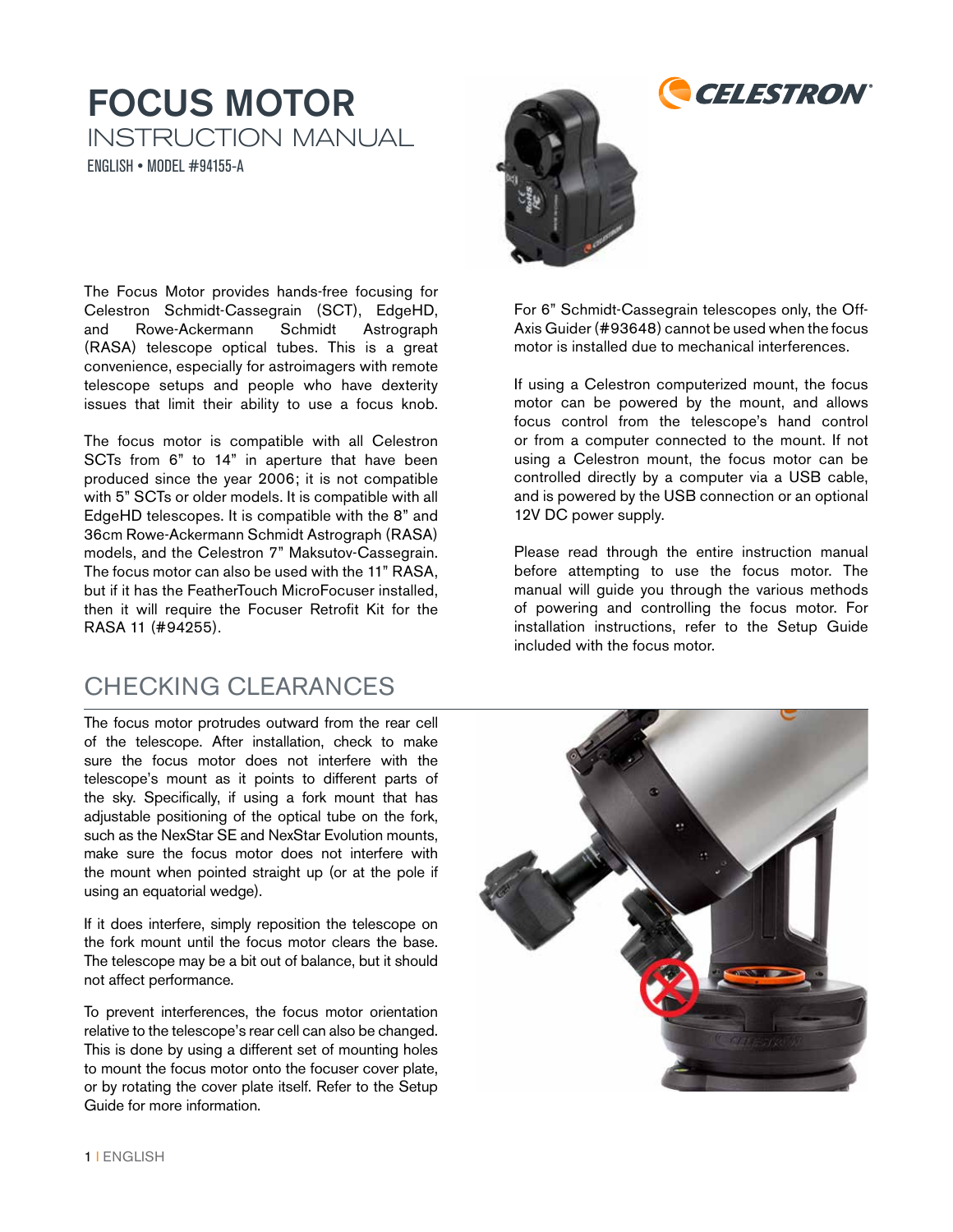

#### USING THE FOCUSER MOTOR THROUGH A CELESTRON COMPUTERIZED MOUNT

#### **METHOD 1:** WITH THE NEXSTAR+ OR STARSENSE HAND CONTROL

If using a Celestron computerized mount, the focus motor can be powered and controlled from the mount. This is done by connecting the AUX port on the focus motor to an AUX port on the mount using the supplied cable. If there are no available AUX ports, the optional Celestron Aux Port Splitter can be purchased.

Once connected to the mount's AUX port, the focus motor can be controlled from the mount's hand control. Both the the NexStar+ hand control (requires version 5.30+ of the firmware) and the StarSense hand control (requires version 1.19+ of the firmware) are compatible.

**NOTE:** If your hand control firmware is not up-to-date, use the Celestron Firmware Manager (CFM) to update it. This program can be found at celestron.com/CFM.

The focus control can be accessed by pressing the hand control's MENU button, then selecting "Focuser."

#### **METHOD 2:** WITH A COMPUTER

When connected to the AUX port, the focus motor can also be controlled through the mount from a computer. This is especially desirable when doing astronomical imaging, as this will allow control of both the mount and the focus motor from the computer. Connect the hand control to the computer using a USB A-to-mini B cable (not included). One end of the cable is connected to the USB mini B port on the bottom of the hand control, the other end is connected to the computer.

Once connected, you can use most any astronomy telescope control software that has focuser control by using the Celestron Unified ASCOM mount driver, which can be downloaded from ascom-standards.org.



The focus motor controlled by the NexStar+ hand control through a Celestron mount.



The focus motor controlled by a computer through a Celestron mount.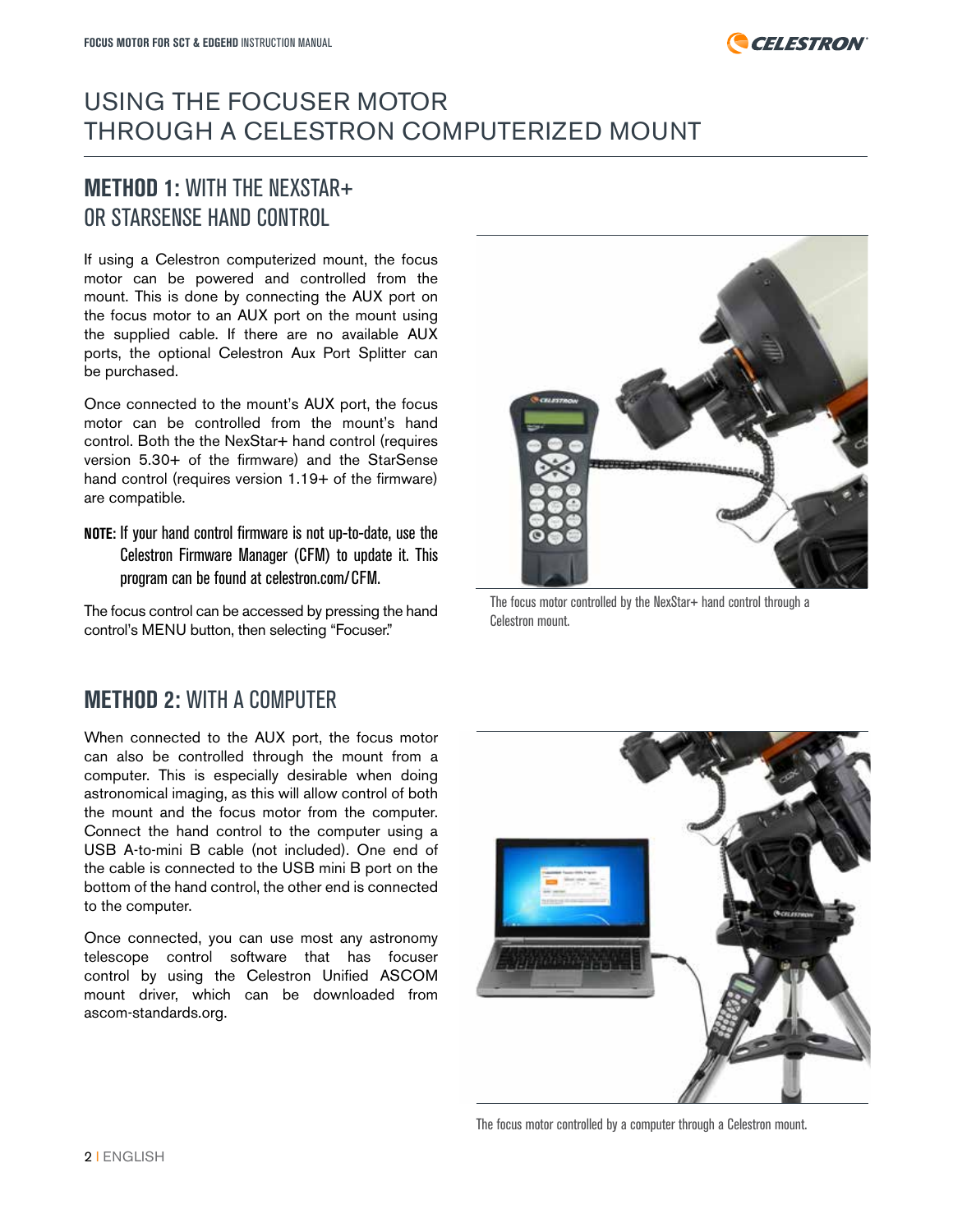Celestron also offers FREE Windows PC software that directly controls the focus motor without the need for an ASCOM driver. The simple Celestron Focuser Utility Program application can be downloaded from the Focus Motor product page at celestron.com/FocusMotor. Alternatively, the focus motor can be controlled with the Celestron PWI software. This program is available at celestron.com/CPWI. If using either of these two programs along with the Celestron CGX or CGX-L mounts, the computer can be directly connected to the mount's USB port (requires a USB A-to-B cable).

**NOTE:** If control commands arrive from multiple sources, such as the hand control and a computer program, the focus motor will answer all commands in the order they arrive.

#### USING THE FOCUS MOTOR WITHOUT A CELESTRON MOUNT

If you are not using a Celestron mount, the focus motor can be powered and controlled via the USB port. This can be done by connecting it to a USB3 port or a USB2 port that provides at least 900 mA. To connect to a USB port, you will need a USB A-to-B cable (not included). Make sure to use a good quality cable, or the motor may not receive enough power. Connect the cable to the USB port on the focus motor, and connect the other end to your computer or USB hub.

Alternatively, the focus motor can be powered from a 12V DC power source. The power source needs to be able to supply at least 1A. Connect the power source to the 12V DC jack on the focus motor using a tip positive 5.5mm/2.1mm plug. Using an external 12V DC power source will prevent your laptop battery from being drained by the focus motor. Also, if your computer's USB2 port does not provide enough power, an external 12V DC power source can be used.

To use the focus motor with astronomy software, you will need the Celestron USB Focuser ASCOM driver, which can be downloaded from the Focus Motor product page at celestron.com/FocusMotor. Celestron also offers FREE Windows PC software that directly controls the focus motor without the need for an ASCOM driver. The simple Celestron Focuser Utility Program is available on the Focus Motor product page at celestron.com/FocusMotor.



The free Celestron Focus Utility Program provides a simple user interface for controlling the focus motor.



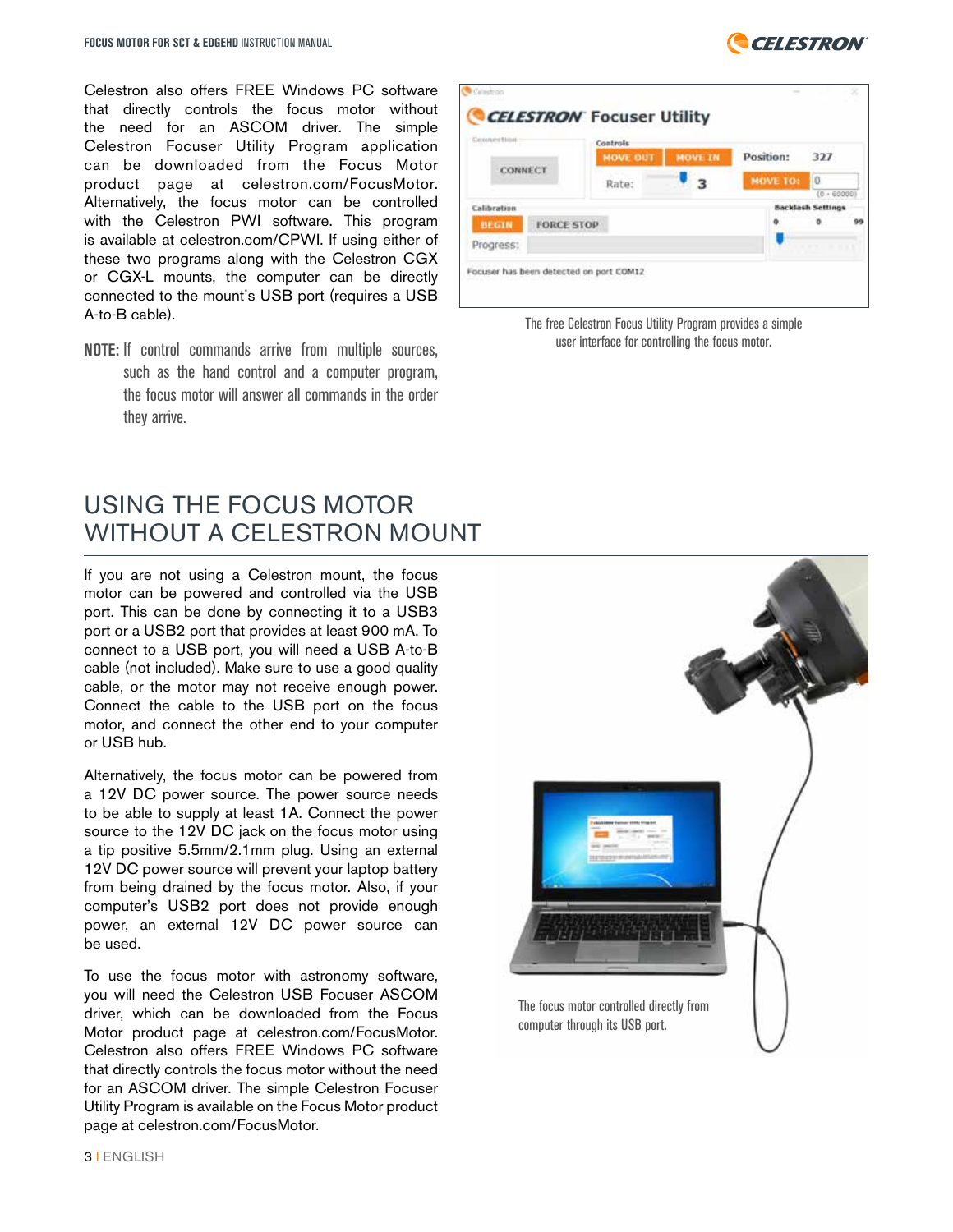

#### CALIBRATING THE FOCUS MOTOR

Before using it for the first time, we recommend calibrating the focus motor to indicate where the inward and outward limits of mechanical focuser travel for the telescope are. This will prevent the motor from reaching the focuser limits and straining the motor. Calibrating the focuser also sets the focuser index positions so that accurate "Move To" commands can be executed. The focus motor only needs to be calibrated during the initial setup or if it is removed and reinstalled on the optical tube. After calibration, the focuser limits and index positions are stored in the focus motor.

To calibrate using a Celestron hand control, press the MENU button, then select "Focuser," then "Calibration." If using either the Celestron Focuser Utility Program or Celestron PWI software, calibration can be done directly from the program's user interface.

If using an ASCOM driver along with third-party focuser control software, you can calibrate with the driver. Select "ASCOM focuser" as the focuser, then for Focuser Settings select "Celestron USB Focuser." The calibration routine can then be accessed from the "Properties" button within the ASCOM Focuser Chooser.

#### USING THE FOCUS MOTOR

There are two ways to control the focus motor: the motor can be manually slewed to change focus or it can automatically slew to a specific focuser index position.

If using a Celestron hand control, you can manually slew the focuser by pressing the MENU button, then selecting "Focuser", then "Move In/Out". You will then be prompted to select a motor speed rate, from 1 (slowest) to 3 (fastest). The rates correspond to the following knob rotation rates:

RATE 1: 8°/sec

RATE 2: 32°/sec

RATE 3: 128°/sec

Then, use the SCROLL DOWN and SCROLL UP buttons to rotate the focus knob. Specifically, the SCROLL DOWN button will rotate the focus knob clockwise, which moves the primary mirror inwards (i.e. towards the rear cell), and the SCROLL UP button will rotate the focus knob counter-clockwise, which moves the primary mirror outwards (i.e. towards the Schmidt corrector).



The focus motor can be calibrated using any of the above methods and will not need to be done again if changing how the focus motor is controlled. For example, you can calibrate with a Celestron hand control and then use third-party software without needing to calibrate again.

When initiated, the calibration routine will slew to the inward focuser travel limit, then to the outward travel limit. This process takes several minutes. When completed, the full range of travel will be indexed from zero (the inward limit) to 1000x the number of turns of the focuser knob needed to reach the outward limit. So, for example, if the focuser knob has a total of 40 turns of travel, the focuser positions will be indexed from 0 to 40,000.

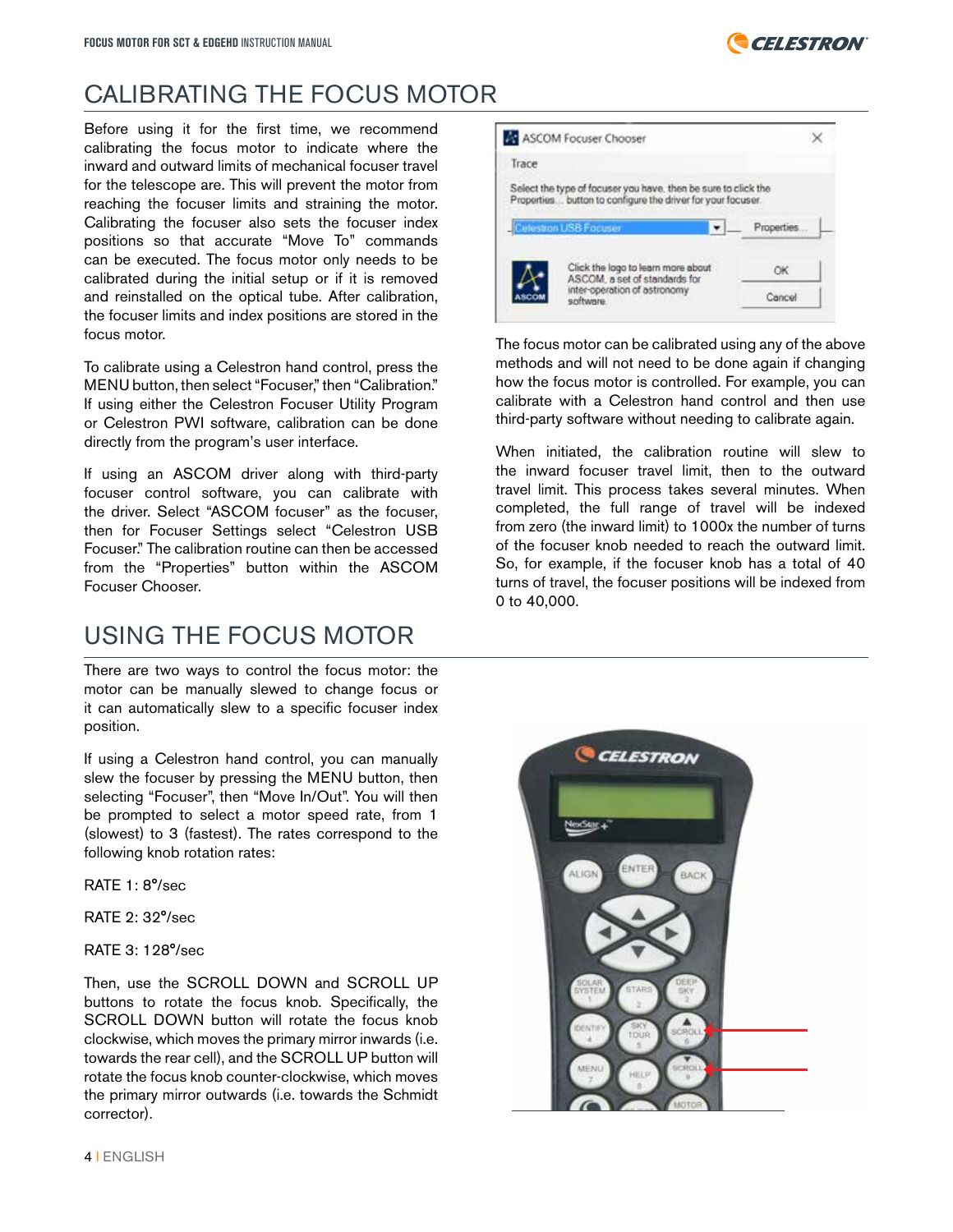

If you wish to change the motor speed rate, simply press the BACK button, and select another rate.

If using with the Celestron Focuser Utility Program or Celestron PWI, you can manually slew the focuser by using the MOVE IN (rotates the motor clockwise) and MOVE OUT (rotates the motor counter-clockwise) buttons from the user interface. Change the speed rate by using the Rate slider.

When the focus motor is in use, you can see the rear of the motor's clamping collar rotating. There is a reference printed in white on the focus motor to determine which way the primary mirror is moving within the telescope. The reference indicates that when the motor is rotating clockwise, the primary mirror is moving in the negative direction (i.e. towards the rear cell), and when the motor is rotating counter-clockwise, the primary mirror is moving in the positive direction (i.e. towards the Schmidt corrector).

You can go to a specific focuser index position by using a "Move To" command. If using a Celestron hand control, press MENU and select "Focuser", then "Move To." From here, you can enter a focuser index position and the motor will automatically slew to that position. When using the Celestron Focuser Utility Program or Celestron PWI, enter a focuser index position in the MOVE TO window, and the motor will automatically slew to that position.

The "Move To" function is convenient to use after you have determined the best focus for your setup. Take note of the focuser index position, and you can automatically return to that position in the future. The current index position is shown on the "Move To" screen for the hand control, and above the MOVE TO button for the Celestron Focuser Utility Program and Celestron PWI.

**NOTE**:When using the "Move To" command to automatically move the focuser to an index position, the focus motor will always approach focus in the positive direction (i.e. with the focus knob rotating counter-clockwise and the primary mirror moving outward). This is done to ensure the best accuracy of the "Move To" command, as it eliminates any potentially "lost" index position steps due to backlash in the telescope's focuser system. If the desired index position is inward (i.e. a lower number) from the initial position, the focus motor will move 500 steps inward past the selected index position before reversing direction and returning to the selected position.





The "+" and "-" reference printed in white on the motor indicates the direction in which the primary mirror is moving.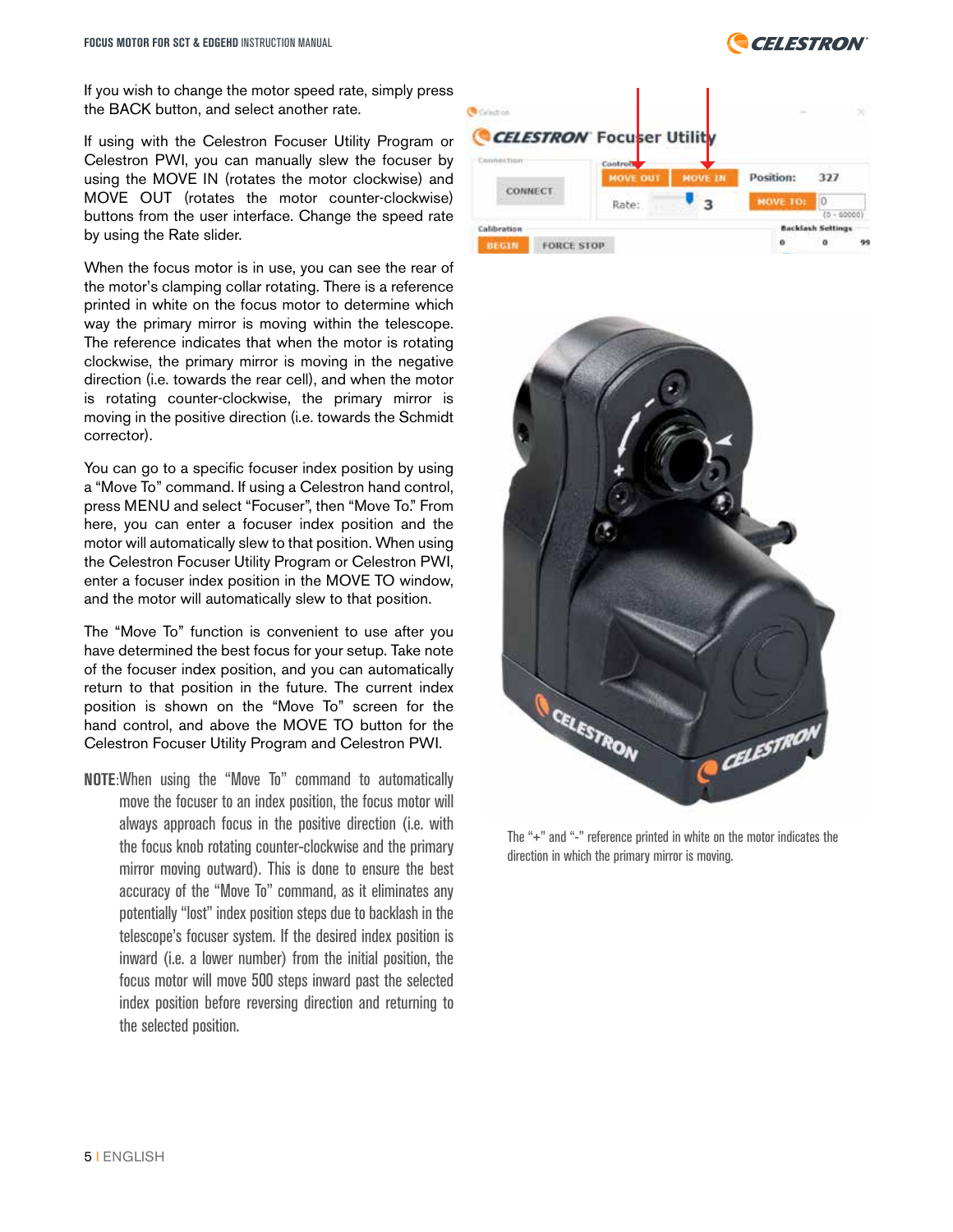

#### BACKLASH SETTINGS

When changing direction of the focus motor, you may notice a little bit of backlash in the telescope's focus. This means that the motor is turning a bit before the focus of the telescope changes. This will typically manifest itself when critically focusing on a star using the slowest motor speed rate. You can compensate for this backlash with the backlash setting.

In the Celestron hand control, the backlash setting can be found by pressing the MENU button, then selecting "Focuser," then "Backlash." For the Celestron Focuser Utility Program or Celestron PWI, there is a Backlash Settings slider in the user interface. The backlash setting can be set from 0-99.

To find the best backlash setting, first acquire a bright star in your telescope's field of view and roughly focus it. Next, set the motor speed rate to its slowest setting and defocus the star using one of the hand control's SCROLL buttons, or the MOVE IN or MOVE OUT command from the computer program. Defocus the star until you can

clearly see the out-of-focus "doughnut" star image. Now, reverse direction of the focus motor. If the defocused star image immediately starts becoming smaller, then the backlash setting should remain at 0 (i.e. the default setting). If you notice a bit of time elapsing before the image begins changing, then increase the backlash setting. Repeat this procedure until the focus of the telescope immediately changes when changing direction of the focus motor. If you set the backlash setting too high, you will notice the focus rapidly changing as soon as you change directions, and it may "overshoot" your desired focus. If this occurs, decrease the backlash setting.

#### PORT COVERS

To best protect the focus motor, keep the tethered covers on the ports when not in use. When the ports are in use, the covers can be hooked onto the posts on the side of the focus motor to keep them from dangling.

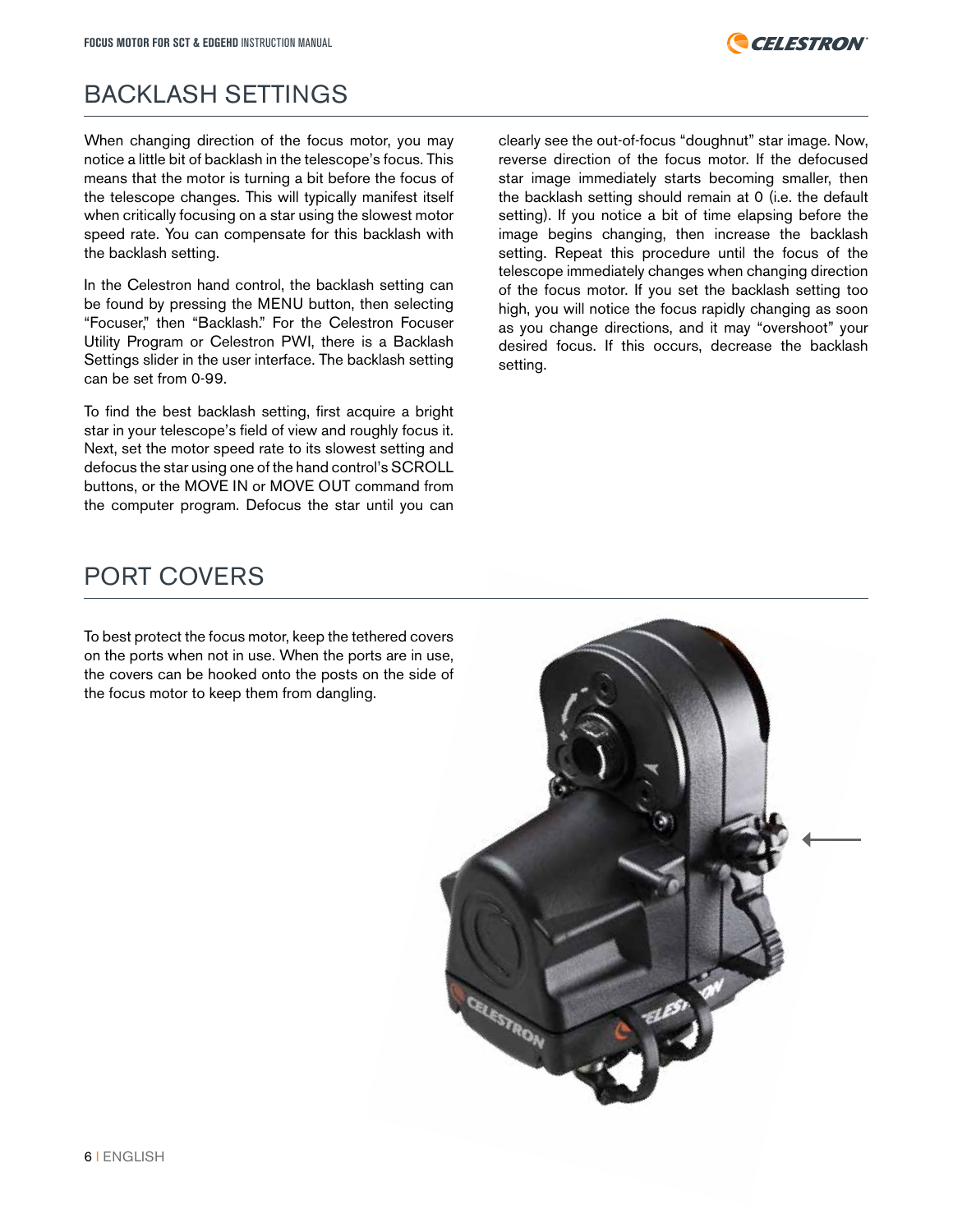

#### **CELESTRON TWO YEAR LIMITED WARRANTY**

- **A.** Celestron warrants your telescope to be free from defects in materials and workmanship for two years. Celestron will repair or replace such product or part thereof which, upon inspection by Celestron, is found to be defective in materials or workmanship. As a condition to the obligation of Celestron to repair or replace such product, the product must be returned to Celestron together with proof-of-purchase satisfactory to Celestron.
- **B.** The Proper Return Authorization Number must be obtained from Celestron in advance of return. Please submit your request to Celestron's online technical support center at https://www.celestron.com/pages/technical-support or call 1(800) 421-9649 to receive the number to be displayed on the outside of your shipping container.

All returns must be accompanied by a written statement setting forth the name, address, and daytime telephone number of the owner, together with a brief description of any claimed defects. Parts or product for which replacement is made shall become the property of Celestron.

The customer shall be responsible for all costs of transportation and insurance, both to and from the factory of Celestron, and shall be required to prepay such costs.

Celestron shall use reasonable efforts to repair or replace any telescope covered by this warranty within thirty days of receipt. In the event repair or replacement shall require more than thirty days, Celestron shall notify the customer accordingly. Celestron reserves the right to replace any product which has been discontinued from its product line with a new product of comparable value and function.

This warranty shall be void and of no force of effect in the event a covered product has been modified in design or function, or subjected to abuse, misuse, mishandling or unauthorized repair. Further, product malfunction or deterioration due to normal wear is not covered by this warranty.

CELESTRON DISCLAIMS ANY WARRANTIES, EXPRESS OR IMPLIED, WHETHER OF MERCHANTABILITY OF FITNESS FOR A PARTICULAR USE, EXCEPT AS EXPRESSLY SET FORTH HEREIN. THE SOLE OBLIGATION OF CELESTRON UNDER THIS LIMITED WARRANTY SHALL BE TO REPAIR OR REPLACE THE COVERED PRODUCT. IN ACCORDANCE WITH THE TERMS SET EORTH HEREIN, CELESTRON EXPRESSIV DISCLAIMS ANY LOST PROFITS, GENERAL, SPECIAL, INDIRECT OR CONSEQUENTIAL DAMAGES WHICH MAY RESULT FROM BREACH OF ANY WARRANTY, OR ARISING OUT OF THE USE OR INABILITY TO USE ANY CELESTRON PRODUCT. ANY WARRANTIES WHICH ARE IMPLIED AND WHICH CANNOT BE DISCLAIMED SHALL BE LIMITED IN DURATION TO A TERM OF TWO YEARS FROM THE DATE OF ORIGINAL RETAIL PURCHASE

Some states do not allow the exclusion or limitation of incidental or consequential damages or limitation on how long an implied warranty lasts, so the above limitations and exclusions may not apply to you.

This warranty gives you specific legal rights, and you may also have other rights which vary from state to state.

Celestron reserves the right to modify or discontinue, without prior notice to you, any model or style telescope.

If warranty problems arise or if you need assistance in using your product, please visit Celestron's online technical support center at https://www.celestron.com/pages/technical-support, or call 1(800) 421-9649.

NOTE: This warranty is valid to U.S.A. and Canadian customers who have purchased this product from an authorized Celestron dealer in the U.S.A. or Canada. Warranty outside the U.S.A. and Canada is valid only to customers who purchased from a Celestron's International Distributor or Authorized Celestron Dealer in the specific country. Please contact them for any warranty service.

**FCC NOTE:** This equipment has been tested and found to comply with the limits for a Class B digital device, pursuant to part 15 of the FCC Rules. These limits are designed to provide reasonable protection against harmful interference in a residential installation. This equipment generates, uses, and can radiate radio frequency energy and, if not installed and used in accordance with the instructions, may cause harmful interference to radio communications. However, there is no guarantee that interference will not occur in a particular installation. If this equipment does cause harmful interference to radio or television reception, which can be determined by turning the equipment off and on, the user is encouraged to try to correct the interference by one or more of the following measures:

- Reorient or relocate the receiving antenna.
- Increase the separation between the equipment and receiver.
- Connect the equipment into an outlet on a circuit different from that to which the receiver is connected.
- Consult the dealer or an experienced radio/TV technician for help.

Product design and specifications are subject to change without prior notification. This product is designed and intended for use by those 14 years of age and older.



© 2019 Celestron • All rights reserved www.celestron.com 2835 Columbia Street • Torrance, CA 90503 U.S.A. Telephone: 800.421.9649



12-19 Printed in China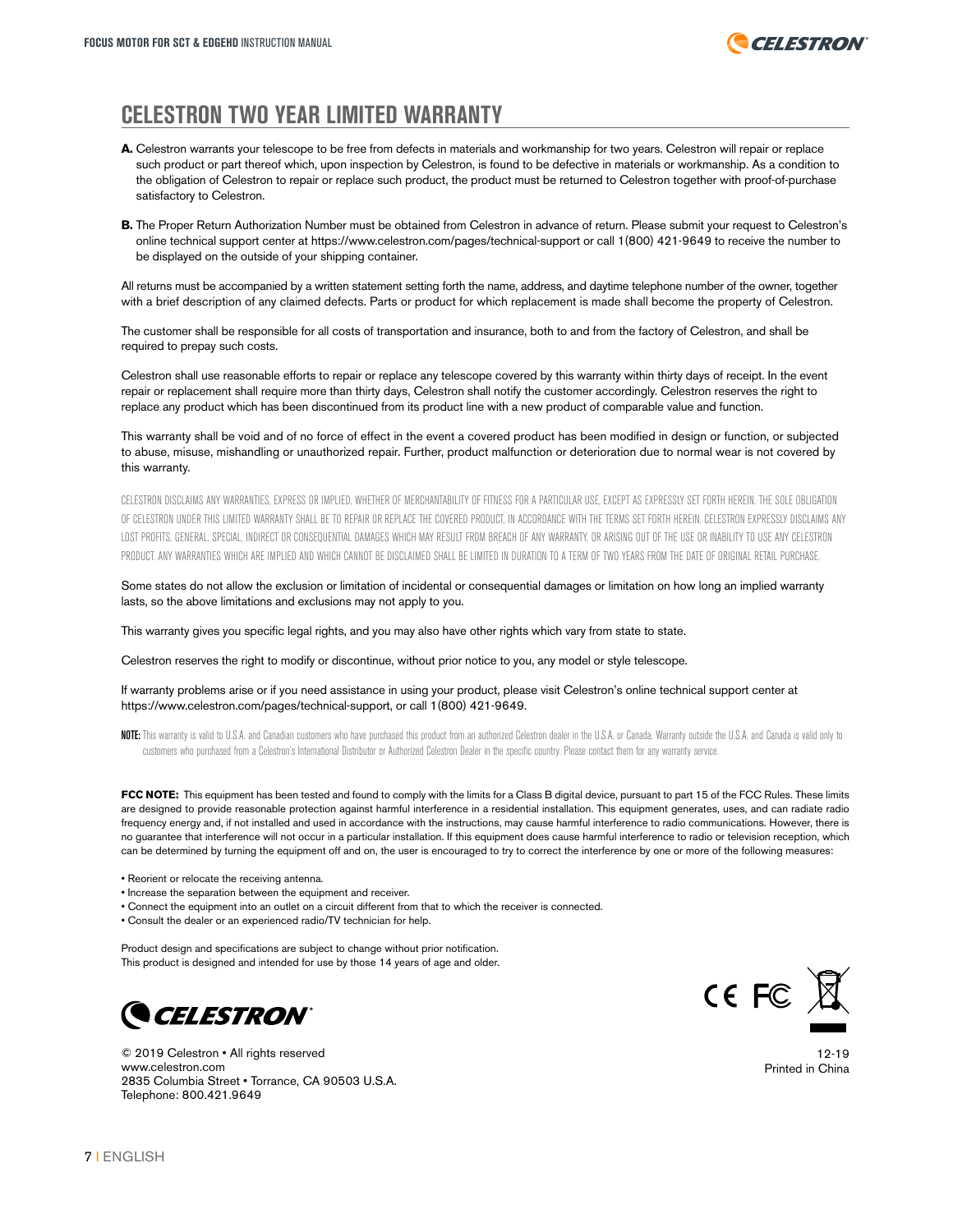# MOTEUR DE MISE AU POINT MODE D'EMPLOI

FRANÇAIS • MODEL #94155-A

Le moteur de mise au point permet de faire la mise au point de manière électronique pour les tubes optiques de télescopes Schmidt-Cassegrain (SCT) EdgeHD de Celestron. Ceci est extrêmement pratique, spécialement pour les astrophotographes utilisant des télescopes à distance, et pour les personnes souffrant de problèmes de dextérité, qui limitent leur capacité à utiliser une molette de mise au point.

Le moteur de mise au point est compatible avec tous les SCT de Celestron d'une ouverture de 6» à 14», qui ont été produits depuis l'année 2006. Il n'est pas compatible avec les SCT de 5» ou les modèles plus anciens. Compatible avec tous les télescopes EdgeHD. Il est compatible avec les modèles d'astrographe Rowe-Ackermann Schmidt (RASA) de 8» et de 36 cm, ainsi que le Maksutov-Cassegrain de 7» de Celestron. Le moteur de mise au point peut également être utilisé avec le RASA de 11», mais si le MicroFocuser FeatherTouch est installé, alors il nécessite l'utilisation du kit Focuser Retrofit pour RASA 11 (#94255).

### VÉRIFIER LE DÉBATTEMENT

Le moteur de mise au point dépasse vers l'arrière de la cellule arrière du télescope Après son installation, vérifiez que le moteur de mise au point n'interfère pas avec le mouvement de la monture du télescope lorsqu'elle pointe vers différentes régions du ciel. Spécifiquement, si vous utilisez une monture à fourche qui permet d'ajuster la position du tube optique sur la fourceh, comme les montures NexStar SE et NexStar Evolution, assurez-vous que le moteur de mise au point ne bloque pas lorsque la monture est pointée directement vers le haut (ou vers le pôle, si vous utilisez une cale équatoriale).

Si cela est le cas, repositionnez simplement le télescope sur la monture à fourche jusqu'à ce que le moteur de mise au point ne touche plus la base. L'équilibre du télescope peut être légèrement modifié, mais cela ne devrait pas en affecter les performances.

Pour éviter les interférences, l'orientation du moteur par rapport à la cellule arrière du télescope peut également être modifiée. Cela est fait en utilisant différents trous de monture sur la monture lorsque vous installez le moteur de mise au point sur la plaque du système de mise au point, ou en faisant pivoter la plaque elle-même. Consultez le guide d'installation pour en savoir plus.



Dans le cas des télescopes Schmidt-Cassegrain de 6" seulement, il n'est pas possible d'utiliser le Guideur hors-axe (#93648) lorsque le moteur de mise au point est installé, car il crée des interférences mécaniques.

Si vous utilisez une monture électronique de Celestron, le moteur de mise au point peut être alimenté par la monture, et il peut être contrôlé par le contrôle à main ou par un ordinateur connecté à la monture. Si vous n'utilisez pas une monture de Celestron, le moteur de mise au point peut être contrôlé directement par un ordinateur via le câble USB, et est alors alimenté par la connexion USB, ou par un adaptateur secteur CD 12 V.

Lisez les instructions de ce mode d'emploi en entier avant d'utiliser le moteur de mise au point. Le mode d'emploi vous guidera dans l'utilisation des différentes méthodes disponibles pour alimenter et contrôler le moteur de mise au point. Pour connaître les instructions d'installation, consultez le Guide d'installation inclus avec le moteur de mise au point.

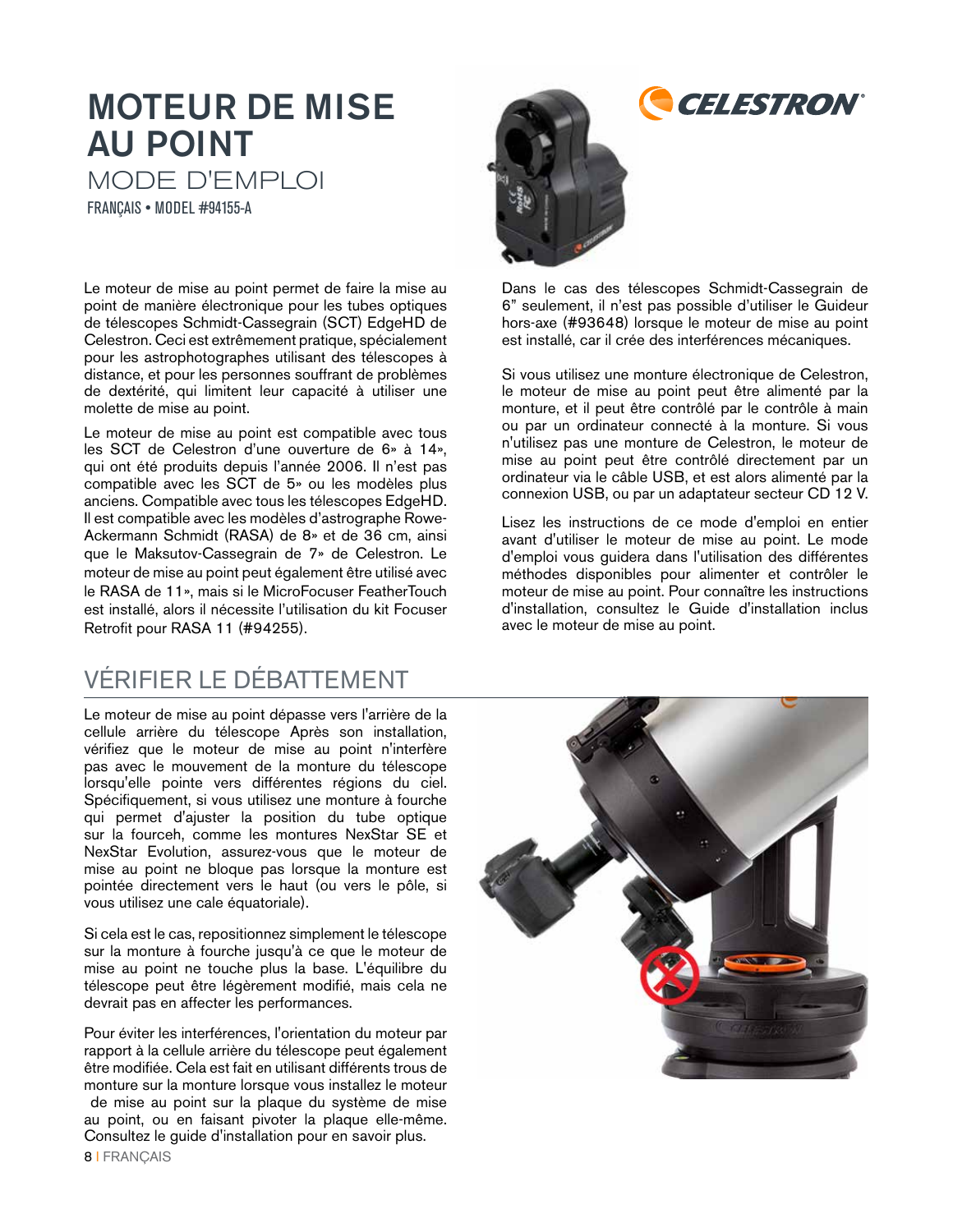#### UTILISATION DU MOTEUR DE MISE AU POINT. AVEC UNE MONTURE ÉLECTRONIQUE DE CELESTRON.

#### **MÉTHODE 1 :** AVEC LE CONTRÔLE À MAIN NEXSTAR+ OU STARSENSE

Si vous utilisez une monture électronique de Celestron, le moteur de mise au point peut être alimenté et contrôlé par la monture. Pour faire cela, connectez le port AUX du moteur de mise au point à un port AUX sur la monture à l'aide du câble inclus. Si aucun port AUX n'est disponible, vous pouvez acheter le le séparateur de port AUX de Celestron

Une fois branché à un port AUX de la monture, le moteur de mise au point peut être contrôlé avec le contrôle à main de la monture. Les contrôles à main NexStar+ (qui nécessite la version 5.30+ du micrologiciel) et le contrôle à main StarSense (qui nécessite la version 1.19+ du logiciel) sont compatibles.

**NOTE:** Si le micrologiciel de votre contrôle à main n'est pas à jour, utilisez le programme Celestron Firmware Manager (CFM) pour le faire. Vous trouverez ce programme à l'adresse celestron.com/CFM.

Vous pouvez accéder aux contrôles de mise au point en appuyant sur le bouton MENU du contrôle à main et en sélectionnant "Système de mise au point".

#### **MÉTHODE 2 :** AVEC UN ORDINATEUR

Une fois branché à un port AUX de la monture, le moteur de mise au point peut être contrôlé via la monture depuis un ordinateur. Cela est spécialement utilie lorsque vous faites de l'astrophotographie, car cela permet de contrôler à la fois la monture et le moteur de mise au point depuis l'ordinateur. Connectez le contrôle à main à l'ordinateur avec un câble USB A à mini-B (non inclus). Une extrémité du câble se connecte au port USB mini B situé sur le dessous du contrôle à main, et l'autre extrémité se connecte à l'ordinateur.

Une fois connecté, vous pouvez utiliser presque tous les logiciels d'astronomie pour le contrôle des télescopes prenant en charge le contrôle de la mise au point à l'aide du pilote de monture Unified ASCOM de Celestron, que vous pouvez télécharger à l'adresse ascom-standards.org).



Le moteur de mise au point est contrôlé par le contrôle à main NexStar+ via la monture Celestron.



Le moteur de mise au point est contrôlé par l'ordinateur via la monture Celestron.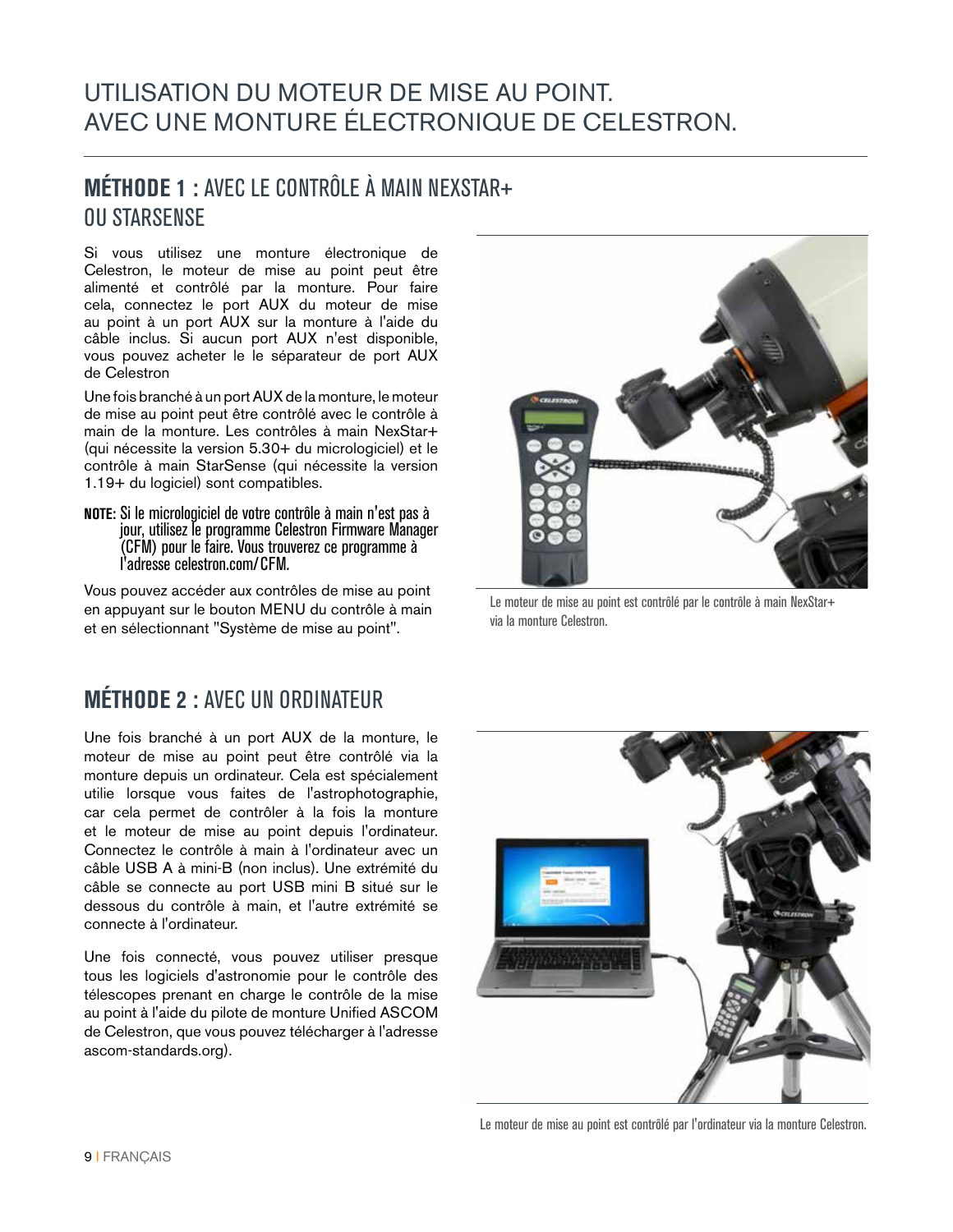Celestron met à votre disposition un logiciel pour PC Windows GRATUIT qui contrôle le moteur de mise au point sans nécessiter de pilote ASCOM. Le programme utilitaire simple d'utilisation Celestron Focuser peut être téléchargé depuis la page du moteur de mise au point à l'adresse celestron.com/FocusMotor. Le moteur de mise au point peut également être contrôlé avec le programme PWI de Celestron. Ce programme est disponible à l'adresse celestron.com/CPWI

**NOTE:** Si les commandes de contrôle sont émises depuis plusieurs sources, comme par exemple le contrôle à main et un programme d'ordinateur, alors le moteur de mise au point appliquera toutes les commandes dans l'ordre dans lequel il les reçoit.

| Connection   | Controls          |                |           |                                       |    |
|--------------|-------------------|----------------|-----------|---------------------------------------|----|
|              | <b>MOVE OUT</b>   | <b>MOVE IN</b> | Position: | 327                                   |    |
| CONNECT      | Rate:             |                | MOVE TO:  | Ho                                    |    |
| Calibration  |                   |                |           | (0.60000)<br><b>Backlash Settings</b> |    |
| <b>BEGIN</b> | <b>FORCE STOP</b> |                | $\alpha$  | $\circ$                               | 99 |
| Progress:    |                   |                |           | $-7.77$<br>$-1$                       |    |

Le programme utilitaire gratuit Focus de Celestron met à votre disposition une interface utilisateur simple pour contrôler le moteur de mise au point.

#### UTILISATION DU MOTEUR DE MISE AU POINT SANS UNE MONTURE CELESTRON

Si vous n'utilisez pas une monture Celestron, le moteur de mise au point peut être alimenté et contrôlé depuis le port USB. Utilisez un port USB 3.0 ou USB 2.0 qui délivre un courant d'au moins 900 mA. Pour connecter à un port USB, branchez le moteur de mise au point avec un câble USB A à B (non inclus). Utilisez un câble de haute qualité, car sinon le moteur pourrait ne pas recevoir suffisamment d'énergie. Branchez le câble au port USB sur le moteur de mise au point, et branchez-en l'autre extrémité à votre ordinateur ou à un hub USB.

Alternativement, le moteur de mise au point peut être alimenté par une source d'alimentation délivrant un courant CD de 12 V. La source d'alimentation doit délivrer au moins 1 A. Branchez la source d'alimentation au port CD 12 V sur le moteur de mise au point à l'aide d'un plug de 5,5 mm/2,1 mm qui est de pointe positive. L'utilisation d'une source externe CD 12 V permet d'éviter de vider la batterie de votre ordinateur trop rapidement. De plus, si le port USB2 de votre ordinateur ne délivre pas suffisamment d'énergie, une source CD 12 V externe peut également être utilisée.

Pour utiliser le moteur de mise au point avec un logiciel d'astronomie, vous aurez besoin d'utiliser le pilote de mise au point via USB ASCOM de Celestron, que vous pouvez télécharger sur la page produit du moteur de mise au point à l'adresse celestron.com/FocusMotor. Celestron met à votre disposition un logiciel pour PC Windows GRATUIT qui contrôle le moteur de mise au point sans nécessiter de pilote ASCOM. Le programme utilitaire simple d'utilisation Celestron Focuser est disponible sur la page produit du moteur de mise au point à l'adresse celestron.com/FocusMotor.



Le moteur de mise au point peut être contrôlé directement depuis un ordinateur via son port USB.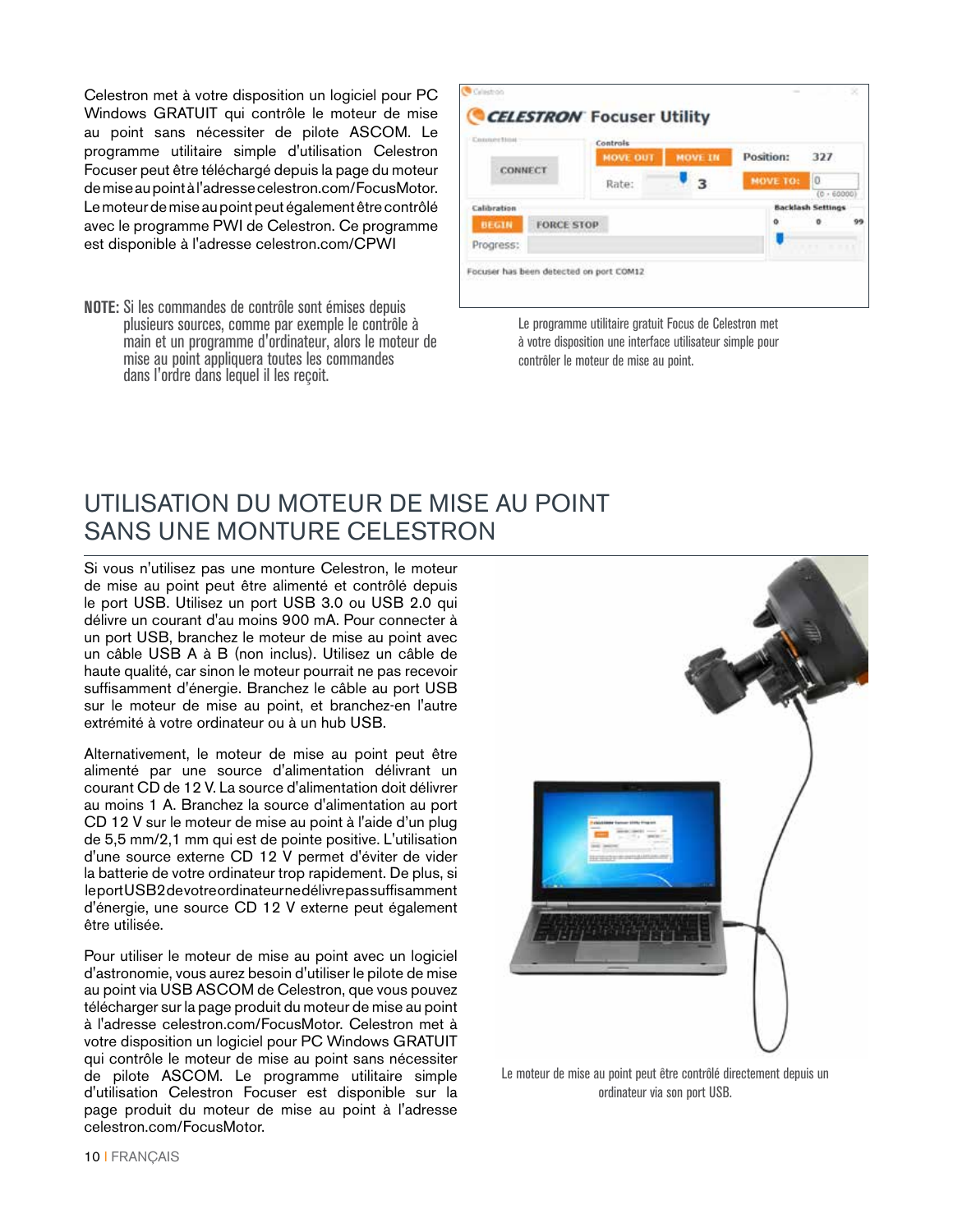#### CALIBRER LE MOTEUR DE MISE AU POINT

Avant de l'utiliser pour la première fois, il est recommandé d'étalonner le moteur de mise au point pour lui indiquer quelles sont les limites intérieures et extérieures de mouvement accessibles au système de mise au point mécanique du télescope. Cela évitera que le moteur atteigne ces limites, et fasse subir une usure prématurée au moteur. L'étalonnage du système de mise au point permet également de définir les positions d'index du système de mise au point, de manière à ce que la commande "Déplacer sur" soit plus précise. Le moteur de mise au point doit être étalonné lors de son installation initiale, ou après qu'il ait été retiré et réinstallé sur le tube optique. Après l'étalonnage, les limites du système de mise au point et les positions d'index sont mémorisées par le moteur de mise au point.

Pour effectuer l'étalonnage à l'aide du contrôle à main de Celestron, appuyez sur le bouton MENU, puis sélectionnez "Système de mise au point" et ensuite "Étalonnage". Si vous utilisez soit le programme utilitaire Focuser de Celestron ou le logiciel PWI de Celestron, l'étalonnage peut être effectué directement depuis l'interface utilisateur du programme.

Si vous utilisez un pilote ASCOM conjointement avec un logiciel de contrôle de la mise au point tierce partie, vous pouvez effectuer l'étalonnage avec le pilote. Sélectionnez "Système de mise au point ASCOM" comme système de mise au point, puis dans Paramètres du système de mise au point, sélectionnez "Système de mise au point USB de Celestron." La routine d'étalonnage peut être appelée avec le bouton "Propriétés", dans le

#### UTILISATION DU MOTEUR DE MISE AU POINT

Vous disposez de deux méthodes pour contrôler le moteur de mise au point: il peut être orienté manuellement pour modifier la mise au point, ou il peut être orienté sur une position d'index spécifique pour la mise au point.

Si vous utilisez le contrôle à main de Celestron, vous pouvez orienter manuellement le système de mise au point en appuyant sur le bouton MENU, puis en sélectionnant "Système de mise au point", puis "Déplacer". Cela activera les boutons DÉFILEMENT BAS et DÉFILEMENT HAUT, pour faire pivoter la molette de mise au point. Spécifiquement, le bouton DÉFILEMENT BAS fera tourner la molette de mise au point dans le sens des aiguilles d'une montre, qui déplace le miroir principal vers l'intérieur (donc vers la cellule arrière), et le bouton DÉFILEMENT HAUT fera tourner la molette de mise au point dans le sens inverse des aiguilles d'une montre, qui déplace le miroir principal vers l'extérieur (donc vers le correcteur Schmidt).

Si vous utilisez le programme utilitaire Focuser de Celestron ou PWI de Celestron, vous pouvez orienter manuellement le système de mise au point avec les boutons DÉPLACER VERS L'INTÉRIEUR (fait tourner le moteur dans le sens des aiguilles d'une montre),



sélecteur de système de mise au point ASCOM.

Le moteur de mise au point peut être étalonné à l'aide des méthodes décrites ci-dessus, et il ne sera pas nécessaire de renouveler l'opération même si vous changez de méthode de contrôle du moteur de mise au point. Par exemple vous pouvez étalonner avec le contrôle à main de Celestron, puis utiliser un logiciel tierce partie, sans avoir besoin d'étalonner de nouveau.

Une fois initialisée, la routine d'étalonnage pointe jusqu'à la limite intérieure du trajet de mise au point, puis jusqu'à la limite extérieure. Ce processus prends plusieurs minutes. Une fois terminé, la plage totale de trajet sera indexée de zéro (la limite intérieure), à 1000x le nombre de tours imprimés à la molette de mise au point pour atteindre la limite extérieure. Par exemple, si la molette de mise au point nécessite un total de 40 tours pour effectuer le trajet, alors les positions du système de mise au point seront comprises entre 0 et 40000

| <b>ALIGN</b>                           | ENTER<br><b>BACK</b>                                                                        |                             |                          |               |
|----------------------------------------|---------------------------------------------------------------------------------------------|-----------------------------|--------------------------|---------------|
| <b>SOLAR</b><br><b>DENTIFY</b><br>MENU | DEEP<br><b>STARS</b><br>SKY<br>ž,<br>SKY.<br><b>SCROLL</b><br>TOUR<br><b>SCROLL</b><br>HELP |                             |                          |               |
| Calastron<br>CELESTRON Focuser Utility | MOTOR                                                                                       |                             |                          | $\mathcal{L}$ |
| Commertion                             | Controls <sup>7</sup><br><b>MOVE OUT</b>                                                    | Position:<br><b>MOVE IN</b> | 327                      |               |
| <b>CONNECT</b>                         | Rate:                                                                                       | <b>MOVE TO: 0</b><br>3      | $(0 - 60000)$            |               |
| Calibration                            |                                                                                             |                             | <b>Backlash Settings</b> |               |
| <b>BEGIN</b><br><b>FORCE STOP</b>      |                                                                                             | ۰                           | ۰                        | 99            |
|                                        |                                                                                             |                             |                          |               |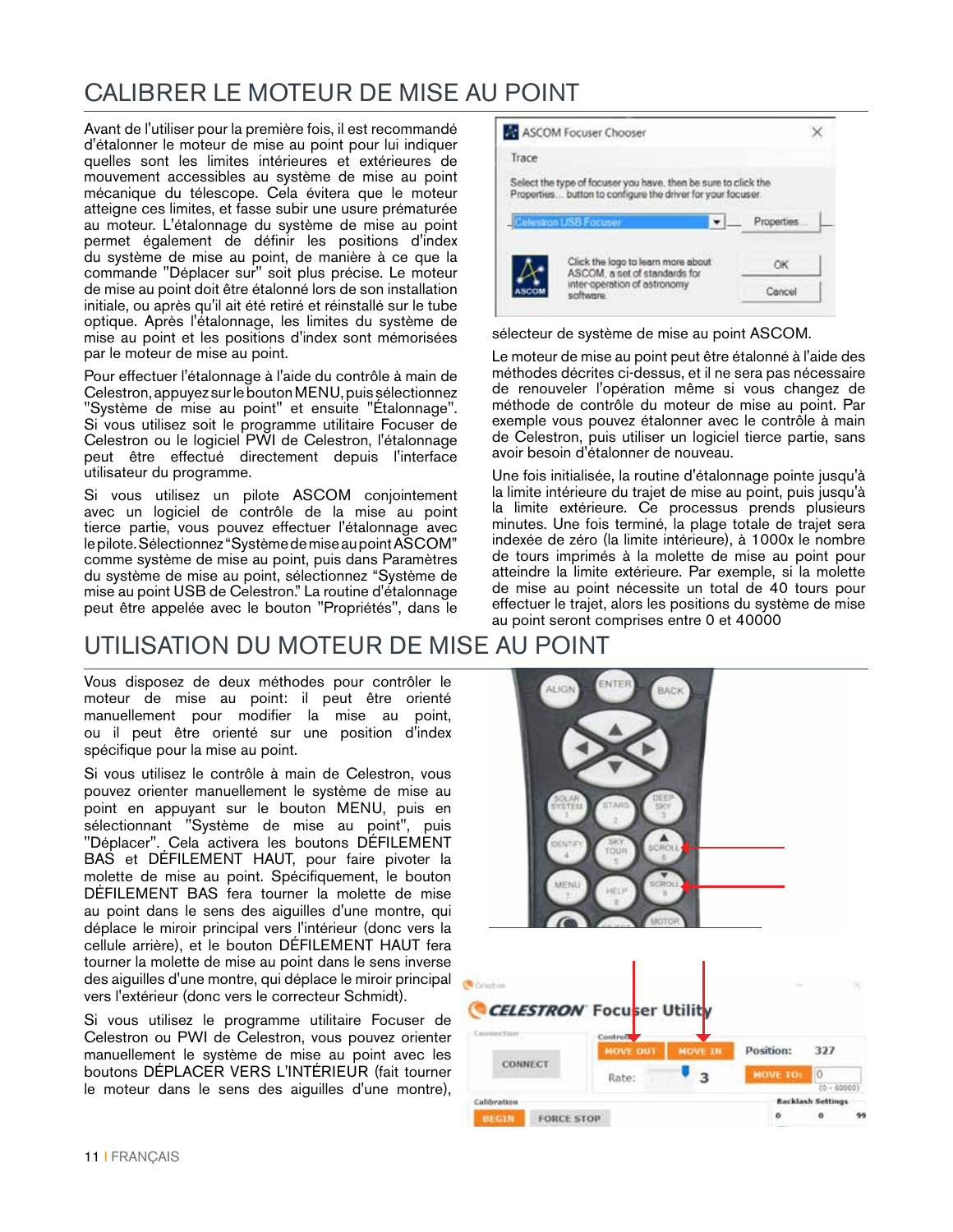et DÉPLACER VERS L'EXTÉRIEUR (qui fait tourner le moteur dans le sens inverse des aiguilles d'une montre) de l'interface utilisateur.

Lorsque le moteur de mise au point est en fonctionnement, vous pouvez remarquer que le collier de rétention du moteur tourne. Un point de référence blanc permet de déterminer dans quel sens le miroir primaire est déplacé dans le télescope. La référence indique quand le moteur tourne dans le sens des aiguilles d'une montre, et que le miroir est déplacé dans la direction négative (donc vers la cellule arrière), et quand le moteur tourne dans le sens inverse des aiguilles d'une montre, et que le miroir est déplacé dans la direction positive (donc vers le correcteur Schmidt).

Pour changer la vitesse de rotation du moteur, si vous utilisez le contrôle à main, appuyez sur le bouton MENU, et sélectionnez "Système de mise au point", puis "Vitesse". Sélectionnez "1" pour la vitesse la plus lente, et "3" pour la vitesse la plus élevée. Si vous utilisez le programme utilitaire Focuser de Celestron ou PWI de Celestron, vous pouvez changer la vitesse avec la réglette de vitesse.

Les vitesse correspondent aux vitesses de rotation de molette suivantes:

VITESSE 1: 8°/sec

VITESSE 2: 32°/sec

VITESSE 3: 128°/sec

Vous pouvez vous rendre sur une position d'index spécifique en utilisant une commande "Déplacer sur". Si vous utilisez le contrôle à main de Celestron, appuyez sur le bouton MENU, puis sélectionnez "Système de mise au point" et ensuite "Déplacer sur". Cela fait, vous pouvez saisir la position d'index du système de mise au point et le moteur orientera automatiquement sur cette position. Si vous utilisez le programme utilitaire Focuser de Celestron ou PWI de Celestron, vous pouvez saisir une position d'index de système de mise au point dans la fenêtre "DÉPLACER SUR", et le moteur orientera automatiquement sur cette position.

La fonction "Déplacer sur" est pratique après que vous ayez déterminé la meilleure mise au point pour votre installation. Prenez note de la position d'index du système de mise au point, pour que vous puissiez vous y rendre automatiquement dans le futur. La position d'index actuelle est indiquée sur l'écran "Déplacer sur" du contrôle à main, et au-dessus du bouton DÉPLACER SUR du programme utilitaire Focuser de Celestron et de PWI de Celestron.

**NOTE**: Lorsque vous utilisez la commande Déplacer sur pour déplacer automatiquement le système de mise au point sur une position d'index, le moteur de mise au point approchera toujours la mise au point dans la direction positive (c'est à dire avec la molette de mise au point tournant dans le sens inverse des aiguilles d'une montre, et le miroir primaire se déplaçant vers l'extérieur). Ceci est nécessaire pour garantir la meilleure précision possible de la commande "Déplacer sur", car cela élimine les incréments de position d'index "perdus" à cause du rebond mécanique dans le système de mise au point du télescope. Si la position d'index désirée se trouve à l'intérieur (c'est à dire un chiffre plus bas) par rapport à la position initiale, alors le moteur de mise au point se déplacera de 500 incréments supplémentaires vers l'intérieur après avoir dépassé la position saisie, puis inversera le mouvement.



Les symboles de référence "+" et "-" imprimés en blanc sur le moteur indiquent la direction dans laquelle le moteur primaire se déplace.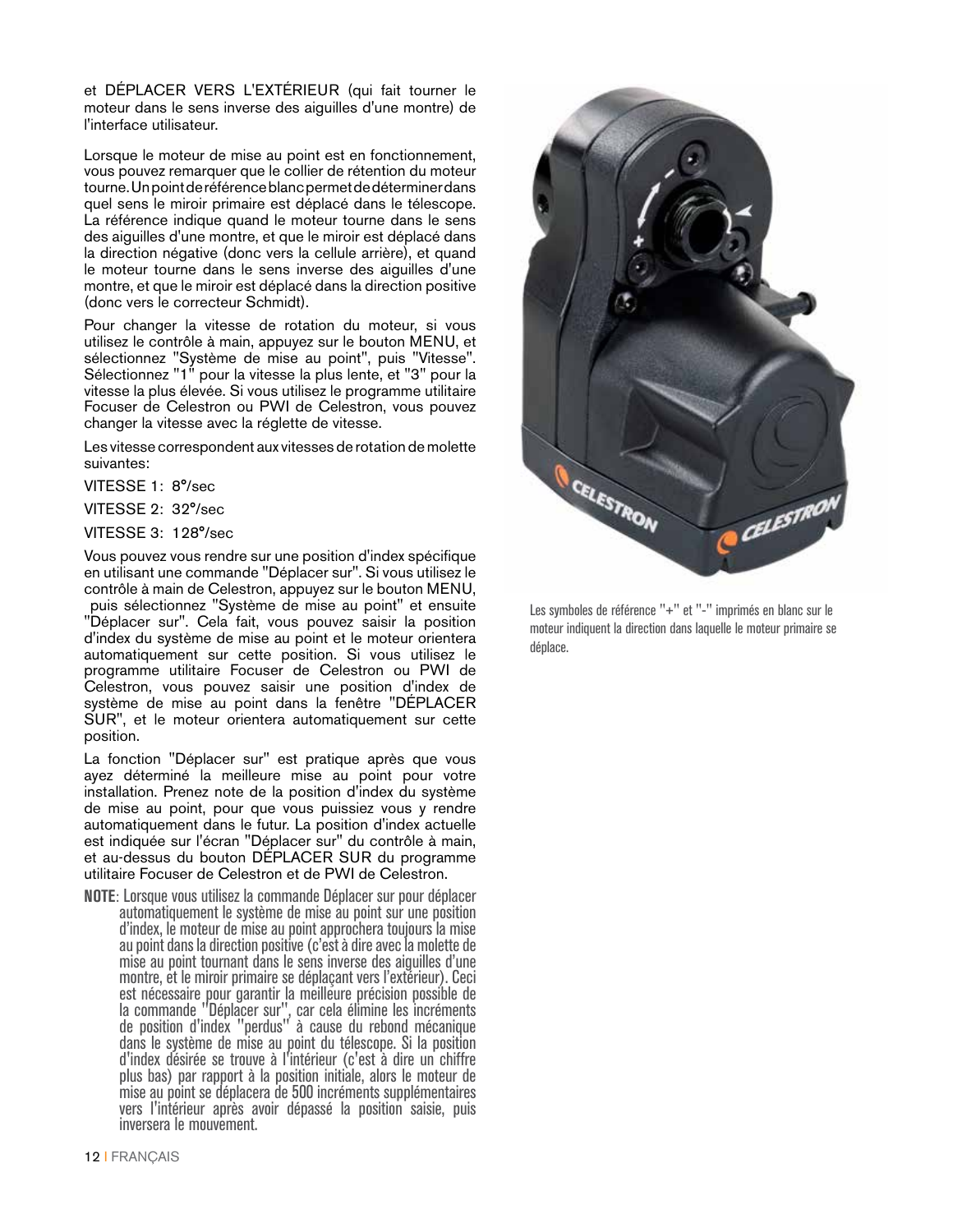#### PARAMÈTRES DE REBOND MÉCANIQUE

Lorsque vous changez la direction de mouvement du moteur de mise au point, il se peut que vous remarquiez un peu de rebond dans la mise au point du télescope. Cela veut dire que le moteur commence à tourner un peu avant que la mise au point ne commence à changer. Cela se manifeste typiquement lorsque vous faites une mise au point vitale sur une étoile en utilisant la vitesse la plus faible. Vous pouvez compenser ce rebond avec le paramètre de rebond mécanique.

Dans le contrôle à main Celestron, appuyez sur le bouton MENU, puis sélectionnez "Système de mise au point", puis "Paramètres de rebond mécanique". Si vous utilisez le programme utilitaire Focuser de Celestron ou le PWI de Celestron, vous trouverez une réglette de réglage du rebond dans l'interface utilisateur. Le paramètre de rebond mécanique peut être réglé entre 0 et 99.

Pour déterminer quel est le meilleur réglage, centrez d'abord une étoile brillante dans le champ de vision de votre télescope, et faites une mise au point grossière dessus. Réglez ensuite la vitesse du moteur sur la plus faible vitesse, et mettez l'étoile hors mise au point à l'aide

d'un des boutons de DÉFILEMENT du contrôle à main, ou avec les bouton DÉPLACER VERS L'INTÉRIEUR et DÉPLACER VERS L'EXTÉRIEUR. Sortez l'étoile de la mise au point jusqu'à ce que vous voyez l'effet "doughnut" caractéristique d'une image d'étoile non mise au point. Inversez maintenant la direction du moteur de mise au point. Si l'image de l'étoile hors mise au point commence immédiatement à se rétrécir, alors le paramètre de rebond doit rester sur 0 (le réglage par défaut). Si vous remarquez un petit temps de décalage avant que l'image ne commence à changer, alors augmentez le réglage de rebond. Répétez l'opération jusqu'à ce que la mise au point change aussitôt que le moteur de mise au point commence son mouvement. Si vous réglez le rebond sur un paramètre trop élevé, alors vous remarquerez que la mise au point change immédiatement dès que vous changez de direction, ce qui peut avoir pour effet que vous "dépassiez" votre mise au point désirée. Si cela se produit, réduisez le paramètre de mise au point.

#### CACHES DES PORTS

Pour protéger le moteur de mise au point, gardez les caches attachés sur les ports lorsque vous ne vous en servez pas. Lorsque les ports sont utilisés, les caches peuvent être accrochés au points de fixation présents sur le côté du moteur de mise au point, de manière à ce que ces derniers ne se balancent pas.

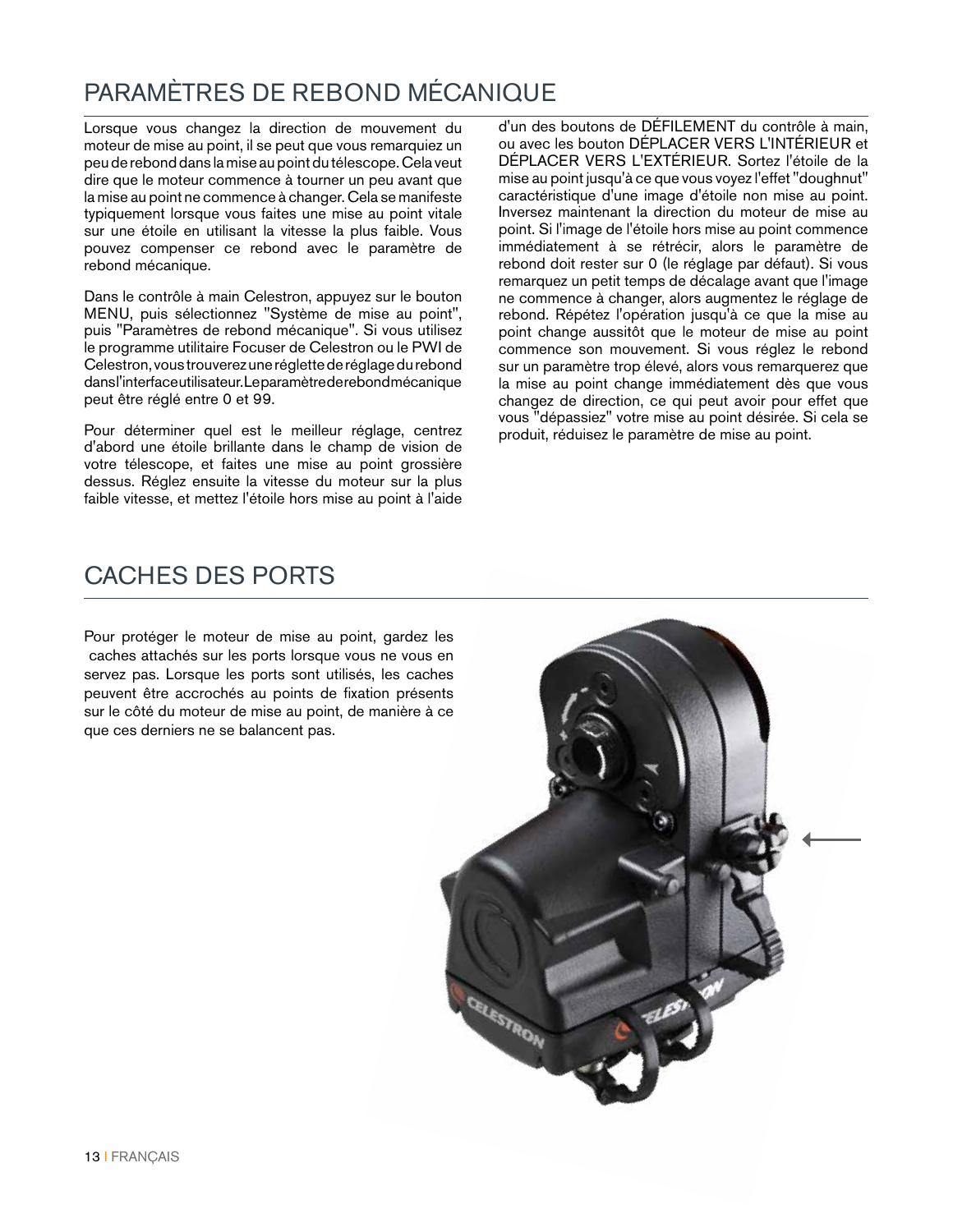#### **GARANTIE LIMITÉE DE DEUX ANS CELESTRON**

A. Celestron garantit votre télescope comme libre de défauts de matériaux et de fabrication pour une période de deux ans Celestron réparera ou remplacera ce produit ou une partie de celui-ci lorsqu'il a été déterminé, lors d'une inspection par Celestron, que le produit est défectueux en raison d'un défaut de matériaux ou de fabrication. Comme condition à l'obligation de Celestron de réparer ou remplacer un tel produit, le produit doit être renvoyé à Celestron avec la preuve d'achat satisfaisante pour Celestron.

B. Un numéro d'autorisation de retour valide doit être obtenu de Celestron avant le renvoi. Soumettez vos questions au centre de support technique en ligne de Celestron, à l'adresse celestron.com/pages/technical-support.

Tous les retours doivent être accompagnés d'une déclaration écrite indiquant le nom, l'adresse et le numéro de téléphone de jour du propriétaire, ainsi qu'une brève description des prétendus défauts. Les pièces ou le produit ayant été l'objet d'un remplacement deviendront la propriété de Celestron.

Le client est responsable de tous les coûts de transport et d'assurance , vers et depuis l'usine Celestron, et doivent donc payer ces frais en avance.

Celestron fera des efforts raisonnables pour réparer ou remplacer tout produit couvert par cette garantie dans les trente jours suivant sa réception. Dans le cas où une réparation ou un remplacement nécessitera plus de trente jours, Celestron en avisera le client en conséquence. Celestron se réserve le droit de remplacer tout produit qui a été retiré de sa gamme de produits disponibles avec un nouveau produit ayant une valeur et des fonctions équivalentes.

Cette garantie sera nulle et sans effet dans le cas où la conception ou la fonction d'un produit couvert a été modifiée, ou lorsque le produit a été soumis à un usage abusif, à de mauvaises manipulations ou à une réparation non autorisée. En outre, une défaillance ou une détérioration du produit due à l'usure normale n'est pas couverte par cette garantie.

CELESTRON DÉCLINE TOUTE GARANTIE, EXPRESSE OU IMPLICITE, DE QUALITÉ MARCHANDE OU D'ADAPTATION À UN USAGE PARTICULIER, À MOINS DE DISPOSITIONS EXPRESSES DANS CE DOCUMENT. LA SEULE OBLIGATION DE CELESTRON EN VERTU DE CETTE GARANTIE LIMITÉE SERA DE RÉPARER OU REMPLACER LE PRODUIT COUVERT, EN CONFORMITÉ AVEC LES DISPOSITIONS DE CE DOCUMENT. CELESTRON DÉCLINE TOUTE RESPONSABILITÉ POUR TOUTE PERTE DE PROFITS, TOUT DOMMAGE GÉNÉRAL, PARTICULIER OU INDIRECT POUVANT RÉSULTER DE LA VIOLATION DE TOUTE GARANTIE, OU EN RAISON DE L'UTILISATION DE, OU DE L'INCAPACITÉ À UTILISER, UN PRODUIT CELESTRON. TOUTE GARANTIE IMPLICITE QUI EST ET QUI NE PEUT ÊTRE DÉCLINÉE SERA LIMITÉE À UNE DURÉE DE DEUX ANS À PARTIR DE LA DATE D'ACHAT INITIALE.

Certains états n'autorisent pas l'exclusion ou la limitation des dommages indirects ou consécutifs ou la limitation de la durée d'une garantie implicite. Il est donc possible que les limitations et exclusions ci-dessus ne s'appliquent pas à vous.

Cette garantie vous donne des droits légaux spécifiques, et vous pouvez également avoir d'autres droits qui varient d'un état ou d'une province à l'autre. Celestron se réserve le droit de modifier ou de cesser la production de tout modèle ou style de télescope, et cela sans préavis. Si vous rencontrez des problèmes avec la garantie, ou si vous avez besoin d'aide pour utiliser le produit, visitez le centre de support technique en ligne de Celestron à l'adresse celestron.com/pages/technical-support.

NOTE: Cette garantie est valable pour les clients américains et canadiens qui ont acheté ce produit auprès d'un revendeur autorisé Celestron aux États-Unis ou au Canada. La garantie en dehors des É.-U. et du Canada n'est valable que pour les clients ayant acheté le produit d'un distributeur international de Celestron ou d'un distributeur agréé dans le pays en question. Veuillez communiquer avec eux pour toute réparation sous garantie.

**NOTE DE LA FCC:** Cet équipement a été testé et confirmé comme étant conforme aux limites d'un appareil numérique de classe B, dans le respect de la partie 15 des règles de la FCC. Ces limites sont présentes pour assurer une protection raisonnable contre les interférences néfastes dans un lieu résidentiel. Cet équipement<br>génère et peut émettre des fréquences radio et, s'il n'est pas aux communications radio. Cependant, il n'y a aucune garantie que des interférences ne se produiront pas dans une installation particulière. Si cet équipement cause des interférences nuisibles à la réception radio ou de télévision, ce qui peut être déterminé en éteignant et en rallumant l'équipement, l'utilisateur est encouragé à essayer de corriger l'interférence par une ou plusieurs des mesures suivantes:

- Réorientez ou déplacez l'antenne de réception
- Augmentez la distance entre l'équipement et le récepteur
- Branchez l'équipement à une prise électrique présente sur un circuit différent de celui auquel le récepteur est connecté.
- Contactez le revendeur ou un technicien radio / TV expérimenté pour obtenir de l'aide.

Le design et les spécifications du produit sont sujets à des modifications sans notification préalable. Conçu et destiné aux personnes âgées de 14 ans et plus.





© 2019 Celestron • Tous droits réservés www.celestron.com 2835 Columbia Street • Torrance, CA 90503 U.S.A. Telephone: 800.421.9649

12-19 Imprimé en Chine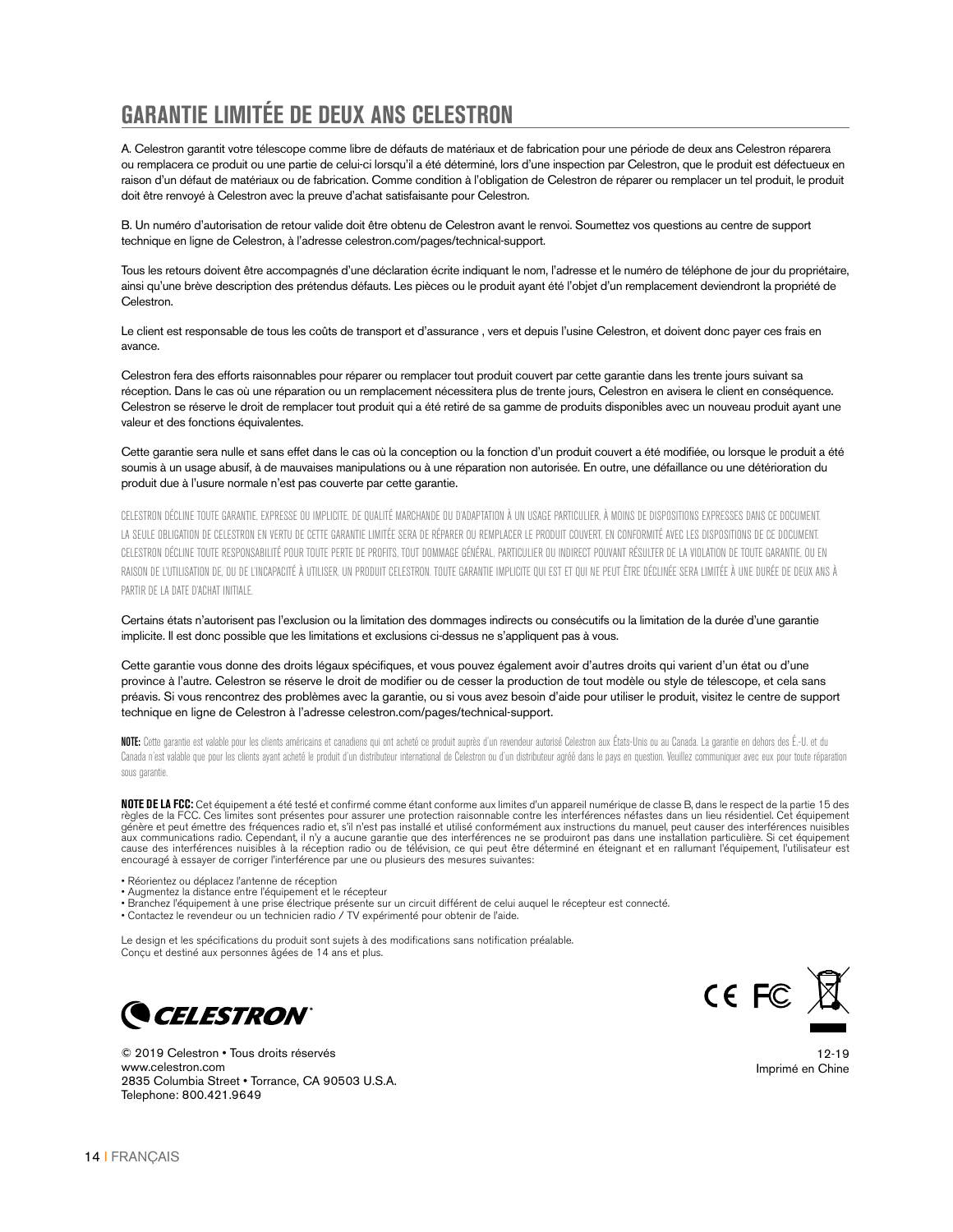#### FOKUSSIERMOTOR BEDIENUNGSANLEITUNG DEUTSCH • MODELL-NR. 94155-A

Der Fokussiermotor bietet Fokussieren mit freien Händen für die Teleskop-Okularrohre von Celestron Schmidt-Cassegrain (SCT) und EdgeHD. Dies ist vor allem für Astro-Fotographen mit Fernzugriff-Teleskop-Setups und Personen mit Geschicklichkeitsproblemen von großem Vorteil, bei denen die Verwendung eines Fokussierknopfes eingeschränkt ist.

Der Fokussiermotor ist mit allen Celestron SCTs von 6" bis 14" Blendenöffnung kompatibel, die seit dem Jahr 2006 hergestellt wurden; er ist mit 5" SCTs oder älteren Modellen nicht kompatibel. Er ist mit allen EdgeHD-Teleskopen kompatibel. Er ist mit dem 8" und 36 cm Rowe-Ackermann Schmidt Astrograph-Modellen (RASA) sowie dem Celestron 7" Maksutov-Cassegrain kompatibel. Doch wenn bereits der FeatherTouch MicroFocuser installiert ist, ist für den RASA 11 (Nr. 94255) das Nachrüstset für den Okularauszug erforderlich.

#### ÜBERPRÜFUNG DER ABSTÄNDE

Der Fokussiermotor steht an der hinteren Zelle des Teleskops nach außen vor. Kontrollieren und stellen Sie nach der Installation sicher, dass der Fokussiermotor die Halterung des Teleskops nicht stört, wenn es auf verschiedene Himmelsbereiche zeigt. Besonders wenn Sie eine Gabelhalterung mit einstellbarer Positionierung des optischen Tubus auf der Gabel verwenden, wie z. B. die Halterungen NexStar SE und NexStar Evolution. Stellen Sie sicher, dass der Fokussiermotor die Halterung nicht stört, wenn sie nach oben zeigt (oder an der Stange, wenn eine äquatoriale Polhöhenwiege verwendet wird).

Wenn er stört, positionieren Sie einfach das Teleskop auf der Gabelhalterung, bis der Fokussiermotor die Basis freigibt. Das Teleskop ist möglicherweise etwas aus dem Gleichgewicht, aber dies sollte die Leistung nicht beeinträchtigen.

Um Störungen zu vermeiden, kann auch die Ausrichtung des Fokussiermotors relativ zur hinteren Zelle des Teleskops geändert werden. Dies geschieht durch die Verwendung eines anderen Montagelöcher-Sets zur Befestigung des Fokussiermotors auf der Abdeckplatte des Fokussierknopfs oder durch Drehen der Abdeckplatte selbst. Siehe Setup-Leitfaden für weitere Informationen.



Nur für 15,2 cm (6") Schmidt-Cassegrain-Teleskope: Der Off-Axis Guider (Nachführung außerhalb der Achse) (Nr. 93648) kann aufgrund mechanischer Einflüsse nicht verwendet werden, wenn der Fokussiermotor installiert wurde.

Bei Verwendung einer Computerhalterung von Celestron kann der Fokussiermotor über die Halterung mit Strom versorgt werden und ermöglicht die Fokussteuerung über die Handsteuerung des Teleskops oder über einen an die Halterung angeschlossenen Computer. Wenn keine Halterung von Celestron verwendet wird, kann der Fokussiermotor über ein USB-Kabel direkt von einem Computer gesteuert werden. Die Stromversorgung erfolgt über den USB-Anschluss oder ein optionales 12 VDC Netzteil.

Lesen Sie vor Gebrauch des Fokussiermotors die Bedienungsanleitung vollständig durch. Die Bedienungsanleitung führt Sie durch die verschiedenen Methoden, um den Fokussiermotor mit Strom zu versorgen und zu steuern. Installationsanweisungen finden Sie im Einrichtungs-Leitfaden, der dem Fokussiermotor beiliegt.

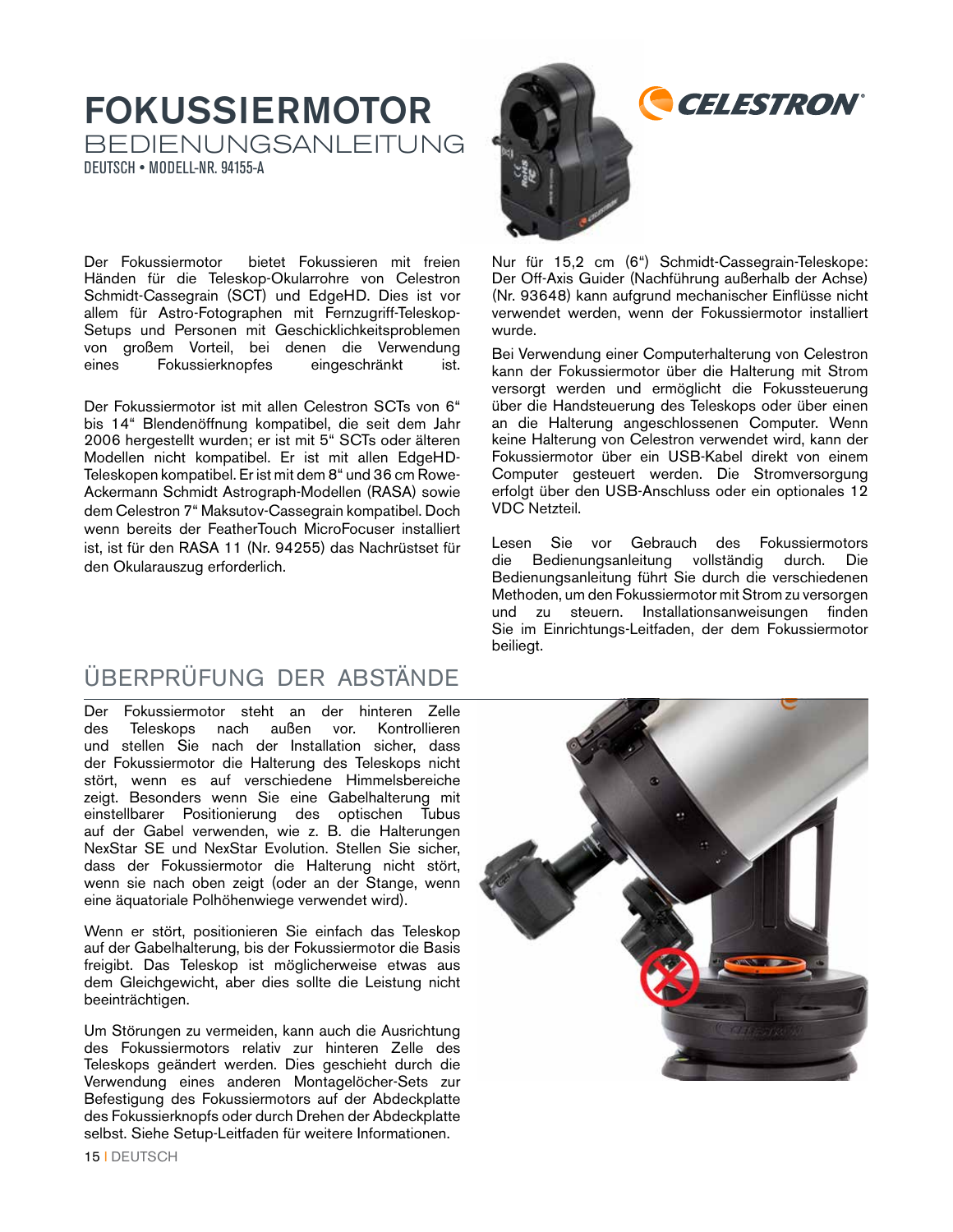#### FOKUSSIERMOTOR MIT EINER COMPUTERHALTERUNG VON CELESTRON VERWENDEN.

#### **METHODE 1:** MIT DER NEXSTAR+ ODER STARSENSE HANDSTEUERUNG

Wenn Sie eine computergestützte Celestron-Halterung verwenden, kann der Fokussiermotor über die Halterung mit Strom versorgt und gesteuert werden. Verbinden Sie dazu den AUX-Port am Fokussiermotor mit dem mitgelieferten Kabel mit einem AUX-Port an der Halterung. Wenn keine AUX-Anschlüsse verfügbar sind, kann der optionale Aux-Port-Splitter von Celestron erworben werden.

Sobald der Fokussiermotor an den AUX-Port der Halterung angeschlossen wurde, kann er über die Handsteuerung der Halterung gesteuert werden. |Sowohl die Handsteuerung NexStar+ (Firmware-Version 5.30+ erforderlich) als auch StarSense (Firmware-Version 1.19+ erforderlich) sind kompatibel.

**HINWEIS:** Wenn die Firmware Ihre Handsteuerung nicht auf dem neuesten Stand ist, verwenden Sie zum Aktualisieren den Firmware-Manager (CFM) von Celestron. Dieses Programm finden Sie unter celestron.com/CFM.

Sie können auf die Fokussteuerung zugreifen, indem Sie die Taste MENU auf der Handsteuerung drücken und dann "Focuser" (Fokussierer) auswählen.

**METHODE 2:** MIT EINEM COMPUTER

Der Fokussiermotor kann bei Anschluss an den AUX-Anschluss auch über die Halterung von einem Computer gesteuert werden. Dies ist besonders bei astronomischen Aufnahmen wünschenswert, da dadurch sowohl die Halterung als auch der Fokussiermotor vom Computer gesteuert werden können. Schließen Sie die Handsteuerung mit einem USB-A-auf-Mini-B-Kabel (nicht im Lieferumfang enthalten) an den Computer an. Schließen Sie ein Ende des Kabels an den USB-Mini-B-Anschluss auf der Unterseite der Handsteuerung und das andere Ende an den Computer an.

Sobald die Verbindung hergestellt wurde, können Sie fast jede Teleskopsteuerungs software verwenden, ei der die Fokussierer-Steuerung über die Einheitstreiber der ASCOM-Halterung von Celestron erfolgt (herunterladbar von ascom-standards.org.).



Der Fokussiermotor wird von der Handsteuerung NexStar+ über eine Halterung von Celestron gesteuert.



Der Fokussiermotor wird über eine Halterung von Celestron von einem Computer gesteuert.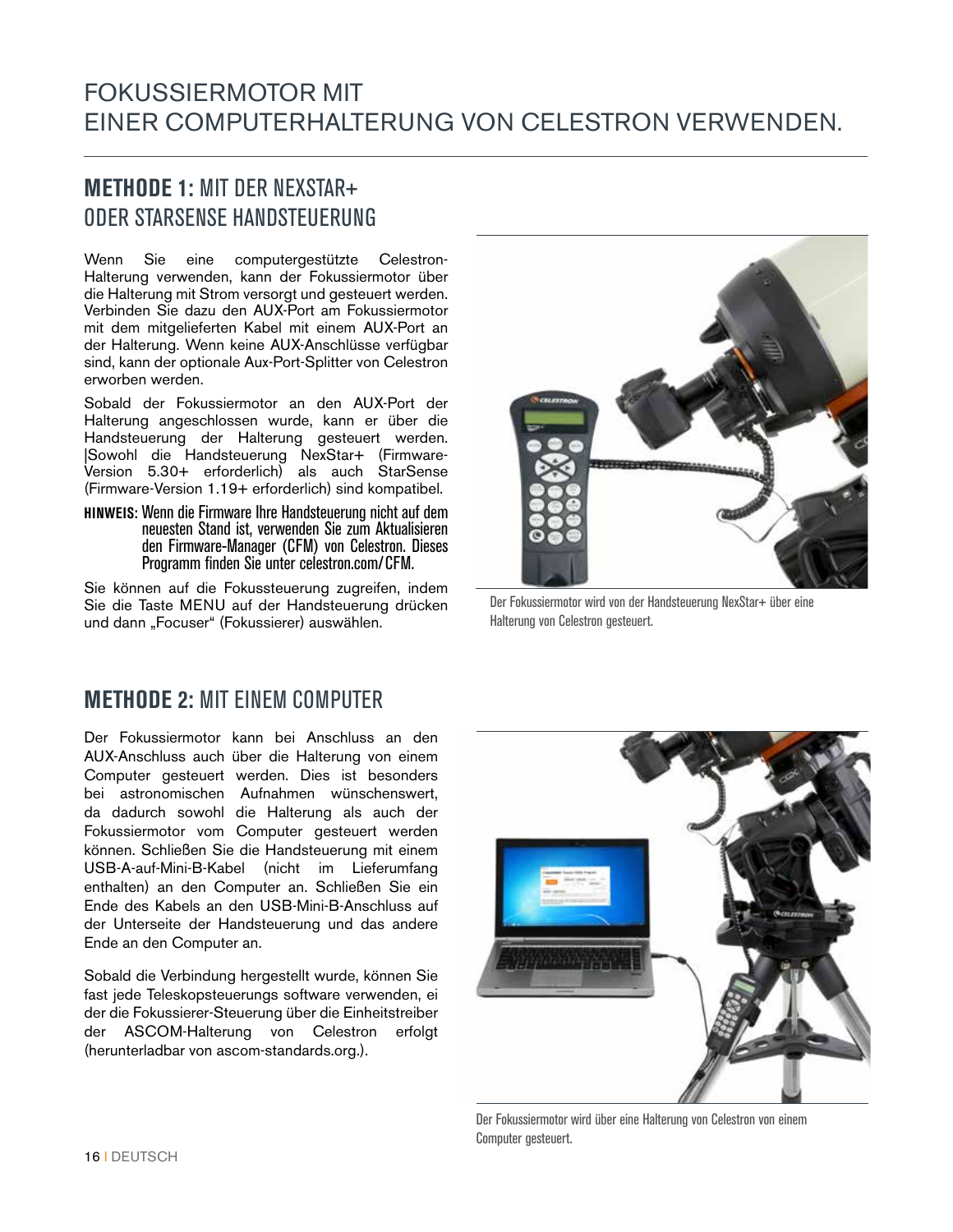Celestron bietet auch KOSTENLOSE Windows-PC-Software zur direkten Steuerung des Fokussiermotors an, ohne dass ein ASCOM-Treiber erforderlich ist. Das einfache Fokussier-Dienstprogramm von Celestron kann auf der Fokussiermotorseite unter celestron.com/FocusMotor heruntergeladen werden. Der Fokussiermotor kann alternativ auch mit dem PWI-Programm von Celestron gesteuert werden. Dies Programm ist unter celestron.com/CPWI erhältlich.

**HINWEIS:** Wenn Steuerbefehle von mehreren Quellen eintreffen, z. B. von der Handsteuerung und einem Computerprogramm, reagiert der Fokussiermotor auf alle Befehle in der Reihenfolge, in der sie eintreffen.

**CELESTRON** Focuser Utility Controls **MOVE IN** Position: 327 **MOVE OUT** CONNECT  $\overline{\mathbf{z}}$ **MOVE TO**  $|0|$ Rate:  $\overline{10}$ Cabbration **Backlash Settings** o  $\bullet$ **FORCE STOP** BEGIN Progress: Focuser has been detected on port COM12

Das kostenlose Fokussier-Dienstprogramm von Celestron bietet eine einfache Benutzeroberfläche zur Steuerung des Fokussiermotors.

#### VERWENDUNG DES FOKUSSIERMOTORS OHNE HALTERUNG VON CELESTRON

Wenn Sie keine Halterung von Celestron verwenden, kann der Fokussiermotor über den USB-Port mit Strom versorgt und gesteuert werden. Dies erfolgt durch den Anschluss an einen USB3- oder USB2-Port, der mindestens 900 mA liefert. Für den Anschluss an einen USB-Port benötigen Sie ein USB-A-auf-B-Kabel (nicht im Lieferumfang enthalten). Verwenden Sie ein qualitativ hochwertiges Kabel, andernfalls erhält der Motor eventuell nicht genug Strom. Schließen Sie das Kabel an den USB-Port am Fokussiermotors an und verbinden Sie das andere Ende mit Ihrem Computer oder USB-Hub.

Alternativ kann der Fokussiermotor von einem 12 VDC Netzteil versorgt werden. Das Netzteil muss einen Strom von mindestens 1 A liefern. Verbinden Sie das Netzteil über ein 5,5 mm/2,1 stecker (die Spitze ist der Pluspol) mit der 12 VDC Buchse am Fokussiermotor. Die Verwendung eines externen 12 VDC Netzteils verhindert, dass der Akku Ihres Laptops vom Fokussiermotor entladen wird. Wenn auch der USB2-Port Ihres Computers nicht ausreichend Strom liefert, kann ein externes 12 VDC Netzteil verwendet werden.

Bei Verwendung des Fokussiermotors mit Astronomie-Software benötigen Sie den USB ASCOM-Treiber des Fokussierers von Celestron, der auf der Fokussiermotor-Produktseite unter celestron.com/FocusMotor heruntergeladen werden kann. Celestron bietet auch KOSTENLOSE Windows-PC-Software zur direkten Steuerung des Fokussiermotors an, ohne dass ein ASCOM-Treiber erforderlich ist. Das einfache Fokussier-Dienstprogramm von Celestron kann auf der Fokussiermotor-Produktseite unter celestron.com/ FocusMotor heruntergeladen werden.



Der Fokussiermotor wird direkt von einem Computer über seinen USB-Port gesteuert.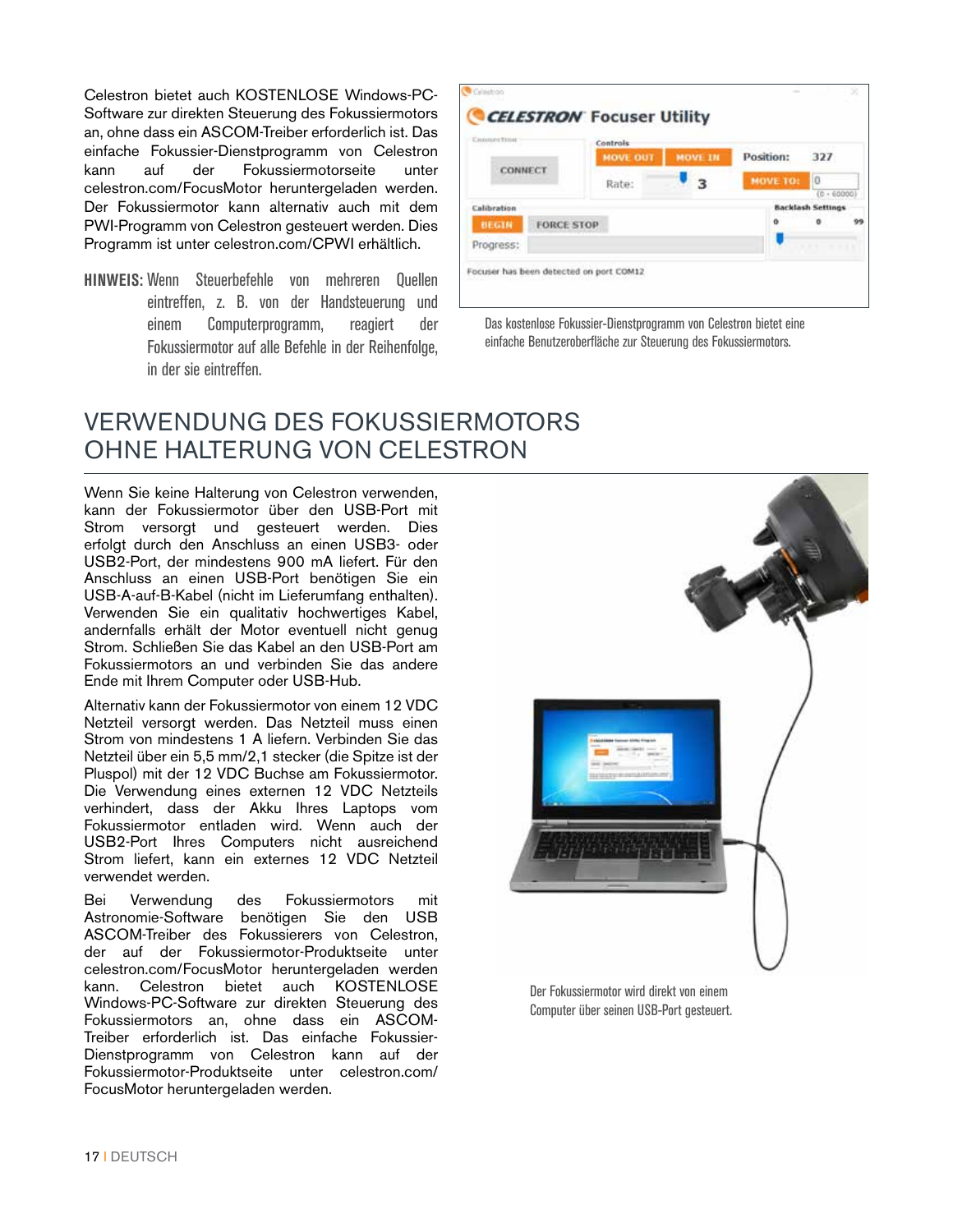#### KALIBRIERUNG DES FOKUSSIERMOTORS

Vor der ersten Verwendung empfehlen wir, den Fokussiermotor zu kalibrieren, um festzulegen, wo sich die inneren und äußeren Bewegungsgrenzen des mechanischen Fokussierers für das Teleskop befinden. Dadurch wird verhindert, dass der Motor die Grenzen des Fokussierers erreicht und überlastet wird. Durch die Kalibrierung des Fokussierers werden auch die Indexpositionen des Fokussierers festgelegt, sodass genaue "MOVE TO" (Bewegen zu)-Befehle ausgeführt werden können. Der Fokussiermotor muss nur bei der Ersteinrichtung kalibriert werden oder wenn er entfernt und wieder am optischen Tubus angebracht wurde. Nach der Kalibrierung werden die Grenzen des Fokussierers und die Indexpositionen im Fokussiermotor gespeichert.

Drücken Sie zum Kalibrieren (bei Verwendung einer Handsteuerung von Celestron) die Taste MENU, wählen Sie dann "Focuser" (Fokussierer) und anschließend "Calibration" (Kalibrierung). Bei Verwendung des Fokussier-Dienstprogramms oder der PWI-Software von Celestron kann die Kalibrierung direkt über die Benutzeroberfläche des Programms erfolgen.

Wenn Sie einen ASCOM-Treiber zusammen mit einer Fokussierer-Steuerungssoftware von Drittanbietern verwenden, können Sie mit dem Treiber kalibrieren. Wählen Sie "ASCOM focuser" (ASCOM-Fokussierer) als Fokussierer und anschließend für die Fokussierer-Einstellungen "Celestron USB Focuser" (Celestron USB-Fokussierer). Das Kalibrierungsprogramm kann dann in der ASCOM-Fokussiererauswahl über die Schaltfläche "Properties" (Eigenschaften) aufgerufen werden.

#### VERWENDUNG DES FOKUSSIERMOTORS

Es gibt zwei Möglichkeiten, den Fokussiermotor zu steuern: Der Motor kann manuell gedreht werden, um den Fokus zu ändern oder er kann sich automatisch auf eine bestimmte Indexposition des Fokussierers drehen.

Wenn Sie eine Handsteuerung von Celestron verwenden, können Sie den Fokussierer manuell drehen, indem Sie die Taste MENU drücken, "Focuser" (Fokussierer) und anschließend "Move" (Bewegen) auswählen. Dadurch werden die Tasten "SCROLL DOWN" (Abwärts blättern) und "SCROLL UP" (Aufwärts blättern) aktiviert, um den Fokussierknopf zu drehen. Mit der Taste "SCROLL DOWN" (Abwärts blättern) wird der Fokussierknopf im Uhrzeigersinn gedreht, wodurch der primäre Spiegel nach innen (d.h. in Richtung der hinteren Zelle) bewegt wird. Mit der Taste "SCROLL UP" (Aufwärts blättern) wird der Fokussierknopf gegen den Uhrzeigersinn gedreht, wodurch der primäre Spiegel nach außen (d.h. in Richtung zum Schmidt-Korrektor) bewegt wird.

Bei Verwendung des Fokussier-Dienstprogramms oder der PWI-Software von Celestron können Sie den Fokussierer manuell drehen, indem Sie auf der Benutzeroberfläche die Tasten "MOVE IN" (Hineinbewegen) (dreht den Motor im Uhrzeigersinn) und "MOVE OUT" (Herausbewegen) (dreht den Motor gegen den Uhrzeigersinn) verwenden.

| ASCOM Focuser Chooser                                                                                                         |             |
|-------------------------------------------------------------------------------------------------------------------------------|-------------|
| Trace                                                                                                                         |             |
| Select the type of focuser you have, then be sure to click the<br>Properties button to configure the driver for your focuser. |             |
| Celestron USB Focuser                                                                                                         | Properties. |
| Click the logo to learn more about<br>ASCOM, a set of standards for                                                           | ОК          |
| inter-operation of astronomy                                                                                                  | Cancel      |

Der Fokussiermotor kann mit einer der oben aufgeführten Methoden kalibriert werden und die gewählte Methode muss nicht erneut durchgeführt werden, wenn die Steuerung des Fokussiermotors geändert wird. Sie können beispielsweise mit einer<br>Handsteuerung von Celestron kalibrieren und Handsteuerung von Celestron kalibrieren und anschließend die Software von Drittanbietern verwenden, ohne dass Sie erneut kalibrieren müssen.

Nach dem Start schwenkt das Kalibrierungsprogramm auf die innere und dann auf die äußere Bewegungsgrenze des Fokussierers. Dieser Vorgang kann mehrere Minuten in Anspruch nehmen. Nach Beendigung wird der gesamte Bewegungsbereich von Null (der inneren Grenze) bis zur 1000-fachen Umdrehungsanzahl des Fokussierknopfes indexiert, die zum Erreichen der äußeren Grenze erforderlich sind. Wenn der Fokussierknopf beispielsweise einen Bereich von insgesamt 40 Umdrehungen hat, werden die Positionen des Fokussierers von 0 bis 40.000 indexiert.

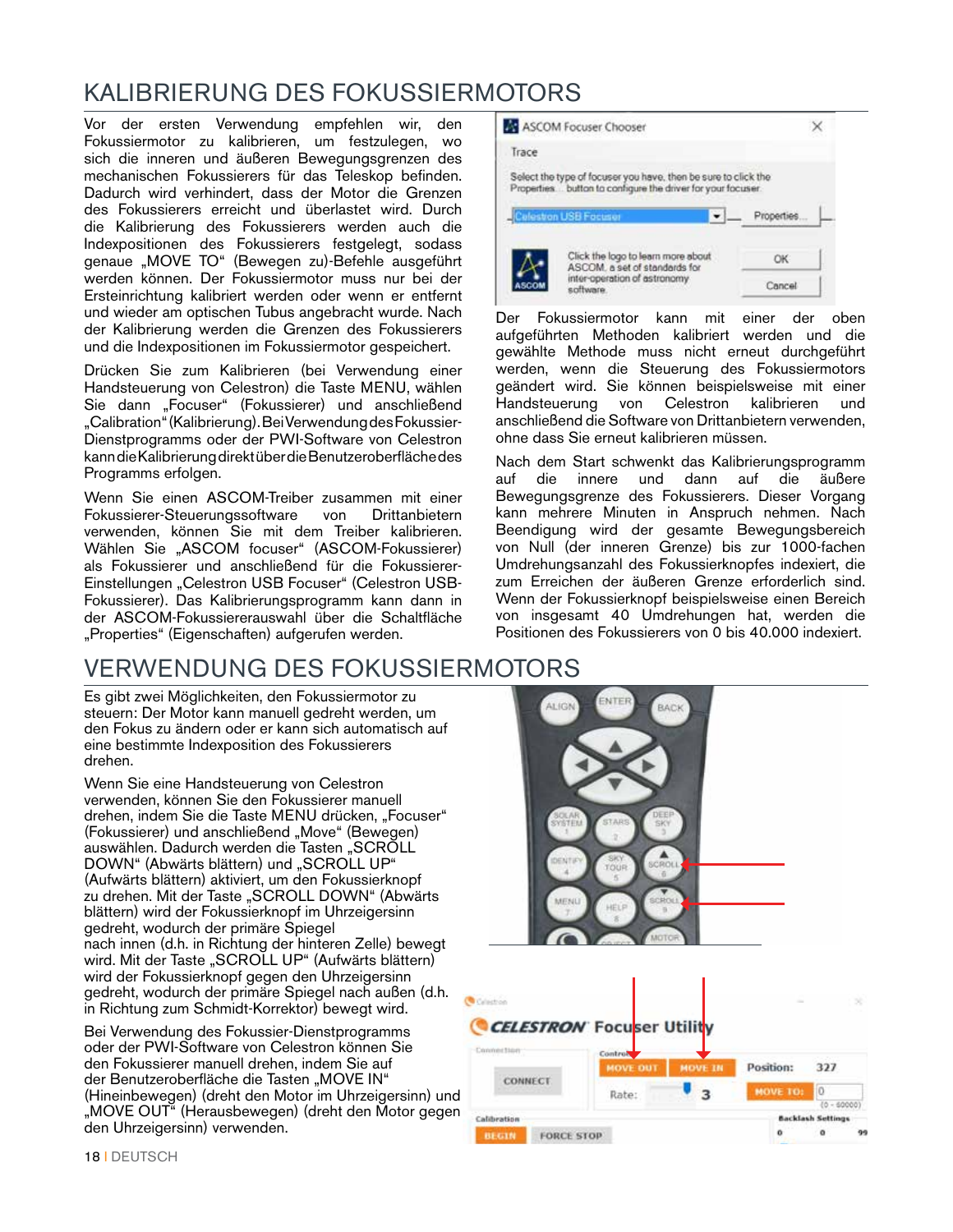Bei Verwendung des Fokussiermotors sehen Sie, wie sich die Rückseite die Spannmanschette des Motors dreht. Auf dem Fokussiermotor ist ein weißer Hinweis aufgedruckt, um festzulegen, in welche Richtung sich der primäre Spiegel im Teleskop bewegt. Der Hinweis gibt an, dass wenn sich der Motor im Uhrzeigersinn dreht, sich der primäre Spiegel in negativer Richtung bewegt (d.h. in Richtung der hinteren Zelle) und wenn sich der Motor entgegen dem Uhrzeigersinn dreht, bewegt sich der primäre Spiegel in positiver Richtung (d.h. in Richtung des Schmidt-Korrektors).

Um die Motordrehzahl mit der Handsteuerung von Celestron zu ändern, drücken Sie MENU, wählen Sie "Focuser" (Fokussierer) und anschließend "Rate". Wählen Sie "1" für die niedrigste und "3" für die höchste Drehzahl. Wenn Sie das Fokussier-Dienstprogramms oder die PWI-Software von Celestron verwenden, ändern Sie die Drehzahl mit dem Drehzahl-Schieberegler.

Die Drehzahlen entsprechen den folgenden Umdrehungen des Knopfes:

DREHZAHL 1: 8° / Sek.

DREHZAHL 2: 32° / Sek.

DREHZAHL 3: 128° / Sek.

Sie können mit dem Befehl "MOVE TO" (Bewegen zu) zu einer bestimmten Indexposition des Fokussierers gehen. Wenn Sie eine Handsteuerung von Celestron verwenden, drücken Sie MENU, wählen "Focuser" (Fokussierer) und anschließend "MOVE TO" (Bewegen zu). Von hier aus können Sie die Indexposition des Fokussierers eingeben und der Motor schwenkt automatisch in diese Position. Wenn Sie das Fokussier-Dienstprogramm oder die PWI-Software von Celestron verwenden, geben Sie im "MOVE TO" (Bewegen zu)-Bildschirm eine Indexposition des Fokussierers ein und der Motor schwenkt automatisch in diese Position.

Die Funktion "MOVE TO" (Bewegen zu) ist praktisch bei der Nutzung, nachdem Sie die beste Schärfeeinstellung für Ihre Einrichtung ermittelt haben. Notieren Sie sich die Indexposition des Fokussierers und Sie können in der Zukunft automatisch zu dieser Position zurückkehren. Die aktuelle Indexposition wird auf dem "MOVE TO" (Bewegen zu)-Bildschirm für die Handsteuerung und über der Taste "MOVE TO" (Bewegen zu) für das Fokussier-Dienstprogramms oder die PWI-Software von Celestron angezeigt.

**HINWEIS**: Wenn Sie den Befehl\_"MOVE TO" (Bewegen zu) verwenden, um den Fokussierer automatisch zu einer Indexposition zu bewegen, nähert sich der Fokussiermotor dem Fokus stets in positiver Richtung (d.h. der Fokussierknopf dreht sich entgegen dem Uhrzeigersinn und der primäre Spiegel bewegt sich nach außen). Dies erfolgt, um die bestmögliche Genauigkeit des Befehls "MOVE TO" (Bewegen zu) sicherzustellen, da es potenziell "verlorene" Indexpositionsschritte aufgrund eines Spiels im Fokussiersystem des Teleskops eliminiert. Wenn die gewünschte Indexposition von der Ausgangsposition nach innen gerichtet ist (d.h. eine niedrigere Zahl), bewegt sich der Fokussiermotor 500 Schritte über die ausgewählte Indexposition hinaus nach innen, bevor er die Richtung umkehrt und zur ausgewählten Position zurückkehrt.



Die auf dem Motor in Weiß aufgedruckten Hinweise "+" und "-" geben die Richtung an, in die sich der primäre Spiegel bewegt.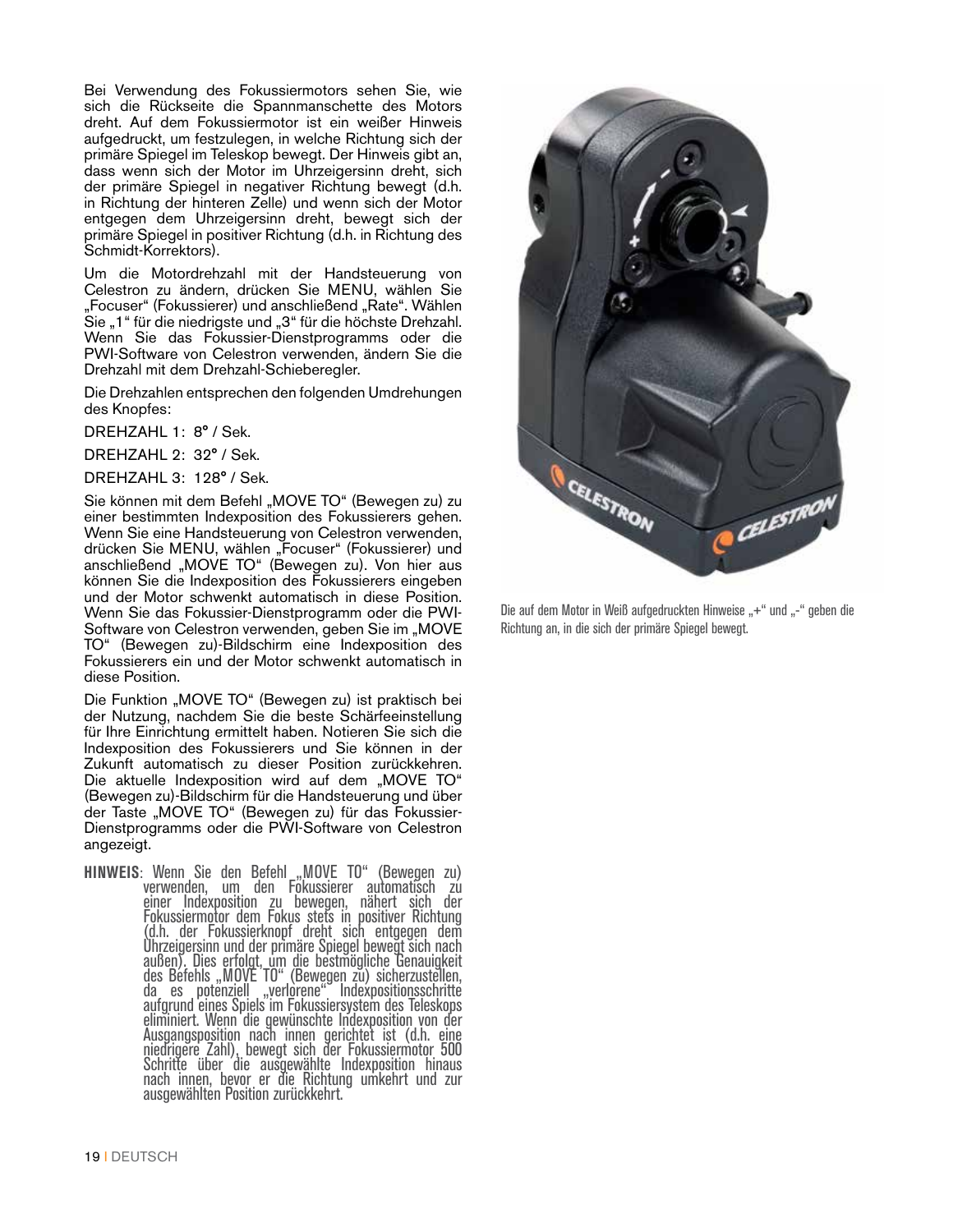#### SPIELEINSTELLUNGEN

Wenn Sie die Richtung des Fokussiermotors ändern, bemerken Sie möglicherweise ein wenig Spiel im Fokussiersystem des Teleskops. Dies bedeutet, dass sich der Motor ein wenig dreht, bevor sich der Fokus des Teleskops ändert. Dies zeigt sich typischerweise, wenn man einen Stern mit der langsamsten Motordrehzahl vorsichtig fokussiert. Sie können dieses Spiel mit der Spieleinstellung kompensieren.

Sie finden bei der Handsteuerung von Celestron die Einstellung des Spiels, indem Sie die Taste MENU drücken, "Focuser" (Fokussierer) und anschließend "Backlash Settings" (Spieleinstellungen) auswählen. Für das Fokussier-Dienstprogramm oder die PWI-Software von Celestron gibt es in der Benutzeroberfläche einen Schieberegler für die Spieleinstellung. Die Spieleinstellung kann von 0 bis 99 angepasst werden.

Um die beste Spieleinstellung zu finden, erfassen Sie zunächst einen hellen Stern im Sichtfeld Ihres Teleskops und stellen Sie ihn grob scharf. Stellen Sie anschließend die Motordrehzahl auf die niedrigste Einstellung und defokussieren Sie den Stern mit einer der "SCROLL" (Blättern)-Tasten der Handsteuerung oder dem Befehl "MOVE IN" (Hineinbewegen) oder "MOVE OUT" (Herausbewegen) des Computerprogramms. Defokussieren Sie den Stern, bis das unscharf eingestellte "Doughnut"-Sternenbild deutlich angezeigt wird. Kehren Sie nun die Richtung des Fokussiermotors um. Wenn das defokussierte Sternenbild sofort beginnt kleiner zu werden, muss die Spieleinstellung bei 0 bleiben (d.h. Standardeinstellung). Wenn Sie bemerken, dass etwas Zeit vergeht, bevor sich das Bild ändert, erhöhen Sie die Spieleinstellung. Wiederholen Sie diesen Vorgang, bis sich der Fokus des Teleskops sofort ändert, wenn Sie die Drehrichtung des Fokussiermotors ändern. Wenn Sie die Spieleinstellung zu hoch einstellen, stellen Sie fest, dass sich der Fokus schnell ändert, sobald Sie die Drehrichtung ändern und sie kann über den gewünschten Fokus "schwingen". Verringern Sie in diesem Fall die Spieleinstellung.

#### ANSCHLUSS-ABDECKUNGEN

Lassen Sie die Abdeckungen auf den Anschlüssen, wenn Sie sie nicht verwenden, um den Fokussiermotor optimal zu schützen. Wenn die Anschlüsse verwendet werden, können die Abdeckungen an der Aufnahme auf der Seite des Fokussiermotors eingehängt werden, damit sie nicht herumbaumeln.

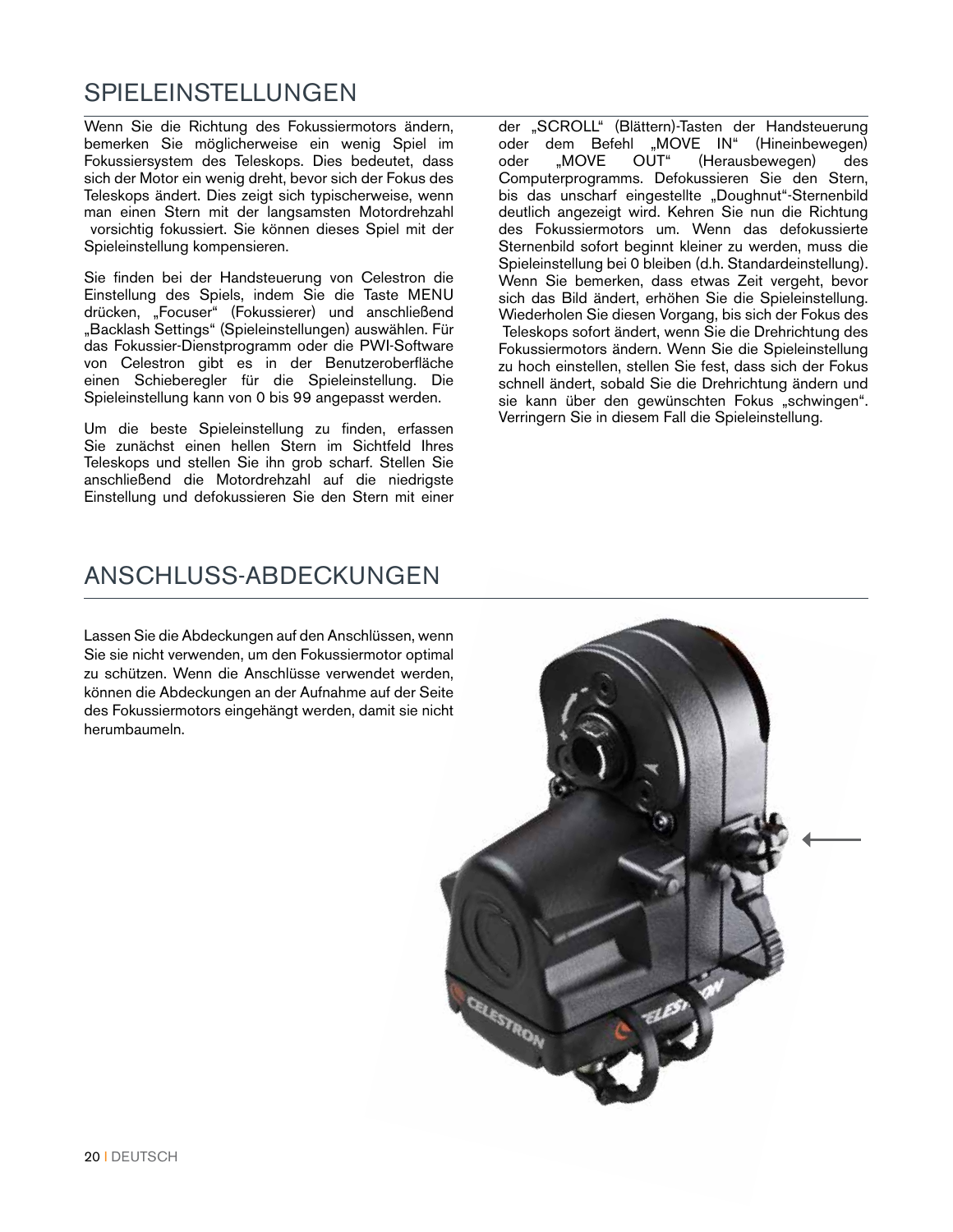#### **ZWEIJÄHRIGE EINGESCHRÄNKTE GARANTIE VON CELESTRON**

- **A.** Celestron garantiert, dass Ihr Produkt zwei Jahre lang frei von Material- und Verarbeitungsfehlern ist. Celestron repariert oder ersetzt ein solches Produkt oder Teile davon, das nach Überprüfung durch Celestron einen Material- oder Verarbeitungsfehler aufweist. Als Voraussetzung für die Verpflichtung von Celestron, dieses Produkt zu reparieren oder zu ersetzen, muss das Produkt zusammen mit einem für Celestron zufriedenstellenden Kaufbeleg an Celestron zurückgeschickt werden.
- **B.** Eine ordnungsgemäße Rücksendenummer muss vor der Rücksendung bei Celestron eingeholt werden. Bitte richten Sie Ihre Anfrage an das technische Online-Supportcenter von Celestron unter celestron.com/pages/technical-support.

Alle Rücksendungen müssen mit einer schriftlichen Erklärung über den Namen, die Adresse und die aktuelle Telefonnummer des Eigentümers, unter der er erreicht werden kann, sowie eine kurze Beschreibung aller beanstandeten Defekte versehen sein. Teile oder Produkte, für die ein Ersatz geliefert wird, gehen in den Besitz von Celestron über.

Der Kunde trägt alle Transportkosten und Versicherungen, sowohl von und zum Celestron-Werk, und er muss diese Kosten im Voraus bezahlen.

Celestron unternimmt angemessene Anstrengungen, um jedes von dieser Garantie abgedeckte Produkt innerhalb von 30 Tagen nach Erhalt zu reparieren oder zu ersetzen. Falls für Reparatur oder Austausch mehr als 30 Tage erforderlich sind, muss Celestron den Kunden entsprechend informieren. Celestron behält sich das Recht vor, alle Produkte, die nicht mehr hergestellt werden, durch ein neues Produkt mit vergleichbarem Wert und Funktion zu ersetzen.

Diese Garantie ist nichtig und ohne Wirkung für den Fall, dass ein von der Garantie abgedecktes Produkt im Design oder in der Funktion verändert wurde, oder missbräuchlich, zweckentfremdet, falsch gehandhabt wurde oder eine nicht autorisierte Reparatur durchgeführt wurde. Des Weiteren wird eine Produktfehlfunktion oder Verschlechterung bedingt durch normalen Verschleiß durch diese Garantie nicht abgedeckt.

CELESTRON LEHNT JEGLICHE GEWÄHRLEISTUNG, OB AUSDRÜCKLICH ODER STILLSCHWEIGEND, OB DER MARKTGÄNGIGKEIT ODER DER EIGNUNG FÜR EINEN BESTIMMTEN ZWECK, AUSSER DEM HIERIN GENANNTEN, AB. DIE ALLEINIGE VERPFLICHTUNG VON CELESTRON UNTER DIESER EINGESCHRÄNKTEN GARANTIE BESTEHT DARIN, DAS DURCH DIE GARANTIE ABGEDECKTE PRODUKT IN ÜBEREINSTIMMUNG MIT DEN HIERIN FESTGEHALTENEN BEDINGUNGEN ZU REPARIEREN ODER AUSZUTAUSCHEN. CELESTRON LEHNT AUSDRÜCKLICH JEGLICHE HAFTUNG FÜR ENTGANGENE PROFITE, ALLGEMEINE, SPEZIELLE, INDIREKTE ODER FOLGESCHÄDEN AB, DIE SICH AUS EINER GARANTIEVERLETZUNG ERGEBEN KÖNNTEN ODER DIE DURCH NUTZUNG BZW. UNFÄHIGKEIT ZUR NUTZUNG JEGLICHEN CELESTRON-PRODUKTS ERGEBEN. JEGLICHE STILLSCHWEIGENDE ODER NICHT BEANSPRUCHBARE GEWÄHRLEISTUNGEN SIND ZEITLICH AUF ZWEI JAHRE AB DATUM DES URSPRÜNGLICHEN KAUFS BESCHRÄNKT.

Einige Staaten erlauben keinen Ausschluss oder keine Beschränkung von zufälligen oder Folgeschäden sowie keine zeitliche Begrenzung einer stillschweigenden Garantie; daher könnten die oben genannten Beschränkungen und Ausschlüsse auf Sie nicht zutreffen.

Diese Garantie gibt Ihnen bestimmte Rechte und darüber hinaus könnten Sie auch weitere Rechte haben, die von Land zu Land variieren.

Celestron behält sich das Recht vor, Teleskopmodelle bzw-typen zu ändern oder die Produktion einzustellen, ohne Ihnen eine vorherige Mitteilung darüber zukommen zu lassen.

Wenn ein Garantiefall eintritt oder wenn Sie Hilfestellung bei der Verwendung Ihres Produkts benötigen, besuchen Sie das technische Online-Supportcenter von Celestron unter celestron.com/pages/technical-support.

HINWEIS: Diese Garantie ist für Kunden in den USA und Kanada gültig, die dieses Produkt von einem autorisierten Celestron-Händler in den USA oder Kanada gekauft haben. Die Garantie außerhalb der USA und Kanada ist nur für Kunden gültig, die das Produkt von einem Celestron-Vertriebshändler oder autorisierten Celestron-Händler in dem jeweiligen Land erworben haben. Für Kundendienst unter Garantie wenden Sie sich bitte an diese Händler.

**FCC-ERKLÄRUNG:** Dieses Gerät wurde getestet und entspricht den Grenzwerten für digitale Geräte der Klasse B in Übereinstimmung mit Artikel 15 der FCC-Bestimmungen. Diese Grenzwerte sollen einen angemessenen gegen nachteilige Störungen in häuslichen Installationen bieten. Dieses Gerät verursacht und verwendet Energie im Radiofrequenzbereich und kann auf solchen Frequenzen ausstrahlen. Falls es nicht in Übereinstimmung mit den Anweisungen installiert und verwendet wird, kann es Störungen bei Funkkommunikation verursachen. Dennoch gibt es keine Garantie, dass bei einer bestimmten Installation keine Störungen auftreten können. Wenn dieses Gerät schädliche Störungen für den Radio- oder TV-Empfang erzeugt, die durch das Aus- oder Einschalten des Geräts ermittelt werden können, sollte der Anwender versuchen, die Störungen durch eine oder mehrere der folgenden Maßnahmen zu beheben:

- Richten Sie die Empfangsantenne neu aus oder ändern Sie ihre Position.
- Vergrößern Sie den Abstand zwischen Gerät und Empfänger.
- Schließen Sie das Gerät an die Steckdose eines anderen Stromkreises als den des Empfängers an.
- Fragen Sie den Händler oder einen erfahrenen Radio- und Fernsehtechniker um Rat.
- Produktdesign und Spezifikationen können ohne vorherige Mitteilung geändert werden.

Für Benutzer von mindestens 14 Jahren entwickelt und bestimmt.





**CELESTRON** © 2019 Celestron • Alle Rechte vorbehalten

www.celestron.com 2835 Columbia Street • Torrance, CA 90503 U.S.A. Telephone: 800.421.9649

21 | DEUTSCH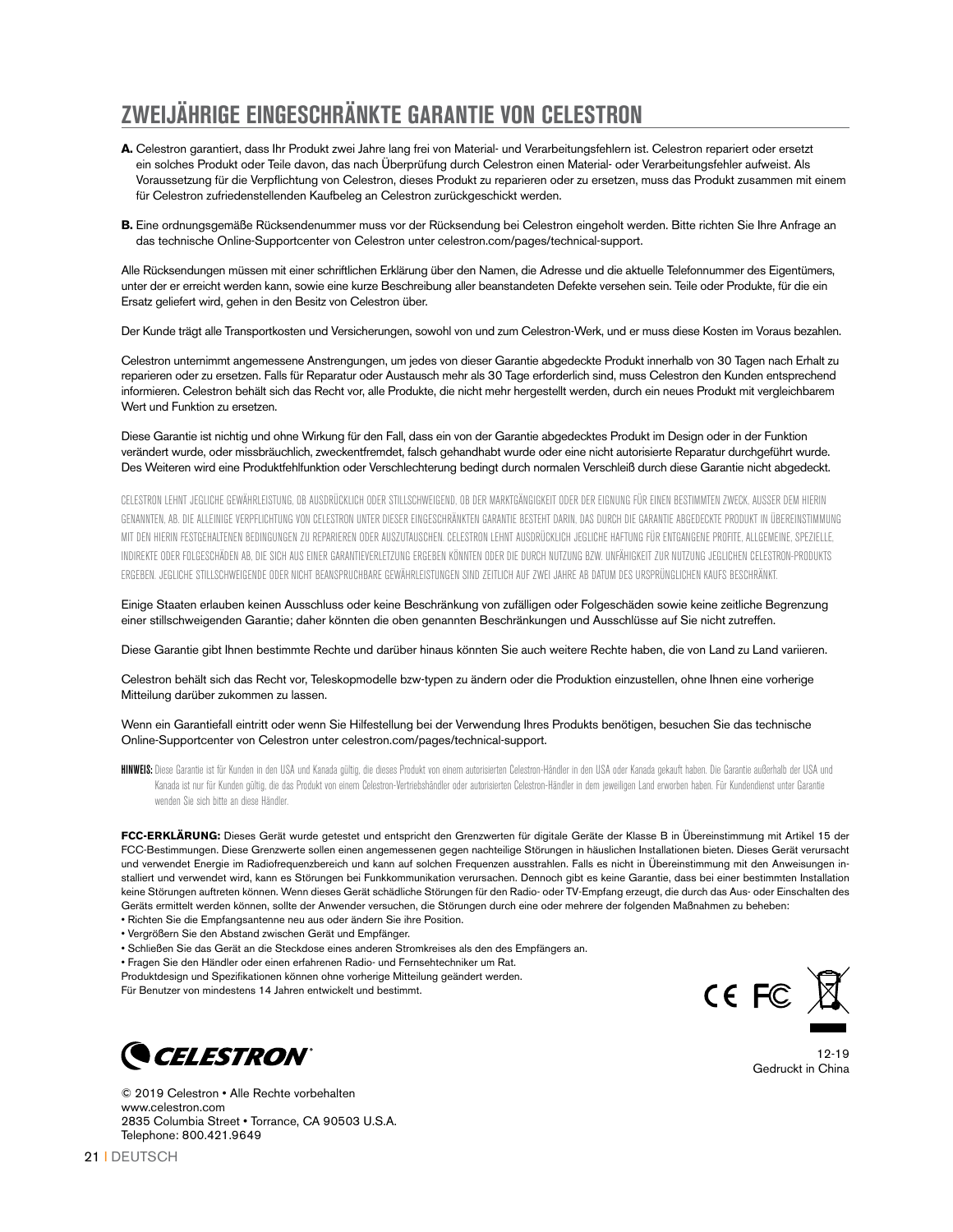#### MOTORE DI MESSA A FUOCO MANUALE DI ISTRUZIONI

ITALIANO • MODELLO N. 94155-A

Il motore di messa a fuoco forniscela possibilità di mettere a fuoco senza utilizzare le mani i tubi ottici dei telescopi Schmidt-Cassegrain (SCT) e EdgeHD Celestron. Questa rappresenta una grossa comodità, in particolare per gli appassionati di fotografia astronomica con impostazioni remote del telescopio e persone con problemi di mobilità che impediscono loro l'utilizzo della manopola di messa a fuoco.

Il motore di messa a fuoco è compatibile con tutti i telescopi SCT Celestron da 6" a 14" di apertura prodotti a partire dall'anno 2006; non è compatibile con modelli SCT da 5" o modelli più vecchi. È compatibile con tutti i telescopi EdgeHD. È compatibile con i modelli di astrografo da 8" e 36 cm Rowe-Ackermann Schmidt (RASA) e i modelli Maksutov-Cassegrain da 7" Celestron. Il motore di messa a fuoco può essere utilizzato anche con RASA da 11", ma se è installato il FeatherTouch MicroFocuser, sarà necessario il kit di messa a fuoco per la messa a fuoco del RASA 11 (#94255).

#### CONTROLLO DEGLI SPAZI

Il motore di messa a fuoco protrude verso l'esterno dalla cella posteriore del telescopio. Dopo l'installazione verificare per assicurarsi che il motore di messa a fuoco non interferisca con la montatura del telescopio durante il movimento verso le diverse zone del cielo. In particolare, se si utilizza una montatura a forcella con posizionamento automatico del tubo ottico sulla forcella, come ad esempio le montature NexStar SE e NexStar Evolution, assicurarsi che il motore di messa a fuoco non interferisca con la montatura quando punta diritto in alto (o verso il polo se si utilizza un prisma equatoriale).

Se non interferisce, riposizionare semplicemente il telescopio sulla montatura a forcella fino a quando il motore di messa a fuoco non lascia libera la base. Il telescopio potrebbe non essere perfettamente in equilibrio, ma ciò non dovrebbe avere conseguenze sulle prestazioni.

Per evitare interferenze, è possibile modificare anche l'orientamento del motore di messa a fuoco in relazione alla cella posteriore del telescopio. Ciò è possibile utilizzando un diverso set di fori di montaggio per il motore di messa a fuoco sulla piastra di copertura del focheggiatore o ruotando la stessa piastra di copertura. Fare riferimento alla guida di configurazione per maggiori informazioni.



Solo per i telescopi Schmidt-Cassegrain da 6", non è possibile utilizzare la guida fuori asse (#93648) quando è installato il motore di messa a fuoco a causa di impedimenti meccanici.

Se si utilizza una montatura computerizzata Celestron, il motore di messa a fuoco può essere alimentato dalla montatura ed è possibile avere il controllo della messa a fuoco dal controllo manuale del telescopio o da un computer collegato alla montatura. Se non si utilizza una montatura Celestron, il motore di messa a fuoco può essere controllato direttamente da un computer mediante un cavo USB, ed è alimentato dal collegamento USB o da un'alimentazione opzionale da 12 V CC.

Leggere attentamente l'intero manuale di istruzioni prima di utilizzare il motore di messa a fuoco. Il manuale illustra i diversi metodi per alimentare e controllare il motore di messa a fuoco. Per le istruzioni di installazione consultare l'apposita Guida in dotazione con il motore di messa a fuoco.



22 I ITALIANO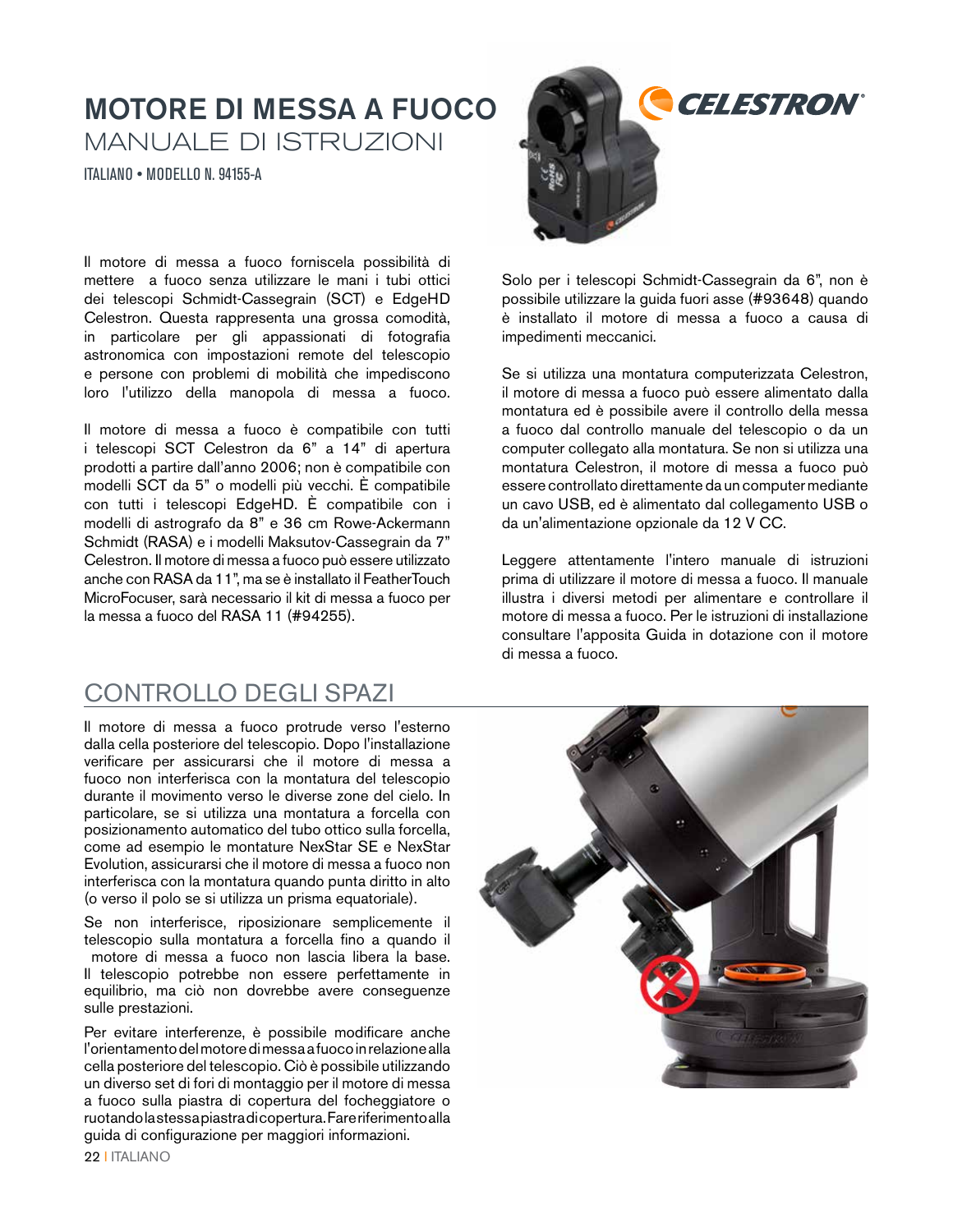#### UTILIZZO DEL MOTORE DI MESSA A FUOCO MEDIANTE UNA MONTATURA COMPUTERIZZATA CELESTRON

#### **METODO 1:** MEDIANTE CONTROLLO MANUALE NEXSTAR+ O STARSENSE

Se si utilizza una montatura computerizzata Celestron, il motore di messa a fuoco può essere alimentato e controllato dalla montatura. Ciò è possibile collegando la porta AUX del motore di messa a fuoco alla porta AUX della montatura mediante il cavo in dotazione. Se non è disponibile una porta AUX, è possibile acquistare un separatore di porte AUX Celestron opzionale.

Una volta collegato alla porta AUX della montatura, il motore di messa a fuoco può essere controllato mediante il controllo manuale della montatura. Sono compatibili sia il controllo manuale NexStar+ (richiede la versione 5.30+ del firmware) sia il controllo manuale StarSense (richiede la versione 1.19+ del firmware).

**NOTA:** se il firmware del controllo manuale non è aggiornato, utilizzare Celestron Firmware Manager (CFM) per aggiornarlo. Il programma è disponibile su celestron.com/CFM.

È possibile accedere al controllo della messa a fuoco premendo il pulsante MENU del controllo manuale, quindi selezionando "Focheggiatore".

#### **METODO 2:** MEDIANTE UN COMPUTER

Una volta collegato alla porta AUX, il motore di messa a fuoco può anche essere controllato mediante la montatura da un computer. Ciò è particolarmente utile quando si catturano immagini astronomiche poiché è possibile controllare sia la montatura sia il motore di messa a fuoco dal computer. Collegare il controllo manuale al computer mediante un cavo USB A/mini B (non in dotazione). Un'estremità del cavo è collegata alla porta B mini USB sul fondo del controllo manuale, l'altra estremità è collegata al computer.

Una volta collegato, è possibile usare la maggior parte dei software di controllo dei telescopi astronomici dotati di controllo del focheggiatore mediante il driver per montatura Celestron Unified ASCOM, che può essere scaricato da ascom-standards.org.



Motore di messa a fuoco controllato dal controllo manuale NexStar+ mediante montatura Celestron.



Motore di messa a fuoco controllato da un computer mediante montatura Celestron.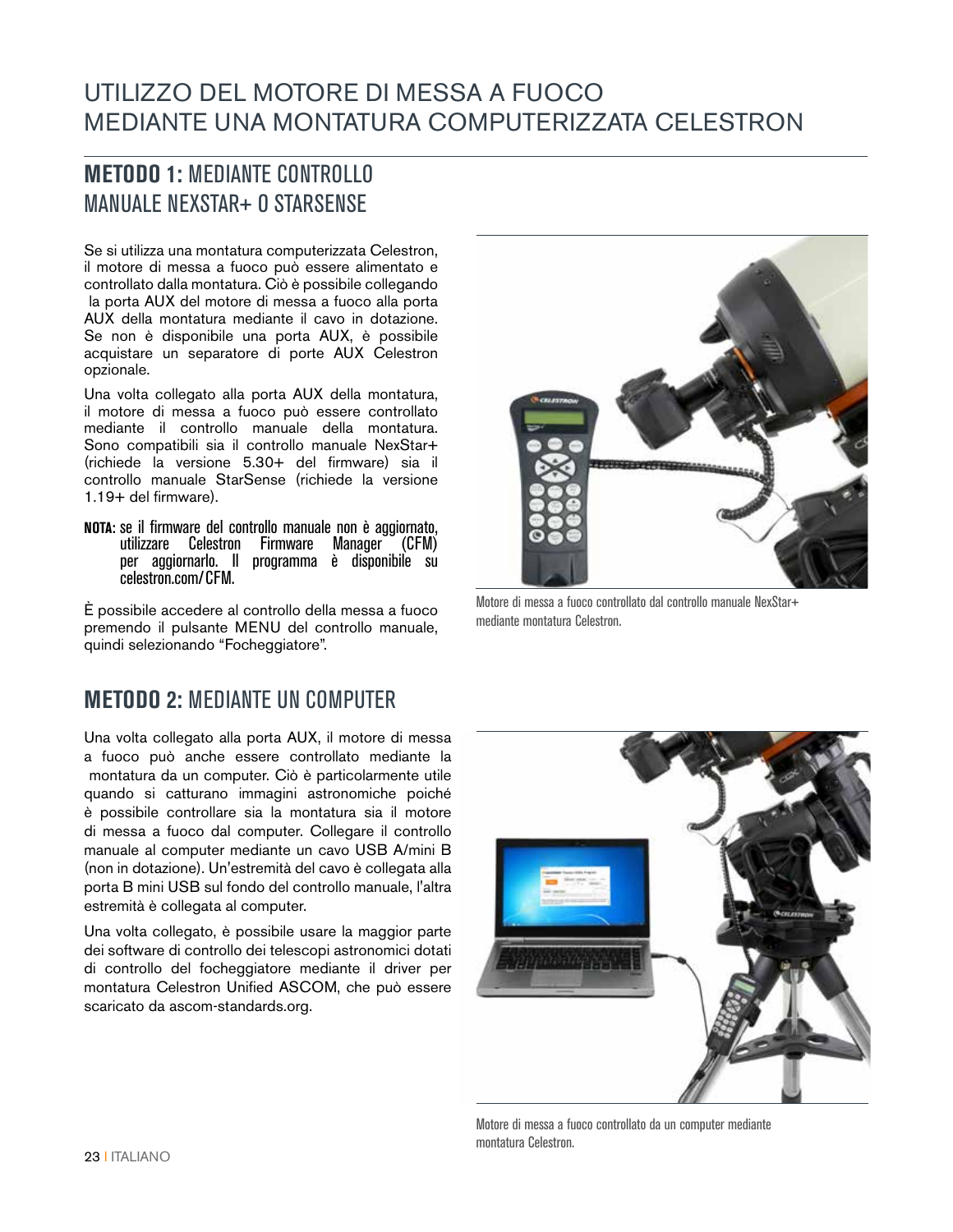Celestron offre inoltre un software per PC Windows GRATUITO che controlla direttamente il motore di messa a fuoco senza la necessità di un driver ASCOM. È possibile scaricare il semplice programma per focheggiatore Celestron dalla pagina prodotto del motore di messa a fuoco su celestron.com/FocusMotor. In alternativa, il motore di messa a fuoco può essere controllato dal software PWI Celestron. Questo programma è disponibile su celestron.com/CPWI.

**NOTA:** Se i comandi arrivano da diverse fonti, ad esempio dal controllo manuale e dal programma del computer, il motore di messa a fuoco risponde ai comandi nell'ordine in cui li riceve.

| Connection   |                   | Controls        |                |                 |                                       |  |
|--------------|-------------------|-----------------|----------------|-----------------|---------------------------------------|--|
|              |                   | <b>MOVE OUT</b> | <b>MOVE IN</b> | Position:       | 327                                   |  |
| CONNECT      |                   | Rate:           | з              | <b>MOVE TO:</b> | 0                                     |  |
| Calibration  |                   |                 |                |                 | (0.60000)<br><b>Backlash Settings</b> |  |
| <b>BEGIN</b> | <b>FORCE STOP</b> |                 |                | ۰               | $\circ$                               |  |
| Progress:    |                   |                 |                |                 | <b>FT REE</b>                         |  |

Il programma per focheggiatore Celestron gratuito fornisce una semplice interfaccia utente per controllare il motore di messa a fuoco.

#### UTILIZZO DEL MOTORE DI MESSA A FUOCO SENZA UNA MONTATURA CELESTRON

Se non si utilizza una montatura Celestron, il motore di messa a fuoco può essere alimentato e controllato mediante la porta USB. Ciò è possibile collegandolo a una porta USB3 o USB2 che fornisce almeno 900 mA. Per il collegamento alla porta USB è necessario un cavo USB A/B (non in dotazione). Assicurarsi di utilizzare un cavo di buona qualità; in caso contrario il motore potrebbe non essere alimentato adeguatamente. Collegare il cavo a una porta USB sul motore di messa a fuoco e collegare l'altra estremità al computer o a un hub USB.

In alternativa, è possibile alimentare il motore di messa a fuoco da una fonte di alimentazione da 12 V CC. La fonte di alimentazione deve essere in grado di fornire almeno 1 A. Collegare la fonte di alimentazione al jack da 12 V CC sul motore di messa a fuoco utilizzando un spina con polopositivo da 5,5 mm/2,1 mm. Utilizzare una fonte di alimentazione da 12 V CC evita che il motore di messa a fuoco consumi la batteria del computer portatile. Inoltre, se la porta USB2 del computer non fornisce un'alimentazione adeguata, è possibile usare un'alimentazione esterna da 12 V CC.

Per utilizzare il motore di messa a fuoco con il software astronomico, occorre il driver ASCOM per controllo focheggiatore via USB Celestron, che può essere scaricato dalla pagina prodotto del motore di messa a fuoco su celestron.com/FocusMotor. Celestron offre inoltre un software per PC Windows GRATUITO che controlla direttamente il motore di messa a fuoco senza la necessità di un driver ASCOM. Il semplice programma per focheggiatore Celestron è disponibile sulla pagina prodotto del motore di messa a fuoco su celestron.com/FocusMotor.



Il motore di messa a fuoco controllato direttamente dal computer attraverso la porta USB.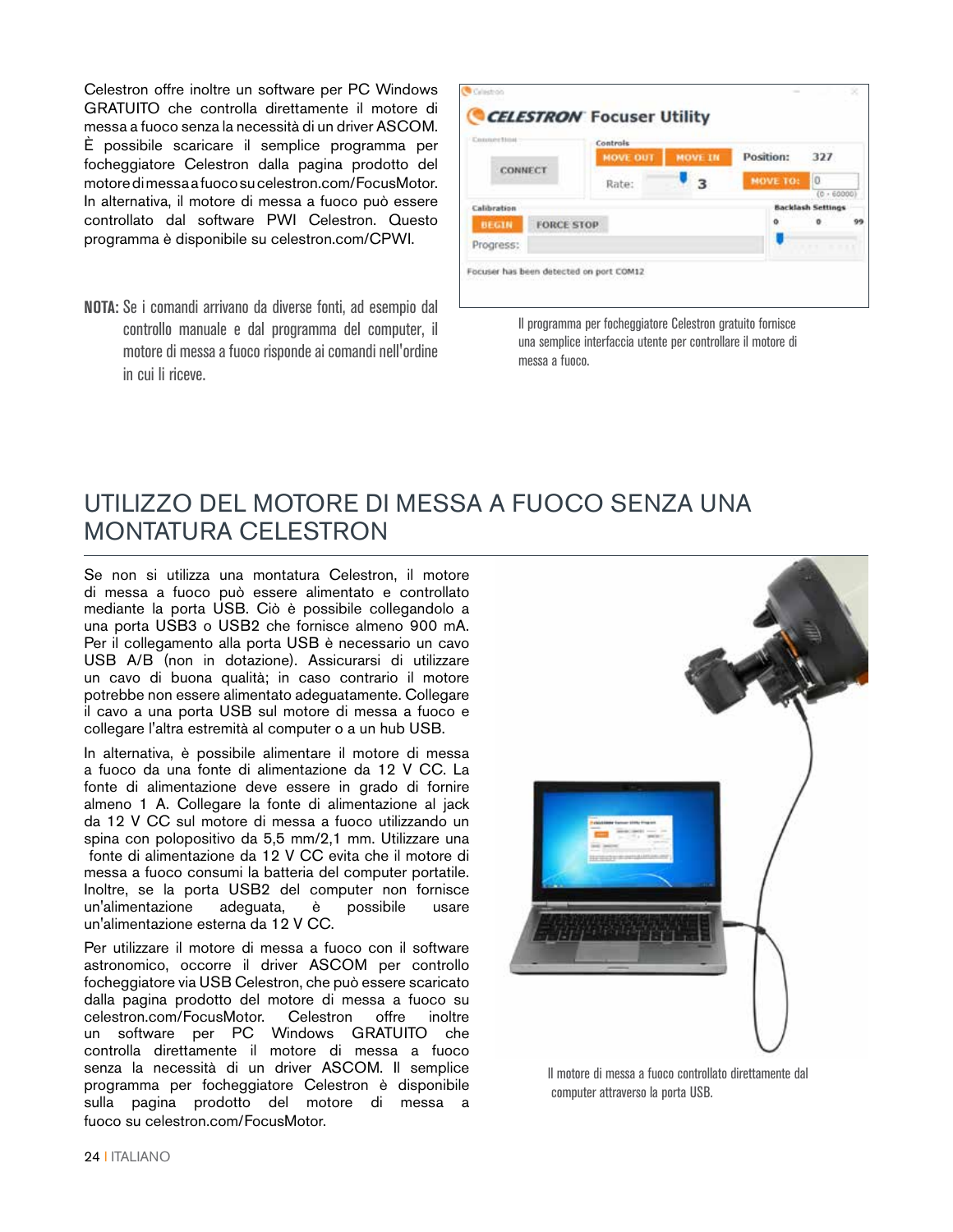#### CALIBRAZIONE DEL MOTORE DI MESSA A FUOCO

Prima del primo utilizzo, si consiglia di calibrare il motore di messa a fuoco per indicare dove si trovano i limiti interno ed esterno dello spostamento meccanico del focheggiatore. Ciò impedisce che il motore raggiunga i limiti del focheggiatore evitando di sollecitarlo eccessivamente. La calibrazione del focheggiatore imposta inoltre le posizioni degli indici del focheggiatore in modo che i comandi "Sposta su" possano essere eseguiti in modo accurato. Il motore di messa a fuoco deve essere calibrato solo durante la configurazione iniziale oppure se il tubo ottico viene rimosso e re-installato. Dopo la calibrazione, i limiti del focheggiatore e le posizioni degli indici vengono salvati nel motore di messa a fuoco.

Per calibrare mediante il controllo manuale Celestron, premere il pulsante MENU, quindi selezionare "Focheggiatore,"quindi "Calibrazione". Se si utilizza il programma per focheggiatore Celestron oppure il software PWI Celestron, la calibrazione può essere effettuata direttamente dall'interfaccia utente del programma.

Se si utilizza il driver ASCOM abbinato a un software di controllo del focheggiatore di terzi, è possibile effettuare la calibrazione mediante il driver. Selezionare "Focheggiatore ASCOM" come focheggiatore, quindi per le impostazioni del focheggiatore selezionare "Focheggiatore USB Celestron." È possibile accedere alla procedura di calibrazione dal pulsante "Proprietà" all'interno della selezione focheggiatore ASCOM.

| ASCOM Focuser Chooser                                                                                                         |            |
|-------------------------------------------------------------------------------------------------------------------------------|------------|
| Trace                                                                                                                         |            |
| Select the type of focuser you have, then be sure to click the<br>Properties button to configure the driver for your focuser. |            |
| Celestron USB Focuser                                                                                                         | Properties |
| Click the logo to learn more about<br>ASCOM, a set of standards for                                                           |            |
| inter-operation of astronomy<br>software                                                                                      | Canco      |

È possibile calibrare il motore di messa a fuoco mediante uno dei metodi illustrati sopra e non sarà necessario ripeterlo anche se si modifica il modo in cui viene controllato il motore di messa a fuoco. Ad esempio, è possibile effettuare la calibrazione mediante il controllo manuale Celestron, quindi si può utilizzare un software di terzi senza la necessità di calibrare nuovamente.

Una volta avviata la procedura di calibrazione si avrà una rotazione verso il limite di spostamento interno del focheggiatore, quindi verso il limite esterno. Questo processo richiede diversi minuti. Al termine viene indicizzata la distanza completa dello spostamento da zero (il limite interno) a 1000 volte il numero di rotazioni della manopola del focheggiatore necessarie per raggiungere il limite esterno. Così, ad esempio, se la manopola del focheggiatore ha un totale di 40 rotazioni di spostamento, le posizioni del focheggiatore saranno indicizzata da 0 a 40.000.

## UTILIZZO DEL MOTORE DI MESSA A FUOCO

Esistono due modi per controllare il motore di messa a fuoco: il motore può essere ruotato manualmente per modificare la messa a fuoco oppure può ruotare automaticamente su una posizione dell'indice del focheggiatore specifica.

Se si utilizza il controllo manuale Celestron, è possibile ruotare manualmente il focheggiatore premendo il pulsante MENU, quindi selezionando "Focheggiatore", quindi "Sposta". Ciò permetterà ai pulsanti SCORRI GIÙ e SCORRI SU di ruotare la manopola di messa a fuoco. In particolare, il pulsante SCORRI GIÙ fa ruotare la manopola di messa a fuoco in senso orario, il che muove lo specchio primario verso l'interno (cioè verso la cella posteriore), mentre il pulsante SCORRI SU fa ruotare la manopola di messa a fuoco in senso antiorario, il che muove lo specchio primario verso l'esterno (cioè verso il correttore Schmidt).

Se si utilizza il programma per focheggiatore Celestron o il software PWI Celestron, è possibile ruotare manualmente il focheggiatore mediante i pulsanti AVVICINARE (ruota il motore in senso orario) e ALLONTANARE (ruota il motore in senso antiorario) dall'interfaccia utente.

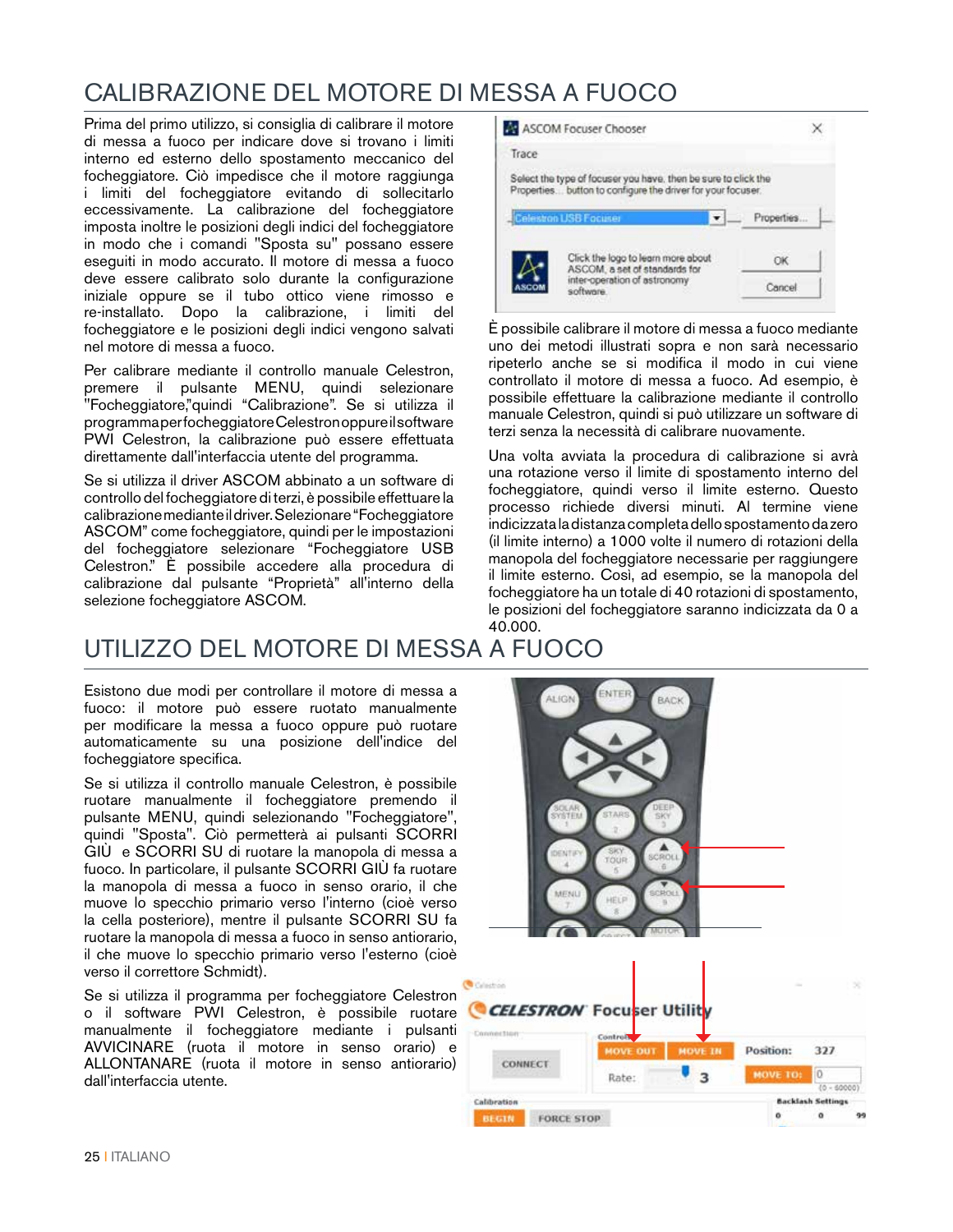Quando il motore di messa a fuoco è in uso, è possibile vedere la parte posteriore del collare di fissaggio del motore che ruota. Sul motore di messa a fuoco è stampato un riferimento in bianco per determinare la direzione in cui si muove lo secchio primario all'interno del telescopio. Il riferimento indica che, quando il motore ruota in senso orario, lo specchio primario si sta spostando in direzione negativa (cioè verso la cella posteriore), mentre quando il motore ruota in senso antiorario, lo specchio primario si sta spostando in direzione positiva (cioè verso il correttore Schmidt).

Per modificare la velocità del motore utilizzando il controllo manuale Celestron, premere MENU e selezionare "Focheggiatore," quindi "Velocità". Selezionare "1" per la velocità minore e "3" per la velocità maggiore. Se si utilizza il programma per focheggiatore Celestron o il software| PWI Celestron, modificare la velocità mediante il dispositivo di scorrimento della velocità.

Le velocità corrispondono alle seguenti velocità di rotazione della manopola:

VELOCITÀ 1: 8°/sec

VELOCITÀ 2: 32°/sec

VELOCITÀ 3: 128°/sec

È possibile andare su una posizione dell'indice del focheggiatore specifica mediante il comando "Sposta su". Se si utilizza il controllo manuale Celestron, premere MENU, quindi selezionare "Focheggiatore,"quindi "Sposta su". Da qui è possibile accedere alla posizione dell'indice del focheggiatore e il motore ruota automaticamente verso quella posizione. Quando si utilizza il programma per focheggiatore Celestron o il software PWI Celestron, immettere focheggiatore nella finestra SPOSTA SU, e il motore ruota automaticamente in quella posizione.

La funzione "Sposta su" è comoda quando è stata determinata la messa a fuoco ottimale per la propria configurazione. Prendere nota della posizione dell'indice del focheggiatore in modo da essere in grado di tornare automaticamente a quella posizione in futuro. La posizione dell'indice corrente viene mostrata nella schermata "Sposta su" per il controllo manuale e al di sopra del pulsante SPOSTA SU del programma per focheggiatore Celestron o del software PWI Celestron.

**NOTA**: Quando si utilizza il comando "Sposta su" per spostare automaticamente il focheggiatore nella posizione dell'indice, il motore di messa a fuoco si avvicina sempre alla messa a fuoco in direzione positiva (cioè con la manopola di messa a fuoco che ruota in senso antiorario e lo specchio primario che di sposta verso l'esterno). ciò garantisce un'accuratezza ottimale del comando "Sposta su" poiché elimina eventuali potenziali "salti" di posizione dell'indice a causa dei contraccolpi nel sistema focheggiatore del telescopio. Se la posizione dell'indice desiderata è verso l'interno (numero inferiore) rispetto alla posizione iniziale, il motore di messa a fuoco si sposta di 500 passi verso l'interno oltre la posizione dell'indice selezionato prima di invertire la direzione e tornare alla posizione selezionata.

![](_page_25_Picture_9.jpeg)

I riferimenti "+" e "-" stampati in bianco sul motore indicano in quale direzione si sta spostando lo specchio primario.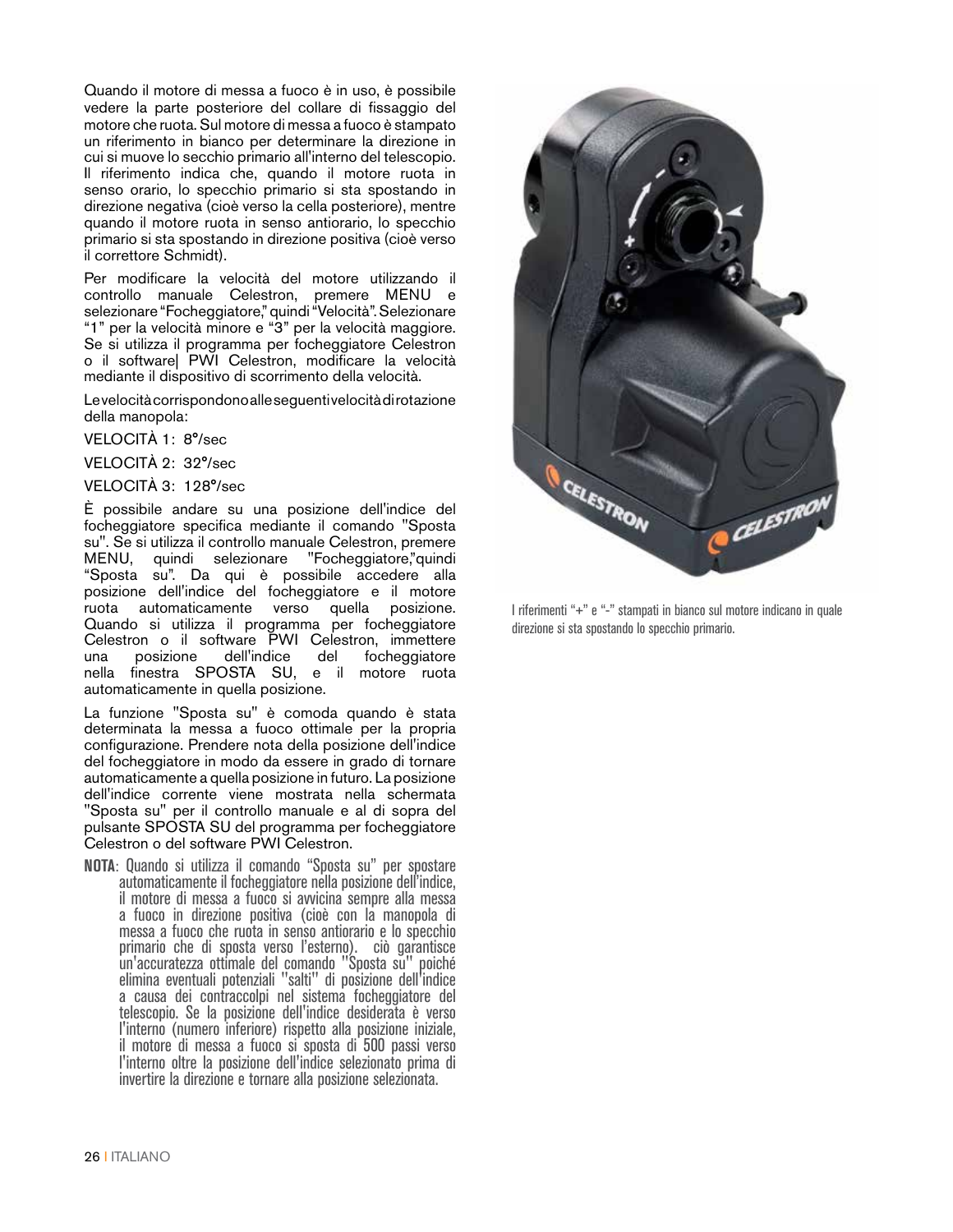#### IMPOSTAZIONI RELATIVE AI CONTRACCOLPI

Quando si modifica la direzione del motore di messa a fuoco, potrebbero notarsi del leggeri contraccolpi nella messa a fuoco del telescopio. Ciò significa che il motore ruota leggermente prima che cambi la messa a fuoco del telescopio. Ciò si manifesta quando si cerca di mettere a fuoco una stella utilizzando la velocità del motore minima. È possibile compensare questi contraccolpi mediante le specifiche impostazioni.

Nel controllo manuale Celestron è possibile accedere alle impostazioni relative ai contraccolpi premendo il pulsante MENU, quindi selezionando "Focheggiatore," quindi "Impostazioni contraccolpi". Per il programma per focheggiatore Celestron o il software PWI Celestron, è presente un dispositivo di scorrimento per le impostazioni relative ai contraccolpi nell'interfaccia utente. L'impostazione per i contraccolpi può essere impostata da 0 a 99.

Per un'impostazione per i contraccolpi ottimale, individuare innanzitutto una stella luminosa all'interno del campo visivo del telescopio e metterla grossomodo

a fuoco. Quindi, impostare la velocità del motore all'impostazione più bassa e sfuocare la stella utilizzando uno dei pulsanti di SCORRIMENTO del controllo manuale, oppure i comandi AVVICINARE o ALLONTANARE del programma del computer. Sfuocare la stella fino a quando è possibile vedere chiaramente la "ciambella" di fuori fuoco intorno all'immagine della stella. Ora, invertire il senso di rotazione del motore di messa a fuoco. Se l'immagine della stella fuori fuoco comincia immediatamente a diventare più piccola, allora l'impostazione per i contraccolpi dovrebbe rimanere su 0 (impostazione predefinita). Se passa del tempo prima che l'immagine inizi a cambiare, allora aumentare l'impostazione per i contraccolpi. Ripetere questa procedura fino a quando la messa a fuoco del telescopio cambia immediatamente non appena viene modificata la direzione del motore di messa a fuoco. Se l'impostazione per i contraccolpi viene impostata troppo alta, si noterà che la messa a fuoco cambia immediatamente appena si cambia direzione e potrebbe "andare oltre" la messa a fuoco desiderata. Se ciò accade, diminuire l'impostazione per i contraccolpi.

#### CAPPUCCI PORTE

Per proteggere al meglio il motore di messa a fuoco, mantenere i cappucci sulle porte quando non sono in uso. Quando si utilizzando le porte, i cappucci possono essere appesi ai ganci situati al lato del motore di messa a fuoco per evitare che pendano.

![](_page_26_Picture_7.jpeg)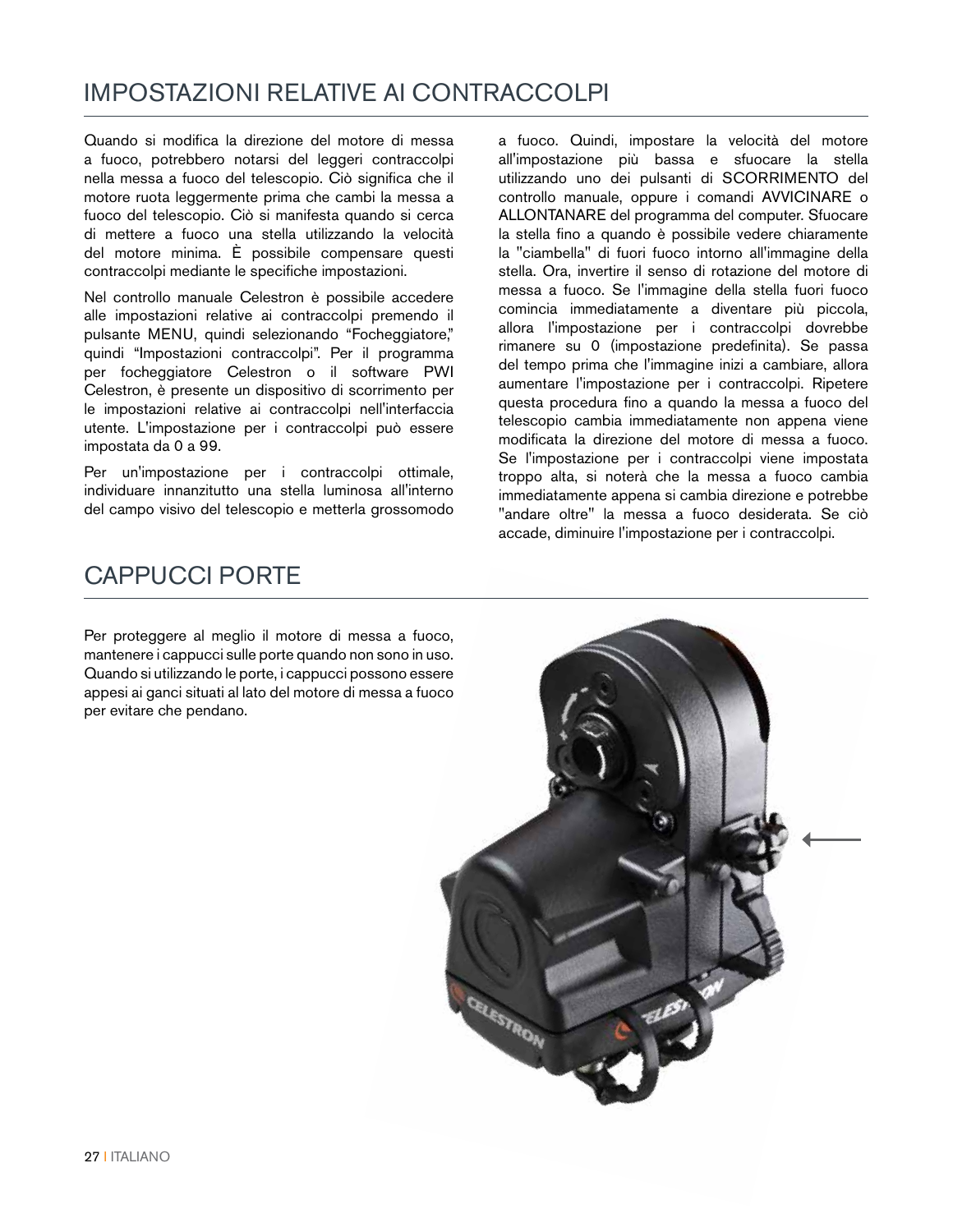#### **GARANZIA LIMITATA DI DUE ANNI CELESTRON**

- **A.** Celestron garantisce che il prodotto è privo di difetti nei materiali e nella fabbricazione per due anni. Celestron riparerà o sostituirà tale prodotto o parte dello stesso che, dopo una verifica da parte di Celestron, risulti essere difettoso nei materiali o nella fabbricazione. Come condizione per l'obbligo di Celestron di riparare o sostituire il prodotto, il prodotto deve essere presentato a Celestron insieme a una prova d'acquisto valida.
- **B.** Prima dell'invio del prodotto per la restituzione è necessario ottenere da Celestron un codice di autorizzazione alla restituzione. Inviare la propria richiesta al centro assistenza tecnica online Celestron su celestron.com/pages/technical-support.

Tutte le restituzioni devono essere accompagnate da una dichiarazione scritta indicante il nome, l'indirizzo e un numero di telefono del proprietario, assieme a una breve descrizione del difetto reclamato. Le parti del prodotto per cui si effettua la sostituzione diventano proprietà di Celestron.

I costi di trasporto e assicurazione alla e dalla fabbrica Celestron sono a carico dell'utente che è tenuto a pagare in anticipo.

Celestron si impegna a riparare o sostituire qualsiasi prodotto coperto da garanzia entro trenta giorni dalla ricezione. In caso la riparazione o la sostituzione richieda più di trenta giorni, Celestron notificherà il cliente di conseguenza. Celestron si riserva il diritto di sostituire qualsiasi prodotto di cui sia stata interrotta la produzione con un prodotto nuovo di valore e funzione simile.

La presente garanzia sarà annullata e non sarà più in vigore o efficace nel caso in cui un prodotto coperto da garanzia sia stato modificato nel design o nelle funzioni, o si sospetti abuso, uso improprio, errata gestione o riparazioni non autorizzate. Inoltre, il malfunzionamento o il deterioramento del prodotto causata dalla normale usura non sono coperti dalla presente garanzia.

CELESTRON DECLINA QUALSIASI GARANZIA, ESPRESSA O IMPLICITA, SIA DI COMMERCIABILITÀ SIA DI ADEGUATEZZA PER UN DETERMINATO SCOPO, ECCETTO NEI CASI ESPRESSAMENTE QUI INDICATI. IL SOLO OBBLIGO DI CELESTRON RELATIVO A QUESTA GARANZIA LIMITATA È QUELLO DI RIPARARE O SOSTITUIRE IL PRODOTTO COPERTO DALLA GARANZIA SECONDO I TERMINI QUI INDICATI. CELESTRON DECLINA ESPRESSAMENTE QUALSIASI PERDITA DI PROFITTO, DANNI GENERALI, SPECIALI, INDIRETTI O CONSEGUENTI CHE POTREBBERO RISULTARE DALLA VIOLAZIONE DI QUALSIASI GARANZIA O DERIVANTI DALL'USO O DALL'IMPOSSIBILITÀ DI UTILIZZARE QUALSIASI PRODOTTO CELESTRON. LE GARANZIE IMPLICITE E CHE NON POSSONO ESSERE DECLINATE SONO LIMITATE NELLA DURATA A UN TERMINE DI DUE ANNI DALLA DATA D'ACQUISTO.

Alcuni Stati non consentono l'esclusione o la limitazione di danni accidentali o consequenziali oppure la limitazione sulla durata di una garanzia implicita, pertanto le limitazioni e le esclusioni di cui sopra potrebbero non applicarsi all'utente in questione.

#### La presente garanzia dà all'utente specifici diritti legali, oltre ad altri diritti che possono variare da Stato a Stato.

Celestron si riserva il diritto di modificare o sospendere la produzione, senza previa notifica, di qualsivoglia modello o stile di telescopio.

In caso di problemi relativi alla garanzia o in caso si necessiti assistenza nell'uso del prodotto, visitare il centro assistenza tecnica online Celestron su celestron.com/pages/technical-support.

HINWEIS: Diese Garantie ist für Kunden in den USA und Kanada gültig, die dieses Produkt von einem autorisierten Celestron-Händler in den USA oder Kanada gekauft haben. Die Garantie außerhalb der USA und Kanada ist nur für Kunden gültig, die das Produkt von einem Celestron-Vertriebshändler oder autorisierten Celestron-Händler in dem jeweiligen Land erworben haben. Für Kundendienst unter Garantie wenden Sie sich bitte an diese Händler.

**NOTA FCC:** La presente apparecchiatura è stata testata ed è risultata conforme ai limiti per i dispositivi digitali di classe B, ai sensi della Parte 15 delle Norme FCC. Tali limiti sono stati ideati per fornire un'adeguata protezione nei confronti di interferenze dannose in installazioni residenziali. La presente apparecchiatura genera, utilizza e può irradiare energia in radio frequenza e, se non installata e utilizzata conformemente alle istruzioni, può causare interferenze dannose alle radiocomunicazioni. Tuttavia, non esiste alcuna garanzia che l'interferenza non si verifichi in una particolare installazione. Nel caso in cui la presente apparecchiatura causi interferenze dannose alla ricezione radio o televisiva, il che potrebbe essere determinato dall'accensione e dallo spegnimento dell'apparecchiatura, l'utente è incoraggiato a tentare di correggere l'interferenza mediante una o più delle misure seguenti:

- Riorientare o riposizionare l'antenna di ricezione.
- Aumentare la distanza tra l'apparecchiatura e il ricevitore.
- Collegare l'apparecchiatura a una presa su un circuito diverso da quello a cui è collegato il ricevitore.
- Consultare il rivenditore o un tecnico radio/TV esperto per assistenza.

La progettazione e i dati tecnici del prodotto sono soggetti a cambiamenti senza preavviso. Progettato e concepito per persone di almeno 14 anni di età.

![](_page_27_Picture_19.jpeg)

© 2019 Celestron • Tutti i diritti riservati www.celestron.com 2835 Columbia Street • Torrance, CA 90503 U.S.A. Telephone: 800.421.9649

![](_page_27_Picture_21.jpeg)

12-19 Stampato in Cina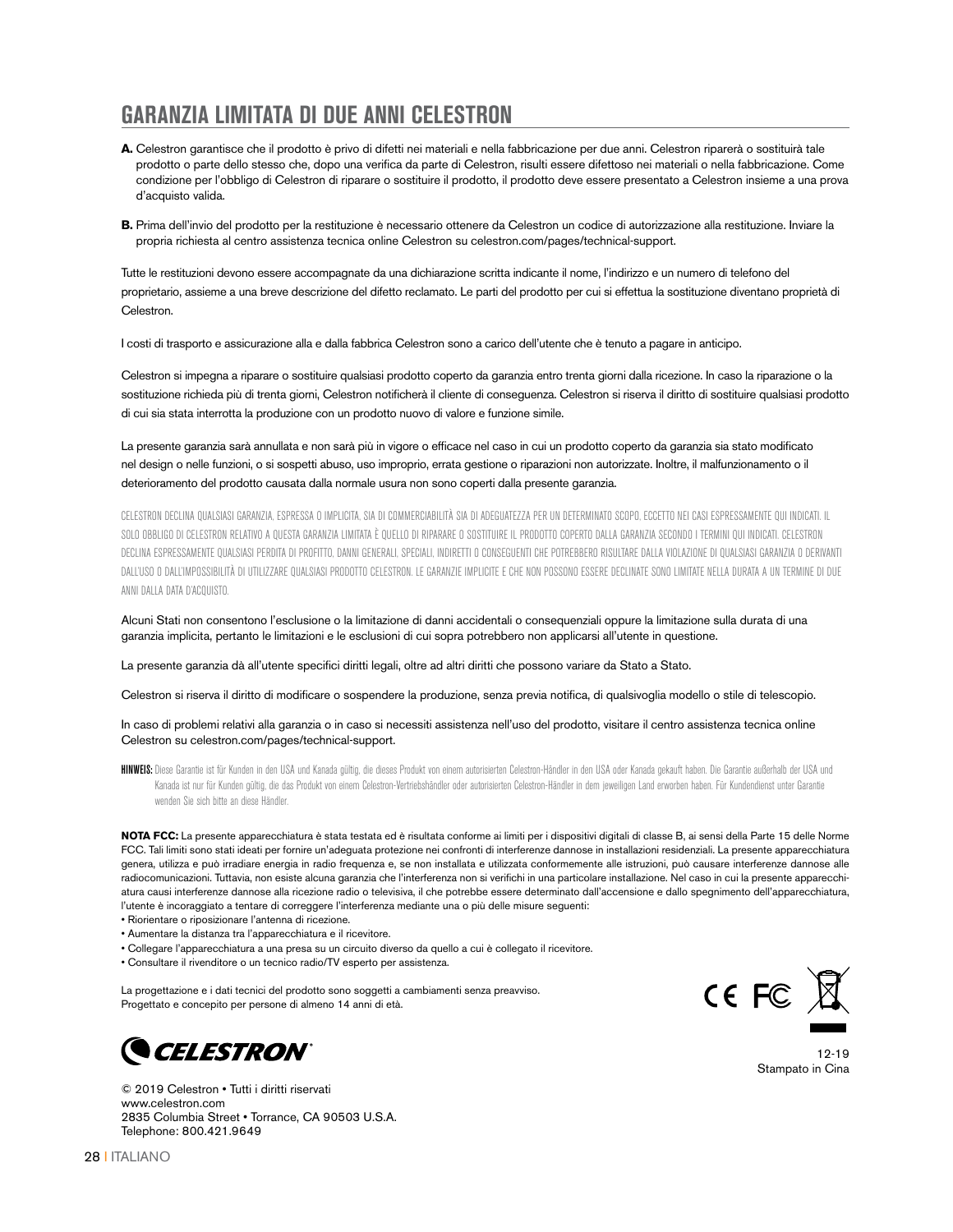# MOTOR DE ENFOQUE

MANUAL DE INSTRUCCIONES ESPAÑOL • MODELO #94155-A

El motor de enfoque para ofrece enfoque manos libres para tubos ópticos de telescopios Schmidt-Cassegrain (SCT) y EdgeHD de Celestron. Es muy práctico, especialmente para astrofotógrafía con instalaciones de telescopio remotas y personas con problemas de destreza que limiten su capacidad de usar un mando de enfoque.

El motor de enfoque es compatible con todos los SCT de Celestron de 6" a 14" de apertura que se hayan fabricado desde el año 2006; no es compatible con STC de 5" o modelos más antiguos. Es compatible con todos los telescopios EdgeHD. Es compatible con modelos Rowe-Ackermann Schmidt Astrograph (RASA) de 8" y 36cm, y el Maksutov-Cassegrain de 7" de Celestron. El motor de enfoque también puede usarse con el RASA de 11", pero si tiene el Micro Enfoque FeatherTouch, precisará del Kit de adaptación de enfoque para el RASA 11 (#94255).

#### COMPROBACIÓN DE ESPACIOS

El motor de enfoque sobresale de la célula posterior del telescopio. Tras la instalación, asegúrese de que el motor de enfoque no interfiera con el soporte del telescopio cuando apunte a distintas secciones del firmamento. Concretamente, si usa un soporte de horquilla con posicionamiento ajustable del tubo óptico de la horquilla, como los soportes NexStar SE y NexStar Evolution, asegúrese de que el motor de enfoque no interfiera con el soporte al apuntar directamente hacia arriba (o al polo si usa una cuña ecuatorial).

Si interfiere, recoloque el telescopio en el soporte de horquilla hasta que el motor de enfoque no contacte con la base. El telescopio puede quedar un poco desequilibrado, pero no debería afectar a su rendimiento.

Para evitar interferencias, la orientación del motor de enfoque respecto a la célula posterior del telescopio también puede cambiarse. Se realiza usando un grupo distinto de agujeros de montaje para montar el motor sobre la placa de cubierta del enfoque, o girando la placa de cubierta. Consulte la guía de instalación si desea más información:

![](_page_28_Picture_8.jpeg)

Solamente para telescopios Schmidt-Cassegrain de 6", la guía de eje desviado (#93648) no puede usarse cuando esté instalado el motor de enfoque debido a las interferencias mecánicas.

**CELESTRON** 

Si usa un soporte Celestron informatizado, el motor de enfoque puede alimentarse con el soporte, y permitir un control de enfoque desde el mando manual del telescopio o un ordenador conectado al soporte. Si no usa un soporte Celestron, el motor de enfoque puede controlarse directamente con un ordenador mediante cable USB, y alimentarse con la conexión USB o una fuente de alimentación 12V CC opcional.

Lea el manual de instrucciones por completo antes de intentar usar el motor de enfoque. El manual le orientará en los distintos métodos de alimentación y control del motor de enfoque. Para las instrucciones de instalacion, consulte la guía de instalación incluida con el motor de enfoque.

![](_page_28_Picture_12.jpeg)

29 I ESPAÑOL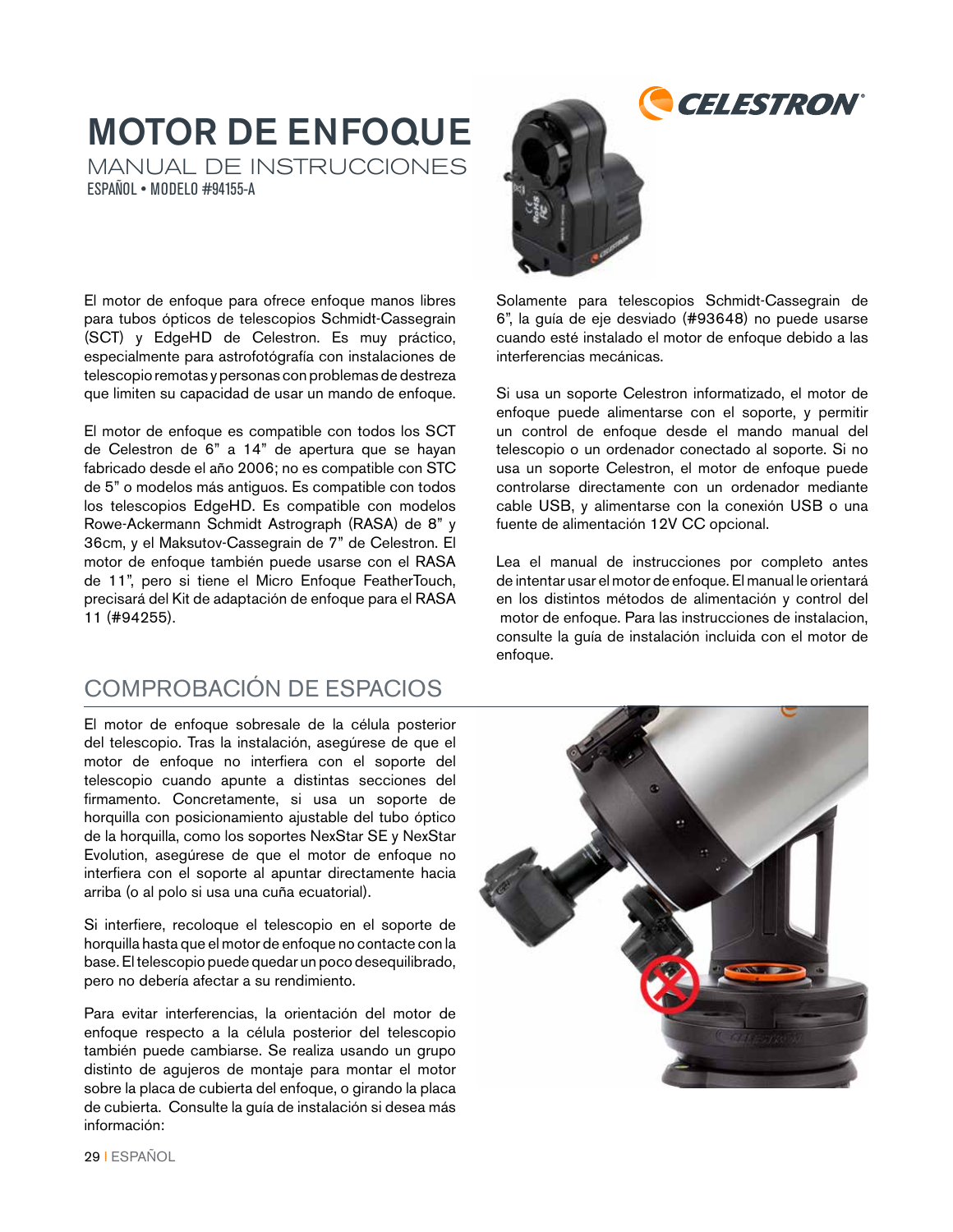#### USO DEL MOTOR DE ENFOQUE CON UN SOPORTE INFORMATIZADO CELESTRON

#### **MÉTODO 1:** CON MANDO MANUAL NEXSTAR+ O STARSENSE

Si usa un soporte informatizado Celestron, el motor de enfoque puede alimentarse y controlarse desde el soporte. Puede hacerlo conectando el puerto AUX del motor de enfoque a un puerto AUX del soporte con el cable incluido. Si no dispone de puertos AUX, puede adquirir el divisor de puerto aux de Celestron opcional.

Cuando esté conectdo al puerto AUX del soporte, el motor de enfoque puede controlarse con el mando manual del soporte. Tanto el mando manual NexStar+ (precisa de la versión 5.30+ del firmware) como el mando manual StarSense (precisa de la versión 1.19+ del firmware) son compatibles.

**NOTA:** Si el firmware de su mando manual no está actualizado, use el gestor de firmware Celestron (CFM) para actualizarlo. Puede encontrar este programa en celestron.com/CFM.

Puede acceder al control del enfoque pulsando el botón MENÚ del mando manual y seleccionando «Enfoque».

![](_page_29_Picture_6.jpeg)

Motor de enfoque controlado con el mando manual NexStar+ mediante un soporte Celestron.

#### **MÉTODO 2:** CON UN ORDENADOR

Cuando esté conectado al puerto AUX, el motor de enfoque puede controlarse mediante el soporte desde un ordenador. Es especialmente deseable cuando se realiza fotografía astronómica, dado que permite controlar tanto el soporte como el motor de enfoque desde el ordenador. Conecte el mando manual al ordenador con un cable USB A a mini B (no incluido). Un extremo del cable se conecta al puerto mini B USB de la parte inferior del mando manual, el otro extremo se conecta al ordenador.

Cuando esté conectado, podrá usar casi cualquier software astronómico de terceros con control del telescopio que incluya control de enfoque usando el controlador de soporte ASCOM unificado de Celestron, que puede descargarse de ascom-standards.org.

![](_page_29_Picture_11.jpeg)

Motor de enfoque controlado con un ordenador mediante un soporte Celestron.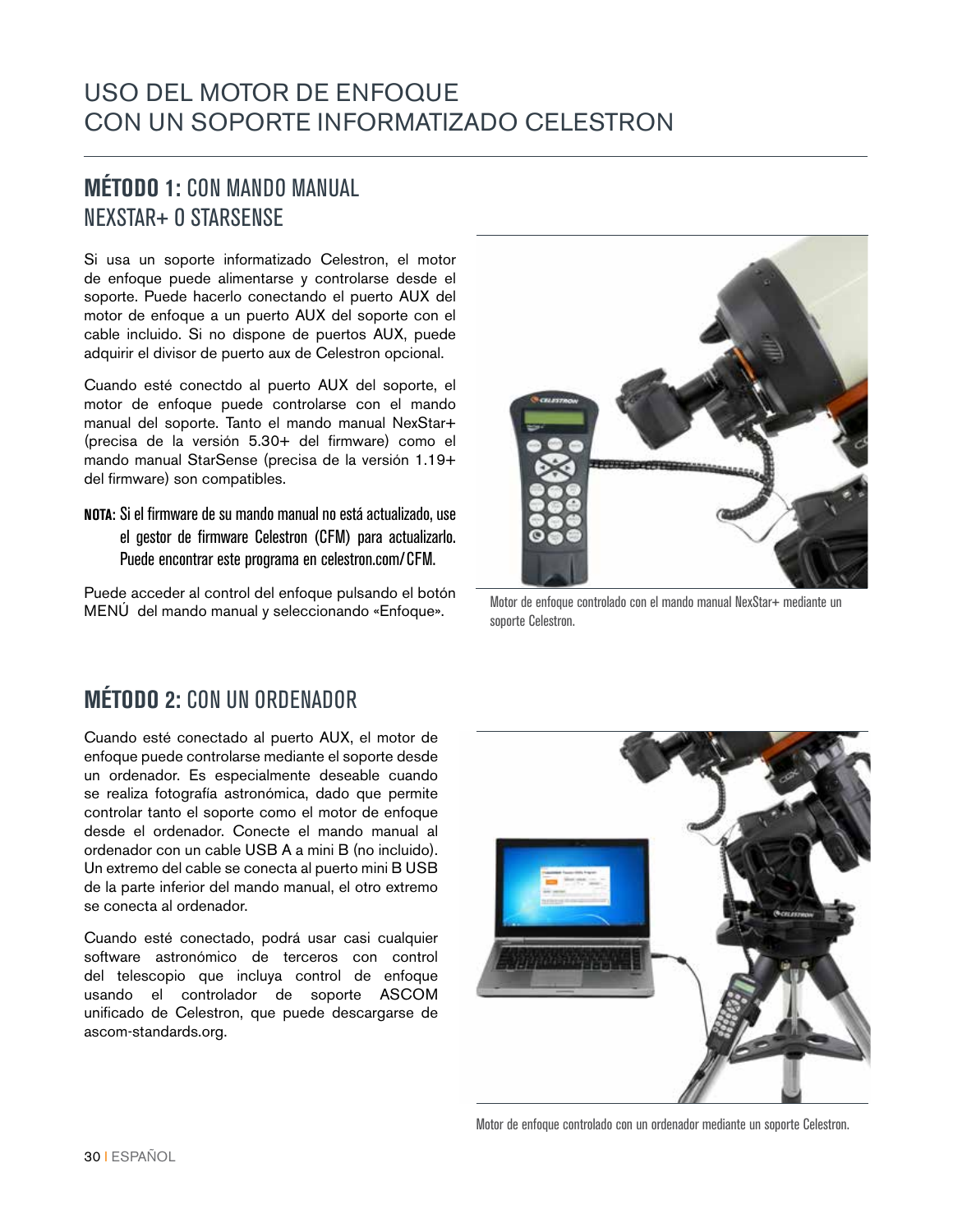Celestron también ofrece software PC Windows gratuito que controla el motor de enfoque directamente sin necesidad de controlador ASCOM. Puede descargar la sencilla aplicación del programa de utilidad de enfoque Celestron de la página de producto del motor de enfoque en celestron.com/FocusMotor. Alternativamente, el motor de enfoque también puede controlarse con el software PWI de Celestron. Este programa está disponible en celestron.com/CPWI.

**NOTA:** Si llegan comandos de control de múltiples fuentes, como el mando manual y un programa informático, el motor de enfoque responderá a todos los comandos en el orden en que lleguen.

#### USO DEL MOTOR DE ENFOQUE SIN UN SOPORTE CELESTRON

Si no usa un soporte Celestron, el motor de enfoque puede alimentarse y controlarse por el puerto USB. Puede hacerlo conectándolo a un puerto USB2 o USB2 que proporcione como mínimo 900 mA. Para conectar a un puerto USB necesitará un cable USB A a B (no incluido). Asegúrese de usar un cable de alta calidad, o el motor podría no recibir la energía suficiente. Conecte el cable al puerto USB del motor de enfoque, y conecte el otro extremo a su ordenador o concentrador USB.

Alternativamente puede alimentar el motor de enfoque con una fuente de alimentación de 12V CC. La fuente de alimentación debe poder proporcionar un mínimo de 1A. Conecte la fuente de alimentación a la toma 12V CC del motor de enfoque con un enchufe de 5,5mm/2,1mm con punta positiva. Usar una fuente de alimentación de 12V CC evitará que el motor de enfoque gaste la batería de su portátil. Igualmente, si el puerto USB2 de su ordenador no proporciona la suficiente energía, puede usar una fuente de alimentación externa de 12V CC.

Para usar el motor de enfoque con software astronómico necesitará el controlador ASCOM de enfoque USB de Celestron, que puede descargar de la página de producto del motor de enfoque en celestron.com/FocusMotor. Celestron también ofrece software PC Windows gratuito que controla el motor de enfoque directamente sin necesidad de controlador ASCOM. La sencilla aplicación del programa de utilidad de enfoque Celestron está disponible en la página de producto del motor de enfoque en celestron.com/FocusMotor.

![](_page_30_Picture_6.jpeg)

El programa de utilidad de enfoque gratuito de Celestron ofrece una sencilla interfaz de usuario para controlar el motor de enfoque.

![](_page_30_Picture_8.jpeg)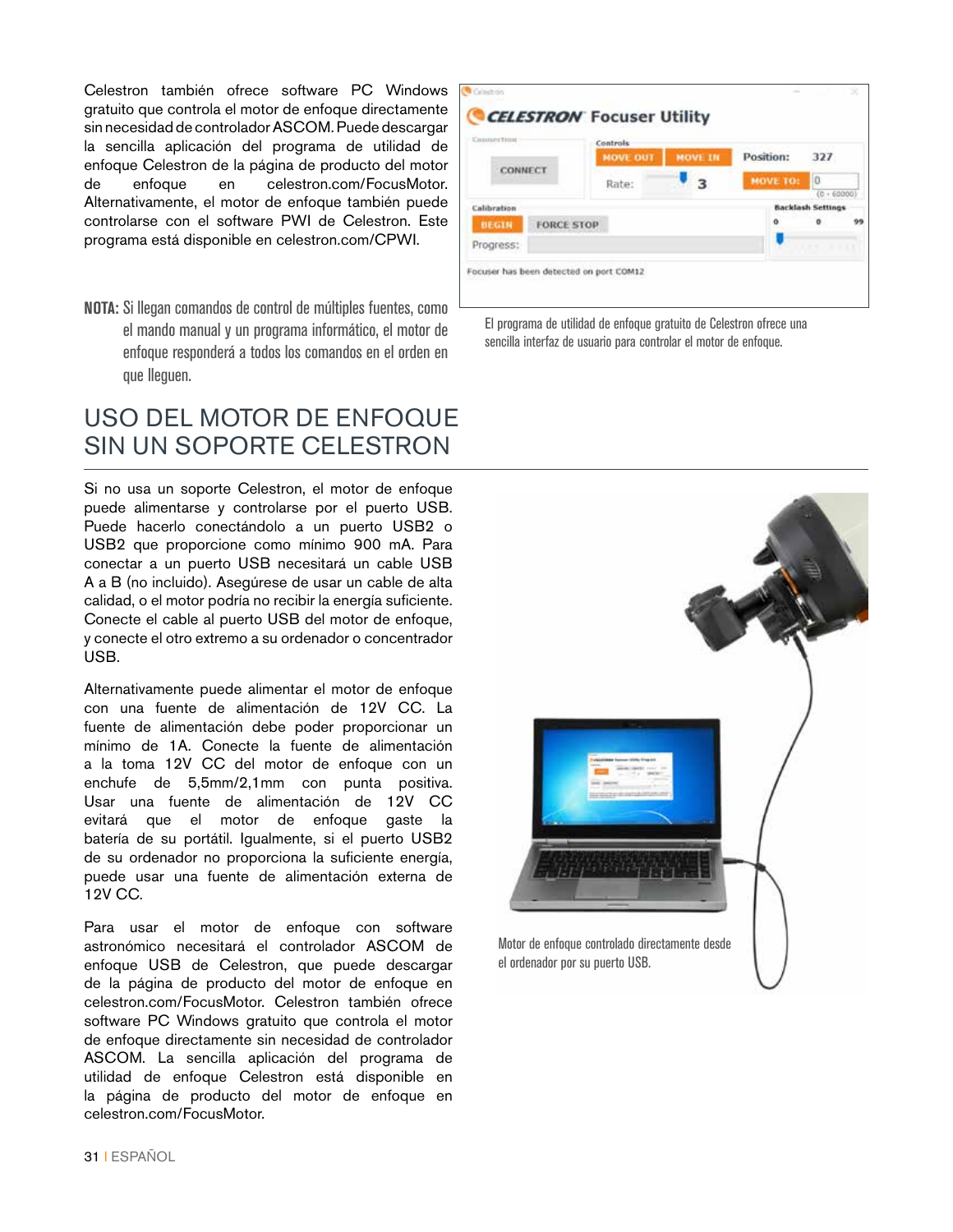### CALIBRAR EL MOTOR DE ENFOQUE

Antes de usarlo por primera vez, recomendamos calibrar el motor de enfoque para indicar los límites internos y externos del recorrido del enfoque mecánico que tenga el telescopio. Así evitará que el motor llegue a los límites del enfoque y se fuerce. Calibrar el enfoque también establece las posiciones índice del enfoque de modo que se puedan ejecutar comandos «Mover a» precisos. El motor de enfoque solamente necesita calibrarse durante la instalación inicial o si se retira y vuelve a instalar en el tubo óptico. Tras la calibración se guardan los límites del enfoque y las posiciones índice en el motor de enfoque.

Para calibrar con un mando manual Celestron, pulse el botón MENÚ, seleccione «Enfoque» y a continuación «Calibración». Soi usa el programa de utilidad de enfoque de Celestron o el software PWI de Celestron, la calibración puede realizarse directamente desde la interfaz del programa.

Si usa un controlador ASCOM junto con software de control de enfoque de terceros, puede calibrar con el controlador. Seleccione «Enfoque ASCOM» como enfoque, y para la configuración del enfoque seleccione «Enfoque USB Celestron». Puede acceder a la rutina de calibración desde el botón «Propiedades» en el selector de enfoque ASCOM.

#### USO DEL MOTOR DE ENFOQUE

Dispone de dos modos de control del motor de enfoque: el motor puede desplazarse manualmente para cambiar el enfoque o puede desplazarse automáticamente a una posición de índice de enfoque específica.

Si usa un mando manual Celestron puede desplazar manualmente el enfoque pulsando el botón MENÚ, seleccionando «Enfoque» y «Mover». Permitirá que los botones DESPLAZAR ABAJO y DESPLAZAR ARRIBA giren el mando de enfoque. Específicamente, el botón DESPLAZAR ABAJO girará el mando de enfoque en el sentido de las agujas del reloj, lo que mueve el espejo primario hacia dentro (es decir, hacia la célula posterior), y el botón DESPLAZAR ARRIBA girará el mando de enfoque en sentido contrario a las agujas del reloj, lo que moverá el espejo primario hacia fuera (es decir, hacia el corrector Schmidt).

Si usa el programa de utilidad de enfoque de Celestron o PWI de Celestron, puede desplazar manualmente el enfoque usando los botones ACERCAR (girando el motor en sentido de las agujas del reloj) y ALEJAR (girando el motor en sentido contrario a las agujas del reloj) de la interfaz.

![](_page_31_Picture_8.jpeg)

El motor de enfoque puede calibrarse usando cualquiera de los métodos anteriores y no tendrá que volver a realizarse si cambia el modo de control del motor de enfoque. Por ejemplo, puede calibrar con un mando manual Celestron y usar software de terceros sin necesidad de calibrar otra vez.

Cuando se inice, la rutina de calibración se desplazará al límite de recorrido del enfoque interno, y a continuación al límite de recorrido externo. Este proceso tarda varios minutos. Cuando termine se indexará toda la gama de recorrido desde cero (el límite interno) hasta 1000x el número de giros del mando de enfoque necesarios para alcanzar el límite externo. De este modo, por ejemplo, si el mando de enfoque tiene un total de 40 giros de recorrido, las posiciones del enfoque se indexarán de 0 a 40000.

![](_page_31_Picture_11.jpeg)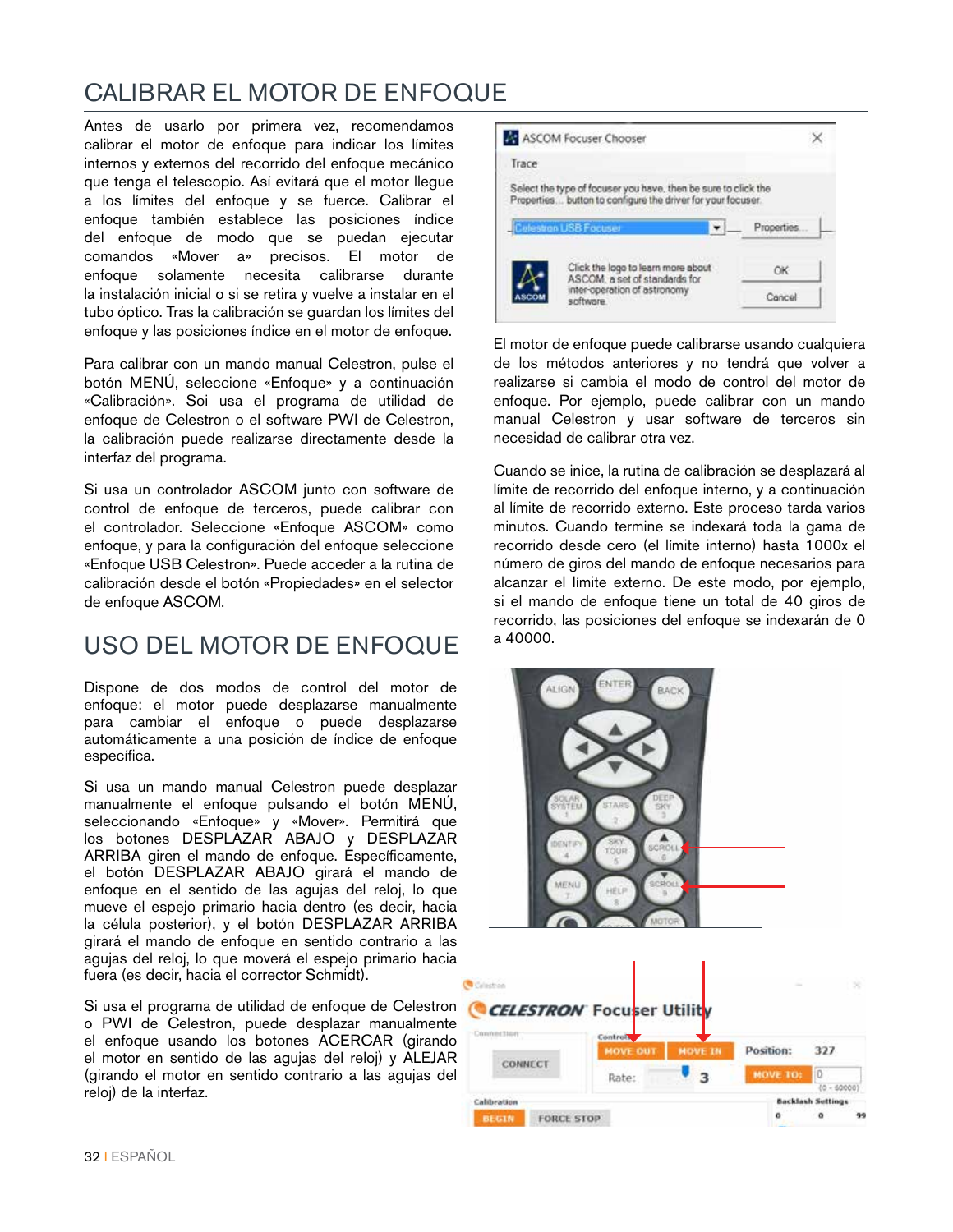Cuando se use el motor de enfoque podrá ver como gira la arandela de fijación de la parte posterior del motor. En blanco está impresa una referencia en el motor de enfoque para determinar el modo en que se mueve el espejo primario en el telescopio. La referencia indica que cuando el motor gira en sentido de las agujas del reloj, el espejo primario se mueve en dirección negativa (es decir, hacia la célula posterior), y cuando el motor gira en sentido contrario a las agujas del reloj, el espejo primario se mueve en dirección positiva (es decir, hacia el corrector Schmidt).

Para cambiar la velocidad del motor usando el mando manual Celestron, pulse MENÚ y seleccione «Enfoque», y a continuación «Velocidad». Seleccione «1» para la velocidad más lenta y «3» para la velocidad más rápida. Si usa el programa de utilidad de enfoque de Celesgtron o PWI de Celestron, cambie la velocidad usando el desplazador de velocidad.

Las velocidades se corresponden con las siguientes vellocidades de rotación del mando:

VELOCIDAD 1: 8°/s

VELOCIDAD 2: 32°/s

VELOCIDAD 3: 128°/s

Puede acceder a una posición de índice del enfoque específica usando el comando «Mover a». Si usa un mando manual Celestron, pulse el botón MENÚ, seleccione «Enfoque» y a continuación «Mover a». Desde aquí podrá introducir la posición de índice del enfoque y el motor se desplazará automáticamente a esa posición. Cuando use el programa de utilidad de enfoque de Celestron o PWI de Celestron, introduzca una posición de índice del enfoque en la ventana MOVER A, el motor se desplazará automáticamente a esa posición.

La función «Mover a» es práctica cuando haya determinado el mejor enfoque para su instalación. Anote la posición índice del enfoque y podrá volver automáticamente a dicha posición en el futuro. La posición de índice actual se muestra en la pantalla «Mover a» para el mando manual, y sobre el botón MOVER A para el programa de utilidad de enfoque de Celestron y PWI de Celestron.

**NOTA:** Al usar el comando "Mover a" para ordenar que se mueva automáticamente el enfoque a una posición de índice, el motor de enfoque siempre aproximará el foco en dirección positiva (es decir, el mando de enfoque girará en sentido contrario a las agujas del reloj y el espejo primario se moverá hacia fuera). Esto se hace para garantizar la máxima precisión del comando «Mover a», dado que elimina cualquier paso de posición de índice «perdido» debido al retroceso en el sistema de enfoque del telescopio. Si la posición de índice deseada es hacia el interior (es decir, un número menor) respecto a la posición inicial, el motor de enfoque se moverá 500 pasos hacia dentro superada la posición de índice seleccionada antes de invertir la dirección y volver a la posición seleccionada.

![](_page_32_Picture_9.jpeg)

La referencia «+» y «-» impresa en blanco en el motor indica la dirección en la que se mueve el espejo primario.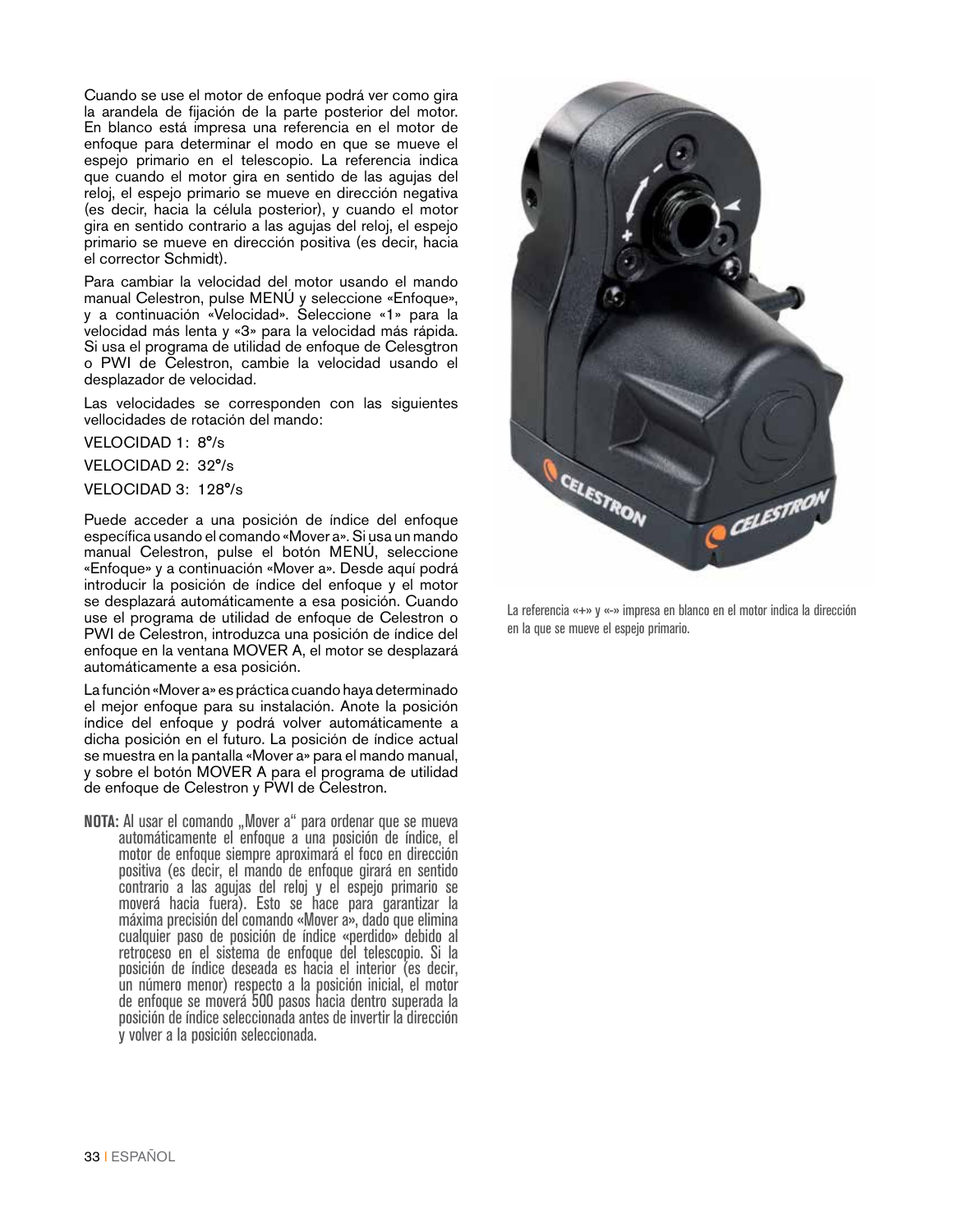#### CONFIGURACIÓN DE RETROCESO

Cuando cambie la dirección del motor de enfoque, podrá observar un cierto retroceso en el enfoque del telescopio. Indica que el motor está girando ligeramente antes de cambiar el enfoque del telescopio. Normalmente se presentará cuando se enfoque críticamente en una estrella usando la velocidad de motor más lenta. Puede compensar este retroceso con la configuración de retroceso.

En el mando manual Celestron, la configuración de retroceso puede encontrarse pulsando el botón MENÚ, seleccionando «Enfoque» y a continuación «Configuración de retroceso». Para el programa de utilidad de enfoque de Celestron o PWI de Celestron, dispone de un deslizador de configuración de retroceso en la interfaz. La configuración de retroceso puede establecerse entre 0-99.

Para encontrar la mejor configuración de retroceso, adquiera primero una estrella brillante en el campo de visión de su telescopio y enfóquela aproximadamente. A continuación, ponga la velocidad más baja del motor y desenfoque la estrella usando uno de los botones DESPLAZAMIENTO del mando manual, o el comando ACERCAR o ALEJAR del programa informático. Desenfoque la estrella hasta que pueda ver claramente la imagen de la estrella en «donut» desenfocada. Ahora invierta la dirección del motor de enfoque. Si la imagen desenfocada de la estrella comienza de inmediato a hacerse más pequeña, la configuración de retroceso debe dejarse en 0 (es decir, la configuración por defecto). Si observa que transcurre cierto tiempo antes de que comience a cambiar la imagen, aumente la configuración de retroceso. Repita este procedimiento hasta que el enfoque del telescopio cambie de inmediato cuando cambie la dirección del motor de enfoque. Si establece la configuración de retroceso demasiado alta, observará que el enfoque cambia rápidamente en cuanto cambie direcciones, y puede «superar» el enfoque deseado. Si esto sucede, reduzca la configuración de retroceso.

#### CUBIERTAS DEL PUERTO

Para proteger al máximo el motor de enfoque, ponga las cubiertas con cordel en los puertos cuando no lo use. Cuando se usen los puertos, las cubiertas pueden engancharse en los postes del lateral del motor de enfoque para evitar que cuelguen.

![](_page_33_Picture_7.jpeg)